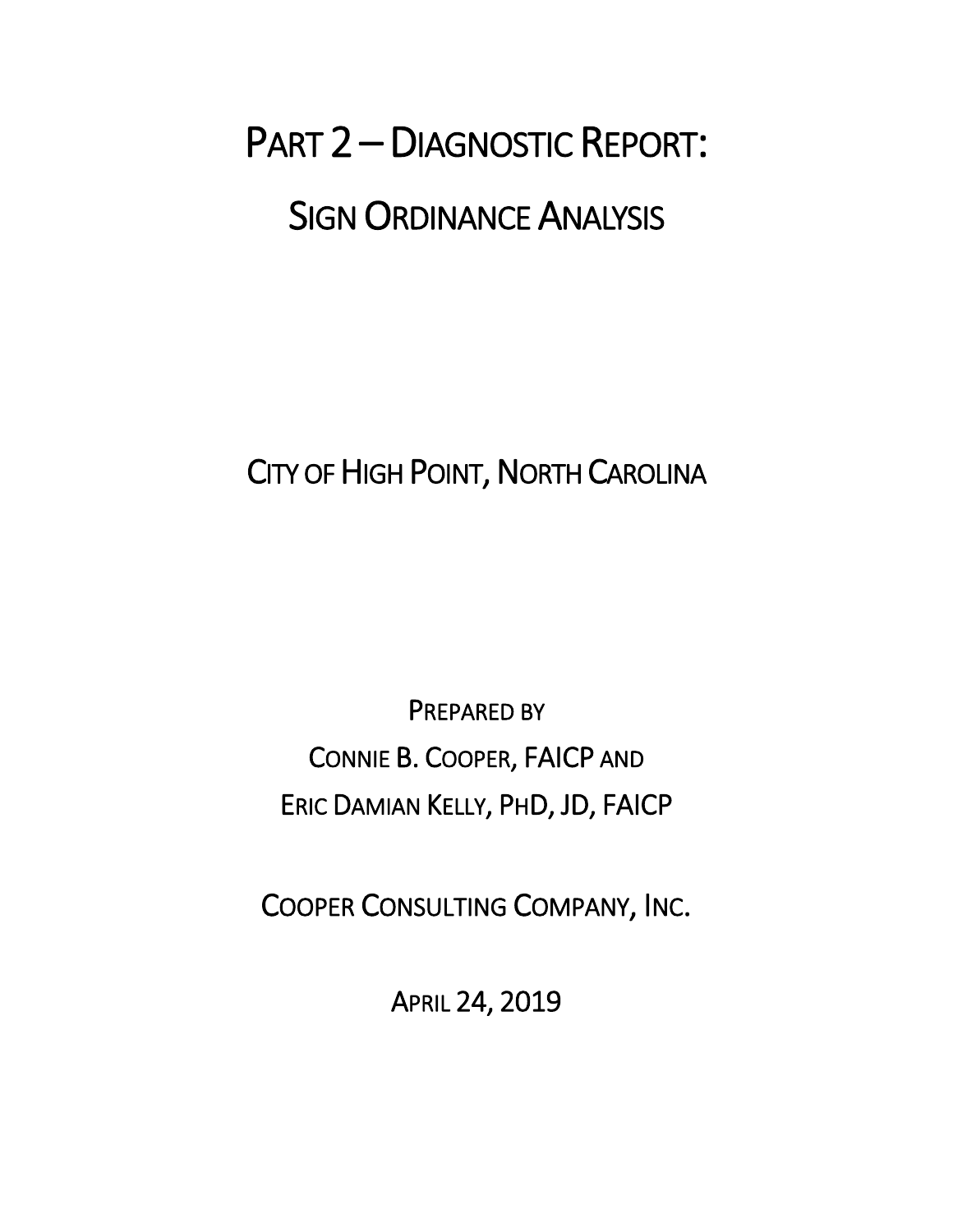# Part 2 - Diagnostic Report: Sign Ordinance Analysis

# **Table of Contents**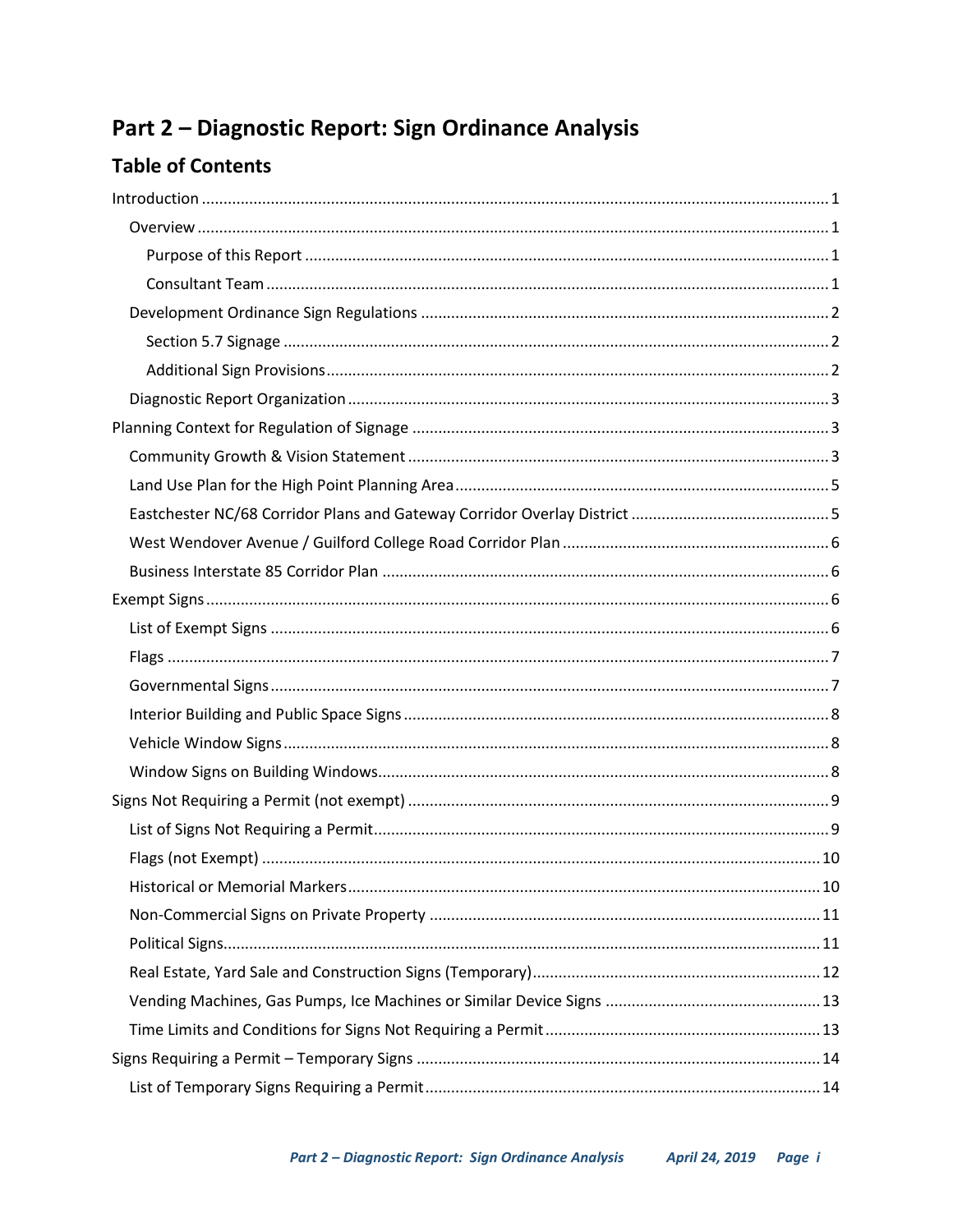| Flags, emblems, Insignia of Corporate, Political, Professional, Fraternal, Civic, or Educational |  |
|--------------------------------------------------------------------------------------------------|--|
|                                                                                                  |  |
|                                                                                                  |  |
|                                                                                                  |  |
|                                                                                                  |  |
|                                                                                                  |  |
|                                                                                                  |  |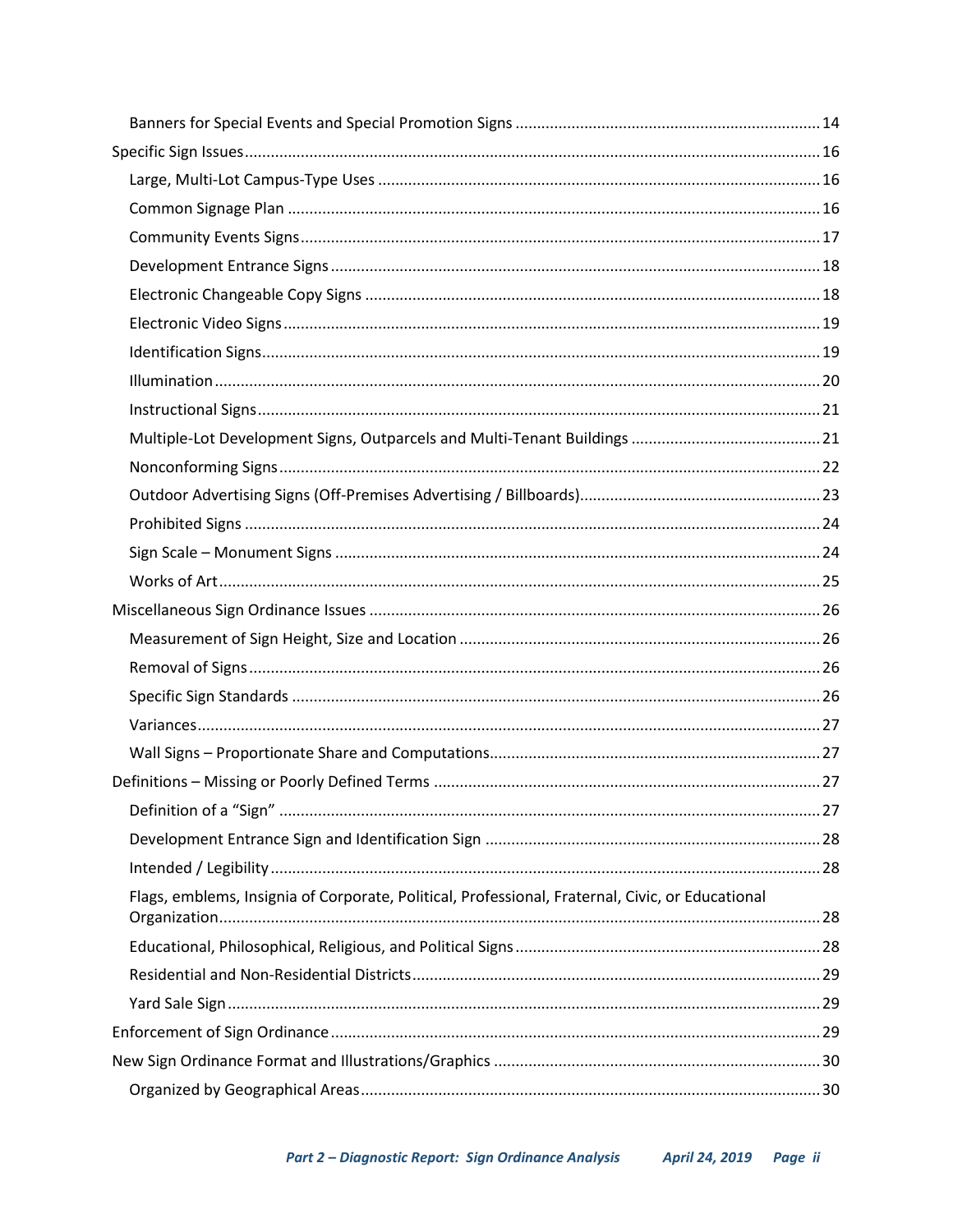| Opinions of Interest Groups, Citizenry, City Staff and Elected/Appointed Officials34 |  |
|--------------------------------------------------------------------------------------|--|
|                                                                                      |  |
|                                                                                      |  |
|                                                                                      |  |
|                                                                                      |  |
|                                                                                      |  |
|                                                                                      |  |
|                                                                                      |  |
|                                                                                      |  |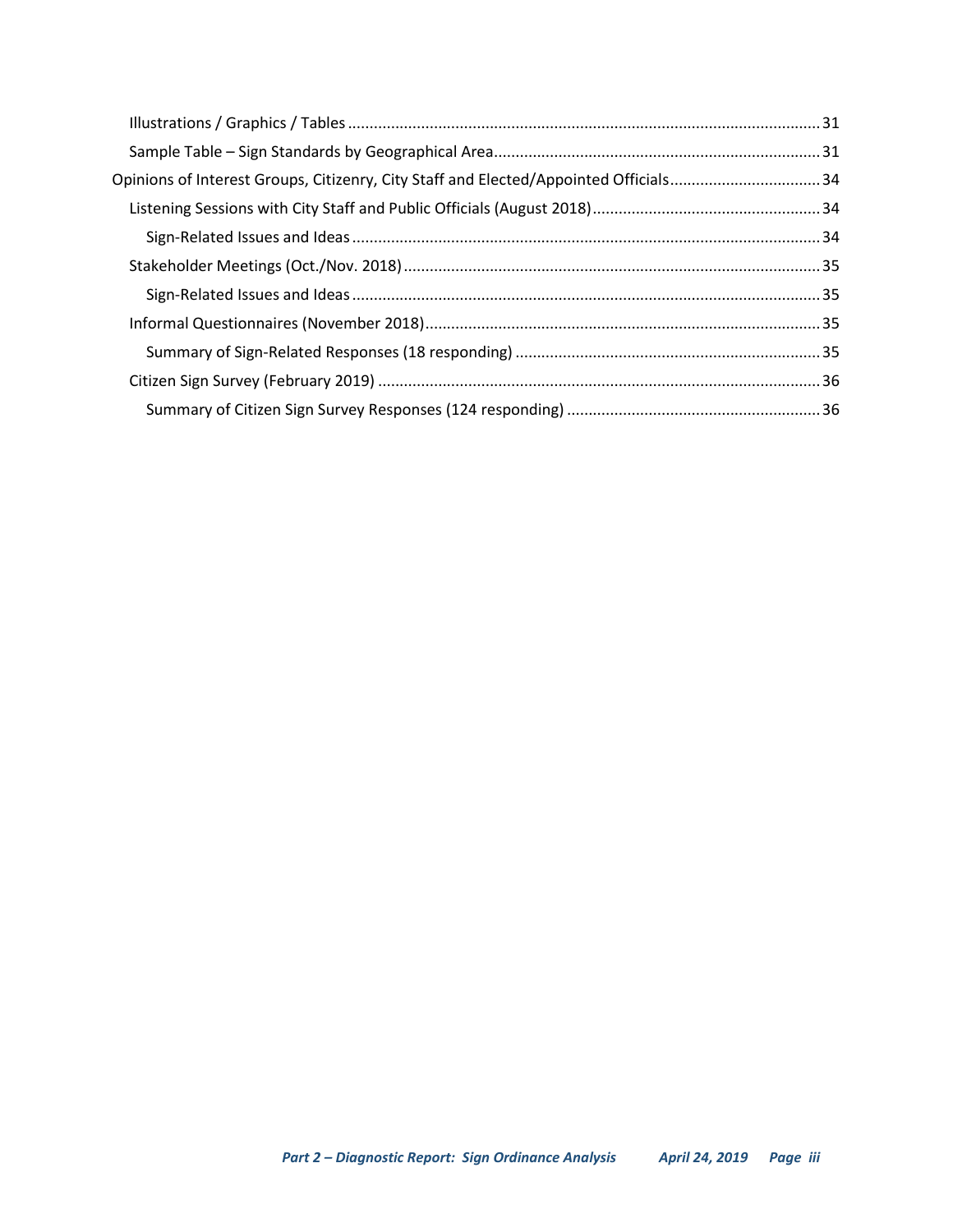# Part 2 – Diagnostic Report: Sign Ordinance Analysis City of High Point

# <span id="page-4-0"></span>**Introduction**

#### <span id="page-4-1"></span>**Overview**

The City of High Point's Sign Ordinance was originally drafted 27 years ago, in 1992, and over the years has undergone several amendments to respond to evolving changes in sign types, sign technology, and special sign needs that have arisen over the years. It has also been affected by the creation of overlay districts that contain distinctive sign provisions ensuring developing corridors have appropriate sign regulations.

"Part 1 – Diagnostic Report: Legal Issues in Regulating Signs," is a companion report prepared as a separate document. It addresses the legal foundation for Constitutionally-appropriate sign regulations, particularly ensuring that in drafting new sign regulations the City does not, inadvertently or otherwise, infringe on its citizens' First Amendment's right to freedom of speech. Local governments are empowered to regulate signs under the police power – the capacity to regulate behavior and enforce order for the betterment of the health, safety, morals, and general welfare of the communities' inhabitants; the First Amendment, however, provides some limits on that power.

"Part 2 – Diagnostic Report: Sign Ordinance Analysis," is an in-depth analysis of the City's existing Sign Ordinance as well as other sign provisions found throughout the Development Ordinance. The Report is accompanied by recommendations, observations and remaining questions the Consultant Team has on regulatory nuances within the current Sign Ordinance, as well as a summary of business and citizen viewpoints on issues related to signs.

#### <span id="page-4-2"></span>**Purpose of this Report**

The purpose of Part 2: Sign Ordinance Analysis is to fully analyze the City's current sign provisions in context of prevailing legal opinions related to sign issues that have been litigated in the courts. Equally important, the Report provides a detailed analysis of current sign regulations that we recommend be revised, deleted or added as a part of drafting a new Sign Ordinance for the City. This report and the upcoming April workshops with elected officials and appointed boards, staff, business interests and citizens will form the framework for confirming how the City wishes to retool and recreate how it regulates signs going forward with the City's new Sign Ordinance.

#### <span id="page-4-3"></span>**Consultant Team**

Connie B. Cooper, FAICP and Eric Damian Kelly, J.D., PhD., FAICP, are nationally-recognized planning consultants. Kelly is a planner/lawyer, known across the country for his expertise in drafting Constitutionally-defensible sign ordinances and has written extensively on the regulation of signage. Kelly drafted the High Point's current Sign Ordinance (since amend) in 1992. Cooper is a city and county professional planner with a lengthy and successful track record of drafting comprehensive plans, zoning ordinances, sector plans, and conducting public engagement forums, as well as having 15-years of public-sector service as a planning director.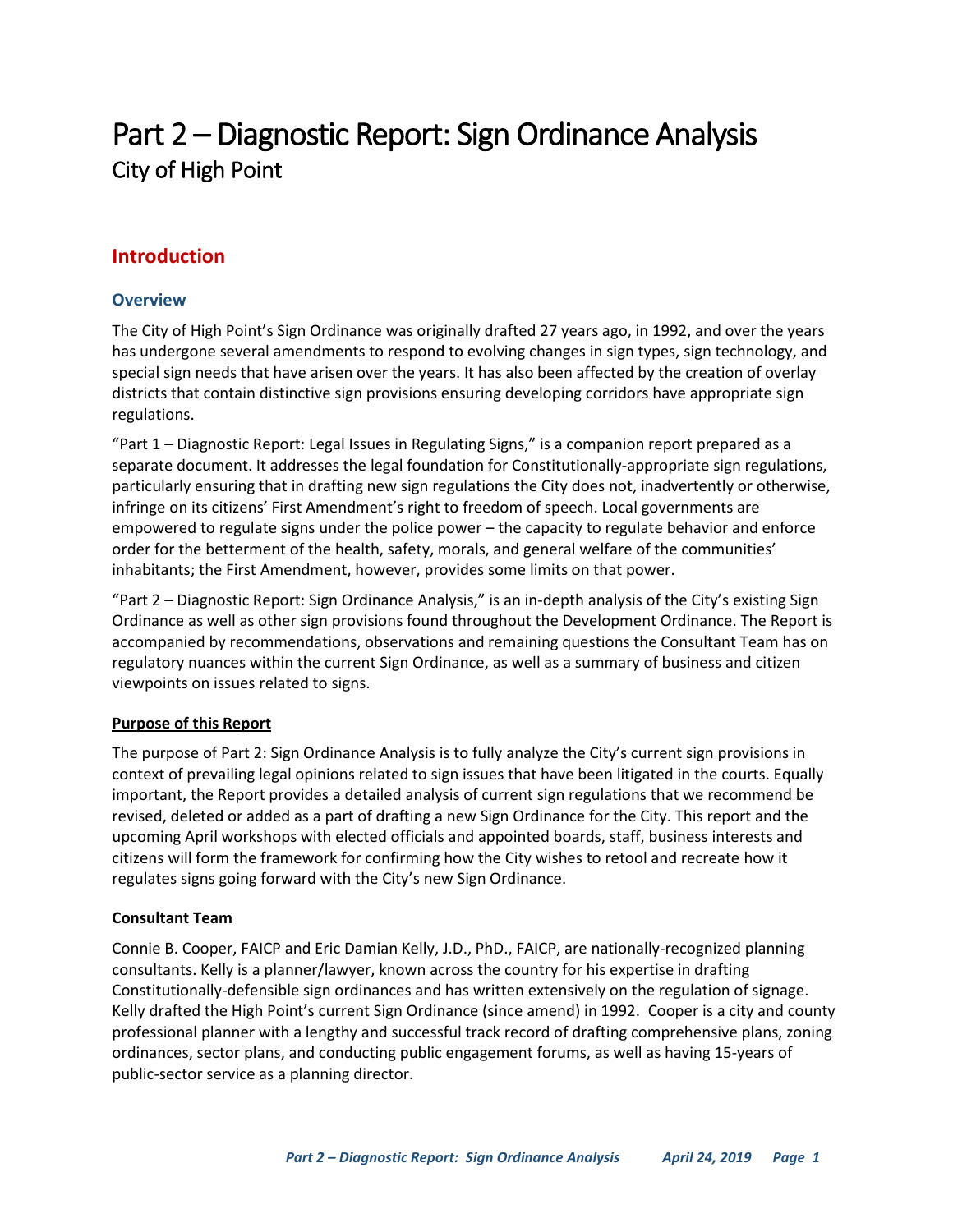#### <span id="page-5-0"></span>**Development Ordinance Sign Regulations**

#### <span id="page-5-1"></span>**Section 5.7 Signage**

The Development Ordinance regulates Signs in Chapter 5, Development Standards, Section 5.7 Signage. The section is organized under the following 14 major subsections:

- 5.7.1. Purpose and Intent
- 5.7.2. Applicability
- 5.7.3. Variances
- 5.7.4. General Standards
- 5.7.5. Design, Construction, and Maintenance
- 5.7.6. Prohibited Signs
- 5.7.7. Exempt Signs
- 5.7.8. Signs not Requiring a Sign Permit
- 5.7.9. Freestanding Signs Requiring a Sign Permit
- 5.7.10. Attached Sign Requiring a Sign Permit
- 5.7.11. Sign for Historic Structures or Properties
- 5.7.12. Common Signage Plan
- 5.7.13. Encroachment Agreement for Entrance Sign
- 5.7.14. Savings Clause

One of the key challenges with the current Sign Ordinance is that it is organized by sign types – prohibited signs, exempt signs, signs not requiring a permit, freestanding signs requiring a permit, attached signs requiring a permit, historic signs, and a host of other regulations related to specific sign types placed in various locations throughout the Sign Ordinance.

#### <span id="page-5-2"></span>**Additional Sign Provisions**

In addition to Section 5.7 Signage, there are other sign-related standards in other sections of the Development Ordinance as well as within other regulatory documents which are:

Chapter 2 – Administration: Section 2.2.10 Planning and Development Director

Chapter 2 – Administration: Section 2.4.15 Variances

Chapter 3 – Zoning Districts: Section 3.7.3. Standards Applied to All Planned Development Zoning Districts, Subsection I. Signs

Chapter 3 – Zoning Districts: Section 3.8.7.F. Eastchester GCO District Standards, Subsection 6. Signage

Chapter 4 – Uses: Section 4.3.2.B.3. Live/Work Dwelling

Chapter 4 – Uses: Section 4.3.3.B. Day Care

Chapter 4 – Uses: Section 4.3.4.H. Visitor Accommodations

Chapter 4 – Uses: Section 4.4.5.H. Home Occupations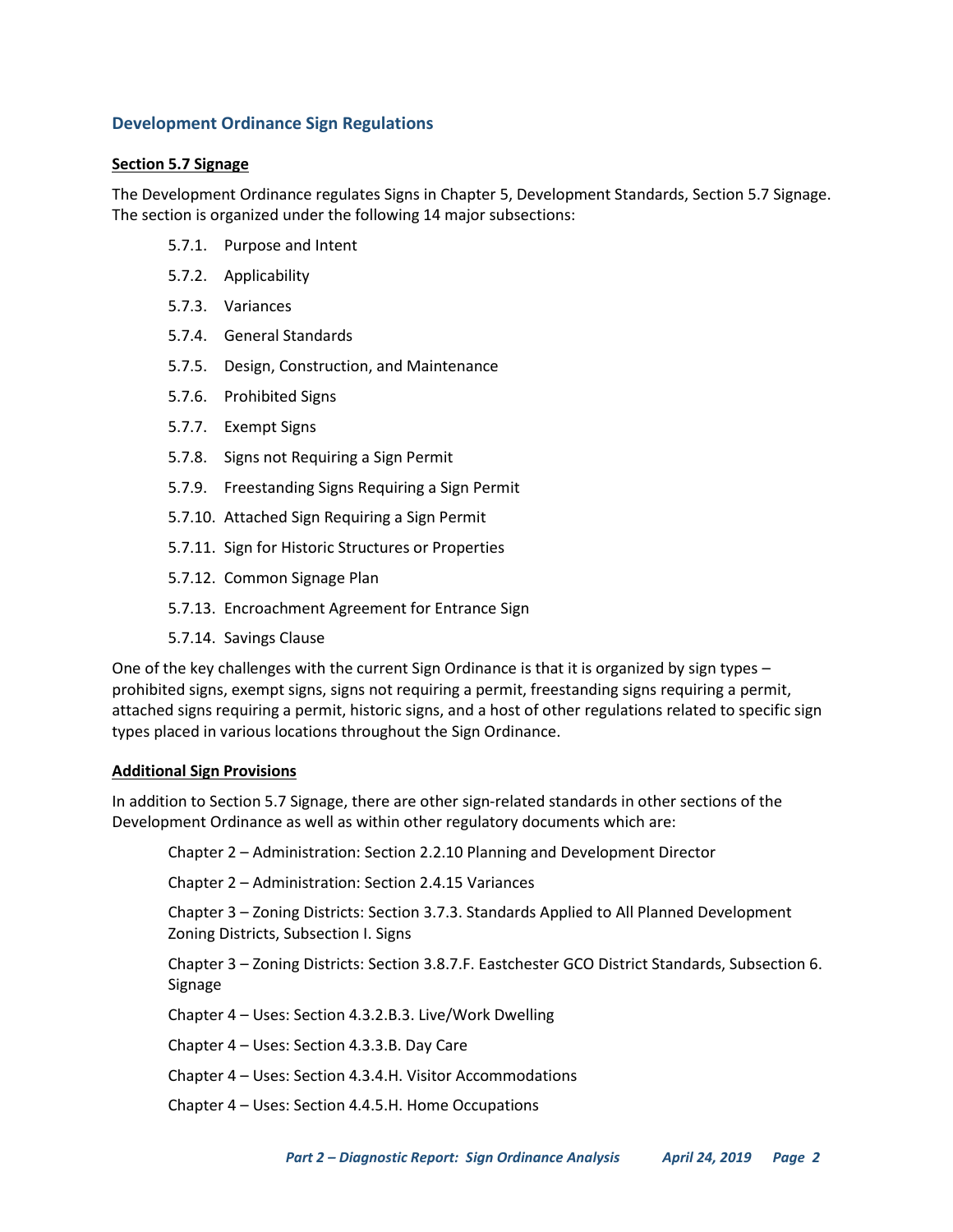Chapter 8 – Nonconformities: Section 8.2.2.D. Cessation Chapter 8 – Nonconformities: Section 8.5. Nonconforming Signs Chapter 10 – Measurement and Definitions: Section 10.2.10 Signage (Measurements) Chapter 10 – Measurement and Definitions: Section 10.4 Definitions Development Guide (Build High Point) – Common Sign Plan Sign Permitting Process

#### <span id="page-6-0"></span>**Diagnostic Report Organization**

The Diagnostic Report is organized under the following major headings:

- Introduction
- Planning Context for Regulation of Signage
- **Exempt Signs**
- Signs Not Requiring a Permit
- Signs Requiring a Permit Temporary
- Specific Sign Issues
- Enforcement of the Sign Ordinance
- New Sign Ordinance Format and Illustrations/Graphics
- Miscellaneous Sign Ordinance Issues
- Viewpoints Related to Sign Issues Business/Civic Interest Groups, Citizenry, City Staff and Elected/Appointed Officials

Within each of the major headings specific sign issues are addressed in alphabetical order, not in numerical order by section numbers, for each of locating particular subject matter. Upon completion of a review of this draft document, illustrations will be added to better explain the subject matter.

# <span id="page-6-1"></span>**Planning Context for Regulation of Signage**

This section reviews major planning documents that support the overall goals and intent of sign regulations.

#### <span id="page-6-2"></span>**Community Growth & Vision Statement**

The City of High Point's "Community Growth and Vision Statement" adopted in 2006, established a vision for future development of the City in addressing natural and cultural resources, neighborhoods, mixed use centers, downtown, transportation and the economy. Regulation of signage within the City is a key element of the City's vision which provides general guidance for the update of the City's Sign Ordinance. The document has six general goals, with a number of specific objectives, those most pertinent to the Sign Ordinance update are highlighted below:

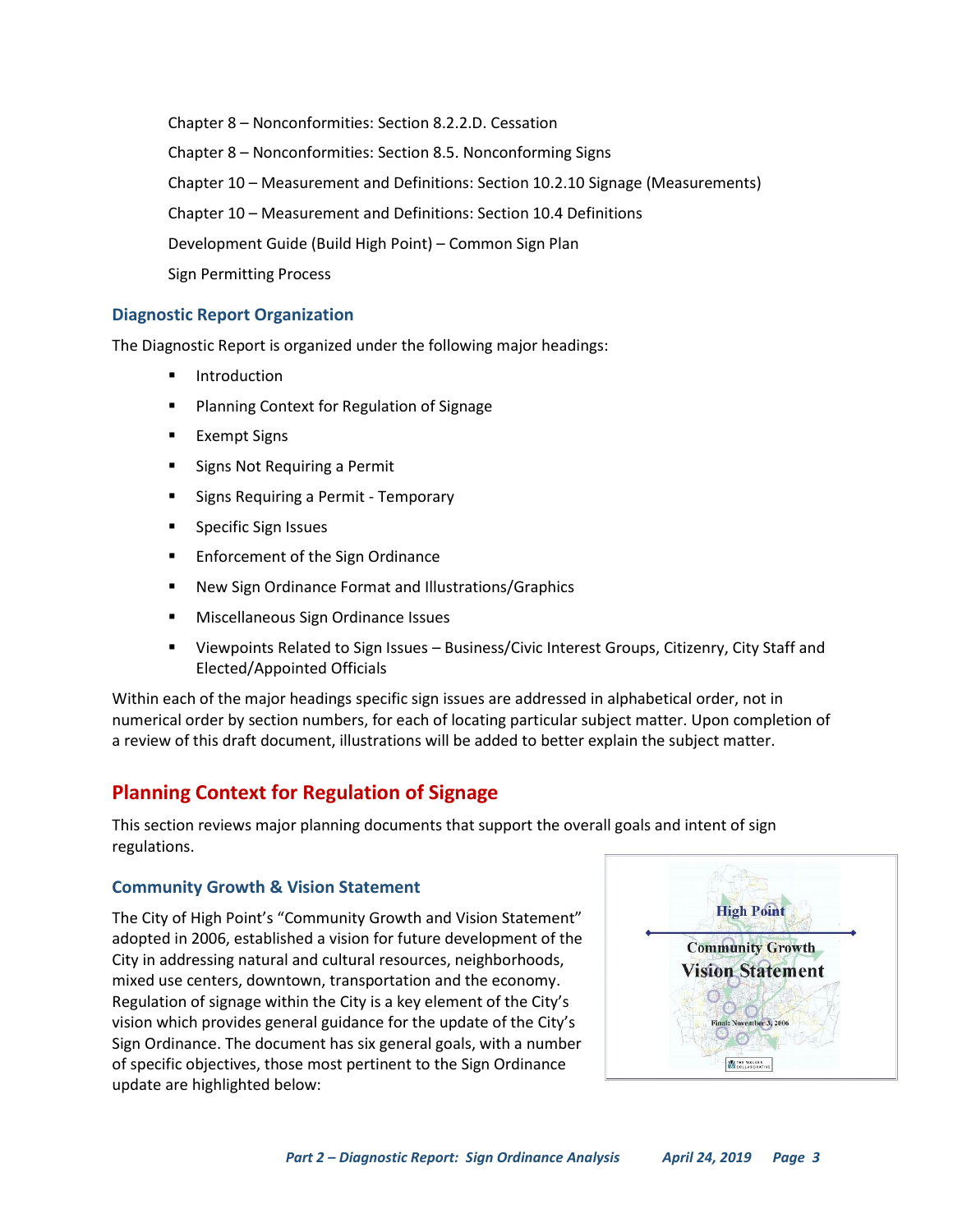*GOAL 1 (and Objectives): Preserve and enhance High Point's most important natural and cultural resources … explore a variety of regulatory tools to preserve both commercial and residential historic areas … promote development and infrastructure that reflects and reinforces High Point's culture and history.*

- Takeaway for Sign Ordinance: Sign regulations need to be context-sensitive and should respect rather than detract from natural and cultural resources.

*GOAL 2 (and Objectives): Improve High Point's older urban neighborhoods, while ensuring better future neighborhoods … develop an extensive network of sidewalks throughout all neighborhoods … provide retail, service and dining opportunities within a walkable distance to most residents.*

Takeaway for Sign Ordinance: Reinforces the necessity for context-specific regulations; suggests the need for pedestrian-oriented signage.

*GOAL 3 (and Objectives): Create more mixed use areas, while reinforcing existing ones, to minimize traffic, maximize the utilization of infrastructure, and so people can live, work and play in one location … establish new or redeveloped mixed use areas … attract commercial tenants that will offer daily goods and services to nearby neighborhoods … include high-density residential development … apply development standards to ensure that mixed use areas are human scaled, pedestrian friendly … encourage mixed use centers as an alternative to "strip commercial " corridors.*

Takeaways for Sign Ordinance: Commercial uses in mixed-use projects need good signs to remind people that they exist in an area that may not appear to be very commercial. They also need signs for wayfinding. In allowing such signs, however, it is important to be sensitive to the residential uses that make such an area "mixed."

*GOAL 4 (and Objectives): Make Downtown High Point and its environs a vibrant, diverse and mixed use environment … develop North Main between the main library and Eastchester as "Uptown" to function as a traditional downtown … make the High Point Market more competitive by enhancing pedestrian access, transit and other services … establish more retail shops, services, restaurants, and entertainment … introduce new uses and creative industries, including artist studios and living space, small business incubators, and live/work units … improve Downtown High Point's streetscapes by providing buildings with human-scaled facades … create public spaces with a variety of scales, designs and functions, coupled with uses that will help to activate them.*

Takeaway for Sign Ordinance: See takeaways under "Mixed Use," immediately above. These objectives reinforce the need for pedestrian-oriented signage

*GOAL 5 (and Objectives): Balance the efficient movement of vehicles with the needs of pedestrians, alternative transit modes, and aesthetic quality … transform major thoroughfares from barriers into attractive and user-friendly corridors … focus particular attention on the appearance of key gateways into High Point to convey to visitors a positive first and last impression of the community … develop new streets and retrofit existing streets in accordance with design standards such as creating pedestrianfriendly environments … limit extremely large-scaled stores - "big box retail" - to key street intersections to best accommodate their potentially high traffic volumes.*

Takeaways for Sign Ordinance: The objective on gateways requires serious consideration about the role of signs, balancing the need to provide information to visitors about places to go and things to do with the desire to create a quality environment. These objectives also call for pedestrian-friendly signage as well as consideration of signage directed to bike riders. Putting big box stores at "key street intersections" requires balancing the sign demands that go with such stores against the desire to maintain a quality appearance on the streetscape.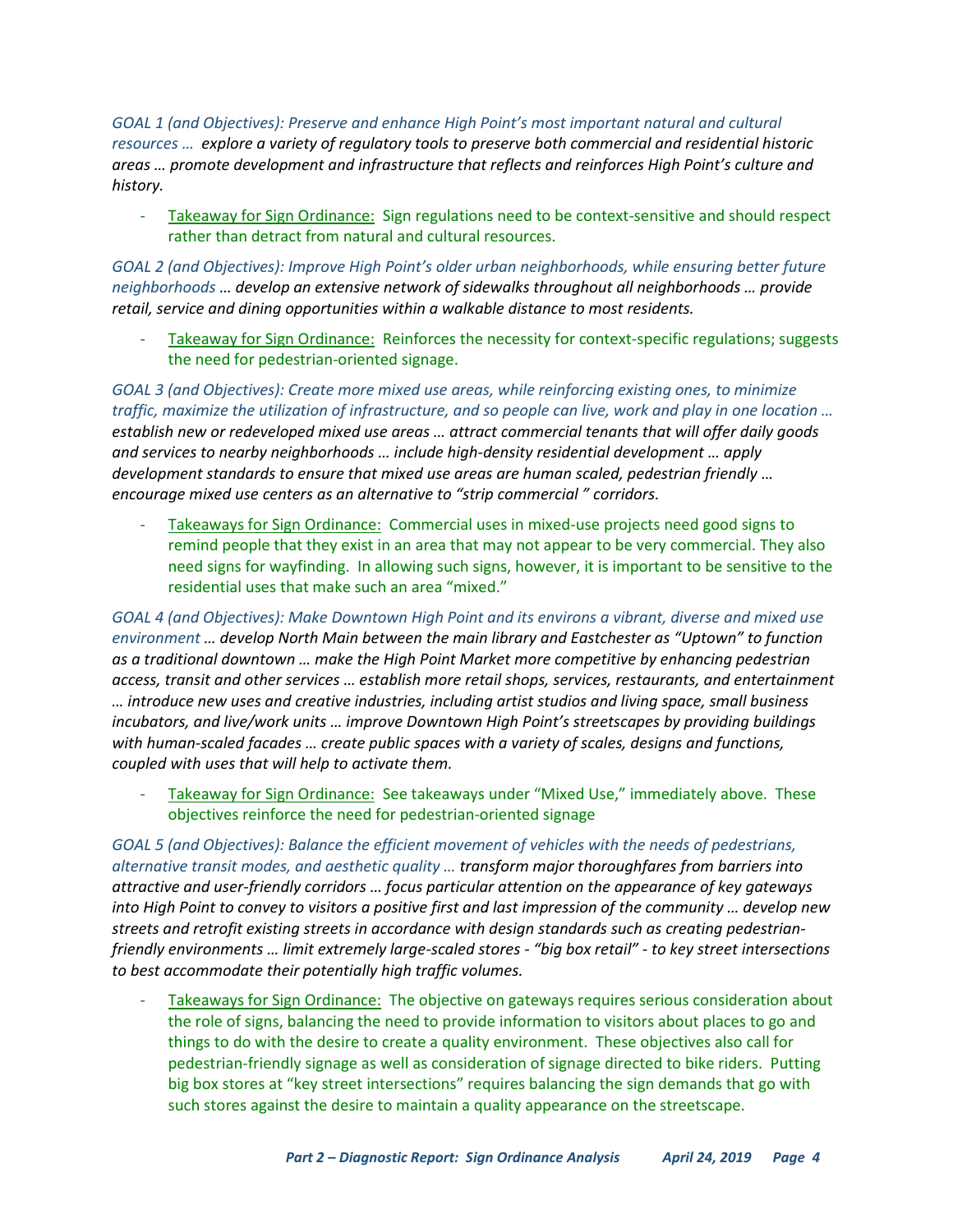*GOAL 6 (and Objectives): Keep High Point's economy strong and make it more diversified … recruit new industries that complement or leverage the furniture industry … recruit new industries that are unrelated to the traditional furniture and textiles industries to achieve greater diversification … avoid "retail leakage" to other communities by keeping retail centers viable with strong anchor tenants.*

Takeaways for Sign Ordinance: Design and furniture industries share some of the characteristics of retail stores; although their patrons are designers, dealers and retailers, they, like retailers, will use signage as one of the tools to bring people into their showrooms

#### <span id="page-8-0"></span>**Land Use Plan for the High Point Planning Area**

The City of High Point's 30-page "Land Use Plan for the High Point Planning Area" adopted April 6, 2000, broadly addresses land-use issues in the City. The Land Use Plan serves as the City's statement of long-term policy issues, goals, and principles to guide the future development of residential, commercial, industrial, institutional, and recreational/open space activities. The five goals and objective 11 of the Land Use Plan provides useful guidance for implementation of land-use controls, including the regulation of signs.

*Goal 1: Ensure That Development Respects the Natural Environment;* 

*Goal 2: Encourage Development That Enhances and Preserves Established Neighborhoods;* 

*Goal 3: Provide a Wide Range of Housing Opportunities for Families of All Income Levels;* 



**AMENDED THROECH** AUGUST 7, 2015 MAP AS OF AUGUST 7, 2015

*Goal 4: Ensure That All Required Public Services and Facilities Are Sequenced to Meet Demands of Development; and* 

#### *Goal 5: Promote an Urban Growth Pattern That Occurs in an Orderly Fashion and Conserves the Land Resources of the City and Its Planning Area.*

*Objective 11. Enhance the aesthetic appearance of High Point by preserving the scenic quality of its major gateway streets and travel corridors and by providing appropriate landscaped buffers and transitional uses between low and high-intensity land uses.*

Takeaways for the Sign Ordinance: As in the growth policy, there is an emphasis on neighborhood preservation. Here there is also a clear statement of the objective to enhance the city's aesthetic appearance by "preserving the scenic quality of its major gateway streets and travel corridors." It will be important to maintain sign regulations that preserve that scenic quality while also addressing the interest of some local organizations to provide more information to visitors and residents about specific activities and venues. Sometimes retailers and representatives of the sign industry push for bigger, brighter and busier signs as the best way to do that, but it is also possible to accomplish that purpose with signs of moderate size and limited brightness and motion.

#### <span id="page-8-1"></span>**Eastchester NC/68 Corridor Plans and Gateway Corridor Overlay District**

One of the major recommendations of the 1986 Eastchester NC/68 Plan was the establishment of a Scenic Corridor Zoning Overlay for Eastchester Drive for the purpose of creating higher standards for development through new trees planted along Eastchester Drive and the requirement of ground signs (vs. pole signage) and smaller freestanding signs. In 1994, three updates to the 1986 Eastchester Drive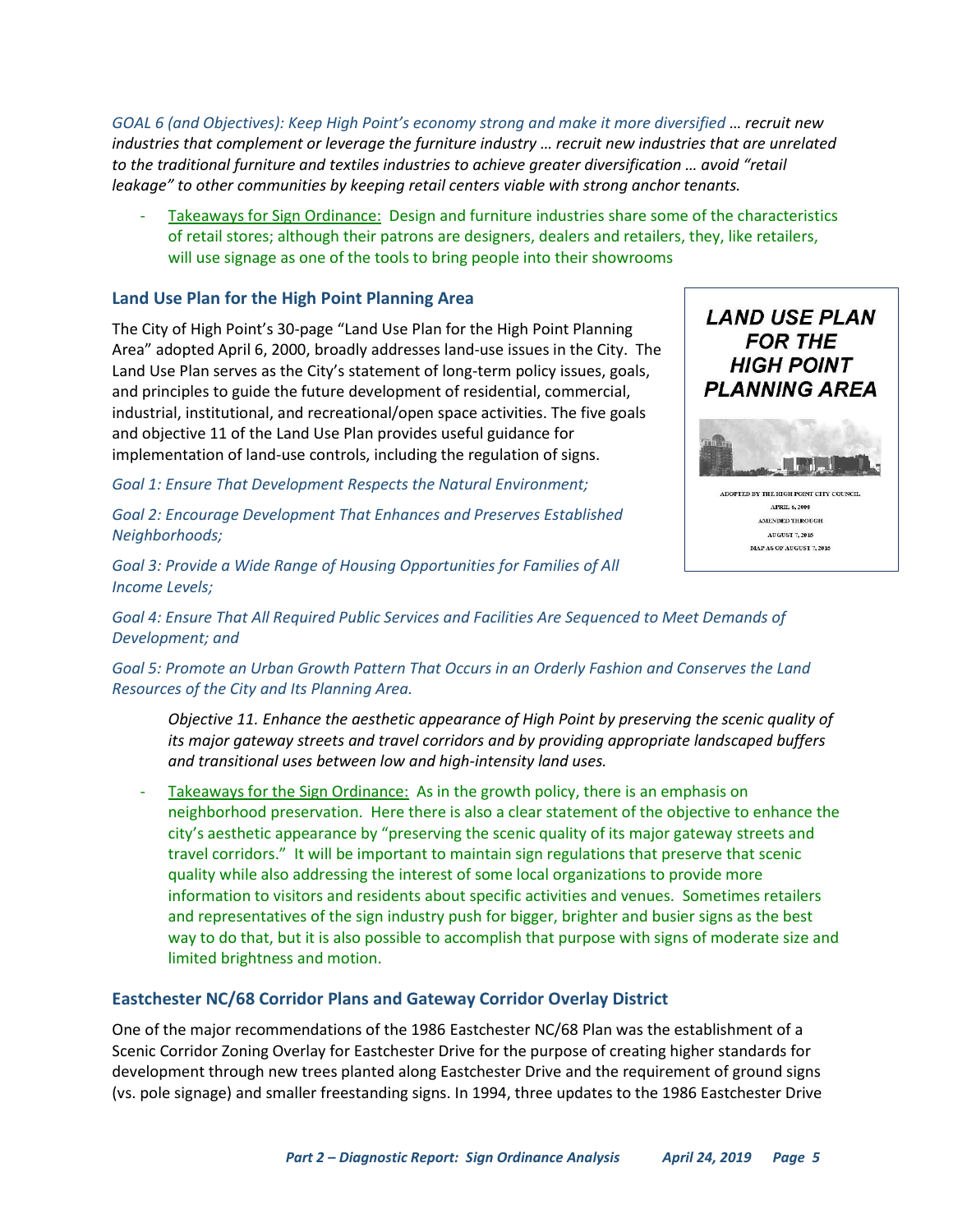Corridor Plan, were adopted (Eastchester Drive Plan, Phases I, II and III) and reaffirmed the commitment to corridor aesthetics. The Eastchester Gateway Corridor Overlay District (formerly the Scenic Corridor Overlay District) continues this commitment by requiring landscaped setbacks, buffer yards, and more appropriate signage in the corridor to benefit the aesthetic quality of this important gateway into the City and enhancing the compatibility of adjoining land uses.

Takeaway for the Sign Ordinance: The significant amount of planning studies and the long history of the overlay district for the Eastchester Corridor confirms that protecting the aesthetic quality (including limiting the impact of signage) of this scenic corridor and major gateway into High Point is a major commitment of the City.

#### <span id="page-9-0"></span>**West Wendover Avenue / Guilford College Road Corridor Plan**

#### Visual Quality Issues

*The West Wendover Avenue/Guilford College Road Corridor is an important and exceptionally visible gateway between Greensboro, High Point and Jamestown. … The public interest can best be served if that visual experience is a pleasant one. Visual quality in land development is usually enhanced through three avenues: buffering and landscaping requirements; sign control; and development standards or design guidelines.* 

Takeaway for the Sign Ordinance: Visual quality is important in the West Wendover Avenue Corridor.

#### <span id="page-9-1"></span>**Business Interstate 85 Corridor Plan**

Planning Issues – Corridor Appearance: Controlling billboards (off-site signs) and communication towers and maintaining existing trees along the length of the corridor are key elements necessary to keep the Business I-85 Corridor as attractive as possible.

Policies – Corridor Appearance: Conditional use zoning should be used in future rezoning cases in the corridor to prevent the erection of additional billboards in the Heavy Industrial (HI) Zoning District and to encourage the location of communication towers as far from Business I-85 as possible.

Takeaway for the Sign Ordinance: Limit additional billboards in the Business I-85 Corridor.

# <span id="page-9-2"></span>**Exempt Signs**

#### <span id="page-9-3"></span>**List of Exempt Signs**

Section 5.7.7 Exempt Signs, identifies signs that are exempt from the Sign Ordinance, except for lighting standards required for an electrical permit. Listed below, in alphabetical order, are all exempt signs:

- Flags (non-commercial) of not more than 60 square feet
- Governmental sign
- Hand carried sign
- Interior building, court, lobby, athletic field, stadium, etc.
- Lights and decorations
- Public water tower painted sign (active tower)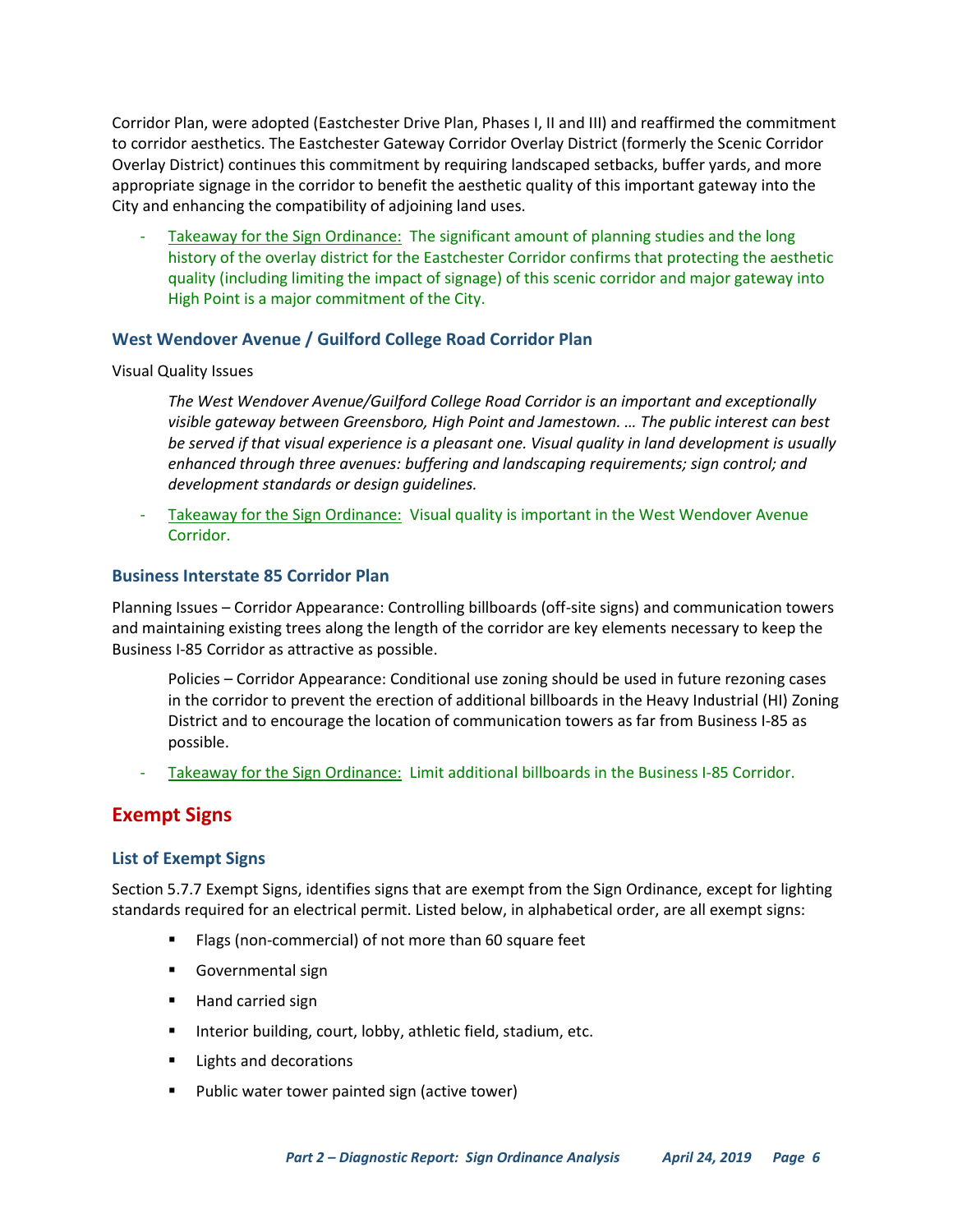- Sign not legible from street
- Vehicle or trailer sign used on a regular basis
- Vehicle window sign
- Window signs on buildings ≤25%

#### <span id="page-10-0"></span>**Flags**

Section 5.7.7. Exempt Signs, exempts flags with no commercial message to a certain size in the following Subsection:

#### *H. A flag without a commercial message with an area of not more than 60 square feet.*

Table 5.7.8.B. Requirements for Signs Not Requiring a Permit, allows flags and other sign types in all districts limited to no more than 60 square feet and 40 feet in height which is confusing language due to mixing of "flags" with other sign types some of which have a commercial message as shown below:

*Flags, emblems, insignia of corporate, political, professional, fraternal, civic, or educational organization*

Section 5.7.7. Exempt Signs, exempts flags without a commercial message but does not reference Table 5.7.8.B. that limits number and height of flags. Additionally, Table 5.7.8.B. permits flags in all districts and allows them to be 40 feet in height which is quite high in residential districts.

#### **Recommendation:**

Resolve conflict between Section 5.7.7.H. pertaining to flags without a commercial message and Table 5.7.8.B. that allows without permits "flags, emblems, insignia of a corporate, political, professional, fraternal, civic, or educational organization permitted in all districts" some of which could be deemed "commercial" messages.

#### <span id="page-10-1"></span>**Governmental Signs**

Section 5.7.7. Exempt Signs, exempts governmental signs under this Subsection:

*A. Governmental Signs*

The Sign Ordinance exempts a governmental sign from the regulation. We view the exemption of governmental signs such as speed limits, road and street names, place names as governmental signs that should remain as exempt signs. As to building signs on government buildings these should remain subject to the respective sign provisions of the zoning district in which the building is located. In addition, franchise utilities (telephone/cable, etc.) often have signage that is legible from the street but are not included in the definition of a "governmental" sign.

- a. Revise the current definition of a "Governmental Sign" to clarify that the exemption pertains to governmental signage typically used to direct or inform pedestrian and vehicular traffic and convey other information important to the public as well as signage of franchise utilities.
- b. Clarify that signage related governmental properties (buildings and lots) is subject to the same sign standards that apply to non-governmental buildings and properties within the same zoning district, including land owned by the State of North Carolina (state-owned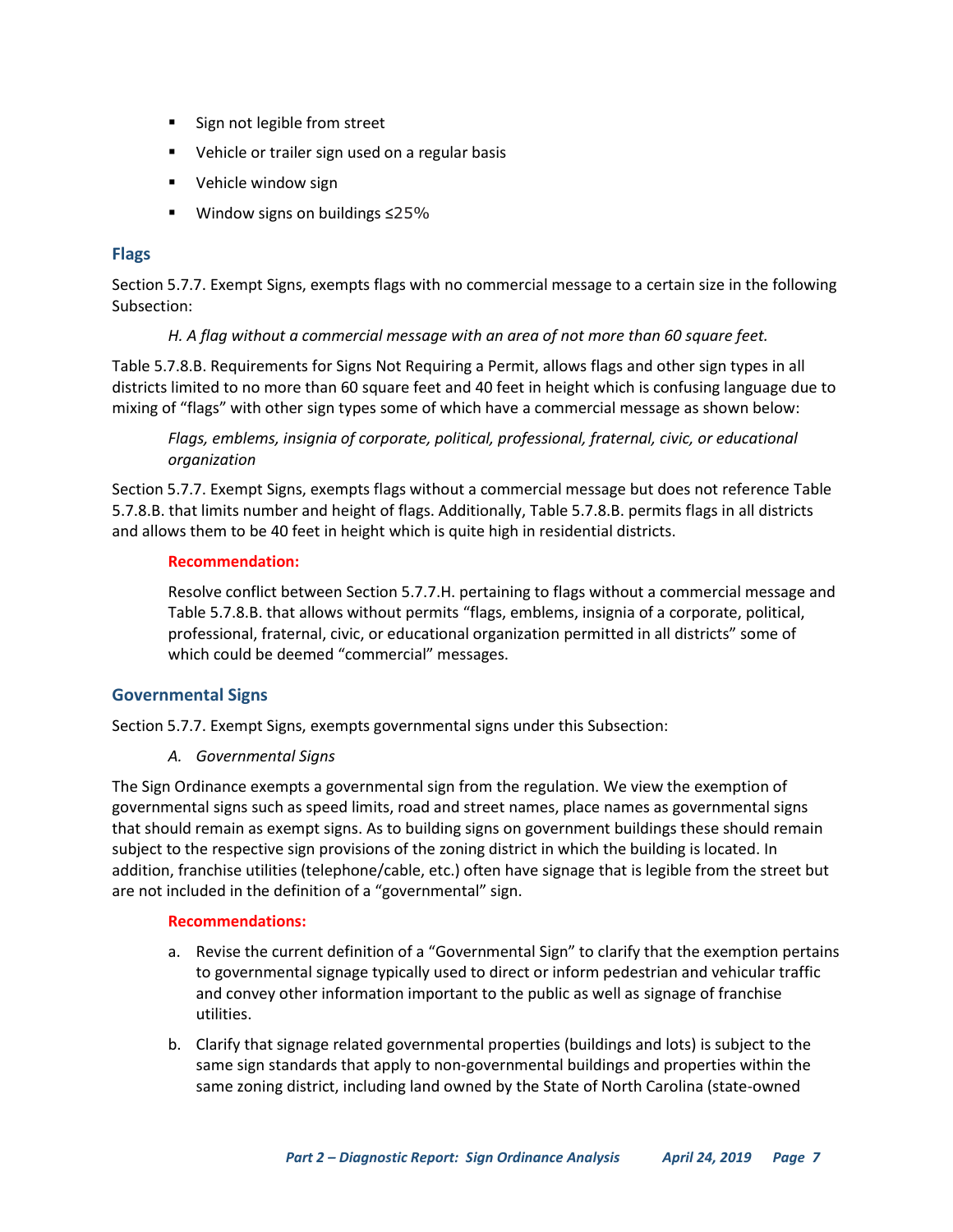property is not subject to sign standards that are a part of an overlay district or special or conditional use district, per N.C.G.S. 160A-392).

#### <span id="page-11-0"></span>**Interior Building and Public Space Signs**

Section 5.7.7. Exempt Signs, exempts signs in the following locations under this Subsection:

*D. A sign located on the interior of a building, court, lobby, athletic field, stadium, or other structure which is not intended to be seen from the exterior of the building or structure.*

This is really an "applicability" section, indicating the general applicability of the Sign Ordinance. In addition, with the use of the phrase "not intended." Determining the "intent" of a sign or its installer is almost impossible. We prefer a legibility standard (see discussion under "intent" and "legibility").

#### **Recommendations:**

- a. Move from "exempt sign" to a section in the new ordinance related to applicability of the Sign Ordinance related to interior spaces, etc.
- b. Eliminate the concept of intent and switch to a description based on the "legibility" of the sign from a public way or from other property or the physical location of the sign such as within a courtyard.

#### <span id="page-11-1"></span>**Vehicle Window Signs**

Section 5.7.7. Exempt Signs, includes exemptions for signs affixed to windows of vehicles under this Subsection:

#### *F. A sign affixed to the window of a vehicle which does not exceed the size of the window.*

The 2019 Sign Ordinance amendments revised the vehicle window signs provision eliminating "displaying information on the terms of sale for the vehicle" but added a proviso that the sign could "not exceed the size of the window." If this exemption were interpreted as applying to signs on car windows in a new or used car lot, then these businesses would be allowed to have much greater signage than other commercial businesses.

#### **Recommendations:**

- a. Revisit issue as to whether or not signs on vehicle windows should remain exempt; if the issue of exemption is based on car window signs that are not legible from the street, then these signs are already exempt under Subsection G. "a sign not legible from a public or private street."
- b. If vehicle windows signs remain an exempt sign, then the definition of a vehicle window sign should be amended to better define a vehicle window sign to include "not legible from a public or private street and does not extend past the window."

#### <span id="page-11-2"></span>**Window Signs on Building Windows**

Section 5.7.7. Exempt Signs, exempts window signs on building windows under this Subsection:

*I. A window sign painted on or attached to a window, covering a maximum of 25% of the window area.*

The 2019 Sign Ordinance amendments added the size limit of 25% of the window area to this exemption; however, there remains the question as to whether window signs should be counted toward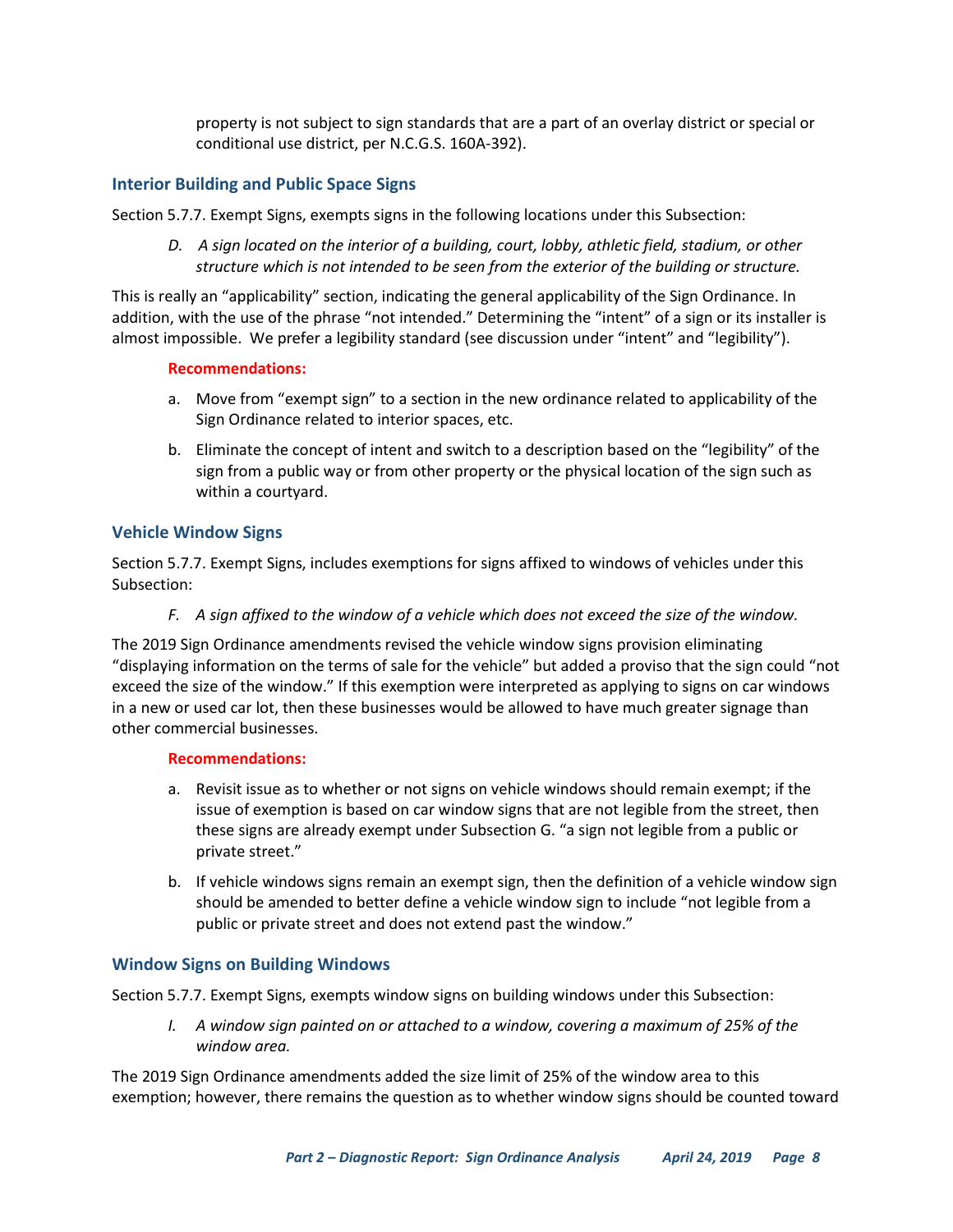the overall permitted building signage. In addition, there is the issue as to what is a "window" and "what is a sign on a window." High Point has gas stations that create "fake windows" and self-storage businesses that have windows where a film is applied that mimics the inside of the business (grocery shelves or storage unit doors).

#### **Recommendations:**

- a. Revise definition of a "sign" and a "window" as it pertains to the Sign Ordinance.
- b. Review whether window signage should be counted toward a building's overall permitted signage and/or whether windows are part of the square footage of a vertical wall (current ordinance is unclear).
- c. Revisit the question of legibility and window signs in view of the fact some signs are not legible from the street, but they may entirely cover the stores windows.

# <span id="page-12-0"></span>**Signs Not Requiring a Permit (not exempt)**

#### <span id="page-12-1"></span>**List of Signs Not Requiring a Permit**

Section 5.7.8. Signs Not Requiring a Sign Permit, includes signs that do not require a permit, except for lighting standards required for an electrical permit. It should be noted that these signs do not require a permit but many of them have specific restrictions as to number, size, location and duration. The following is a list of all signs that do not require a sign permit under the City's Sign Ordinance (listed alphabetically in groupings of "temporary" and "permanent" signs) not all of which are discussed here:

Temporary Signs

- Construction signs in AGR and R residential (6 sf);
- Construction signs in RM and nonresidential (100 sf)
- Educational signs (6 sf)
- Philosophical signs (6 sf)
- Political signs (6 sf)
- Real estate signs in AGR and R residential (6 sf)
- Real estate signs in RM and nonresidential (100 sf)
- $\blacksquare$  Religious signs (6 sf)
- Yard sale signs in AGR and R residential (6 sf)

#### Permanent Signs

- A-Frame signs in CB, MX and MS-B (6 sf)
- Flags, emblems, insignia of corporate, political, professional, fraternal, civic, or educational organizations (≤60 sf)
- Historical or memorial markers (4 sf)
- Identification signs: address plates, home occupation signs and building markers (2 sf/unit))
- Vending machine, gas pump, ice machine, (n/a sf)
- Warning signs (4 sf residential / 6 sf non-residential)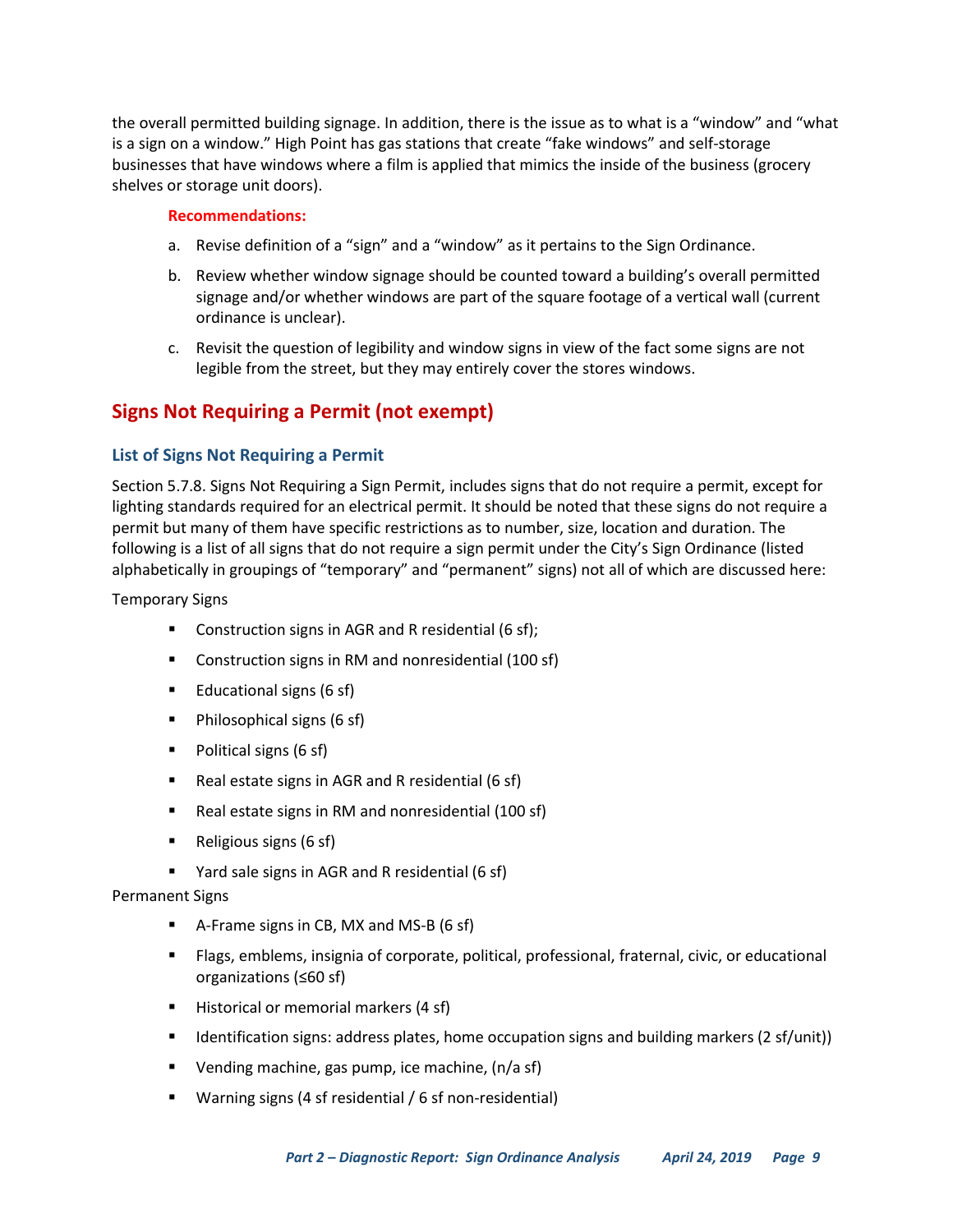Table 5.7.8.B. Requirements for Signs Not Requiring a Sign Permit, contains standards for temporary signs not requiring a permit and includes primarily non-commercial temporary signs (political, religious, educational, philosophical, yard signs, etc.) but also includes commercial signs such as real estate signs.

#### <span id="page-13-0"></span>**Flags (not Exempt)**

Table 5.7.8.B. Requirements for Signs Not Requiring a Sign Permit, includes the following language related to flags:

*Flags, emblems, insignia of corporate, political, professional, fraternal, civic, or educational organization*

#### **Recommendation:**

Resolve conflict between Section 5.7.7.H. pertaining to flags without a commercial message and Table 5.7.8.B. that allows without permits "flags, emblems, insignia of a corporate, political, professional, fraternal, civic, or educational organization permitted in all districts" some of which could be deemed "commercial" messages. (See previous discussion and recommendations under "Exempt Signs – Flags")

#### <span id="page-13-1"></span>**Historical or Memorial Markers**

In Section 10.4 Definitions, the Development Ordinance defines "historical or memorial markers" as follows:

*A sign which commemorates a historical person, structure, place, or event or which denotes, honors, celebrates, or acknowledges an historical person, structure, place, or event.*

Under Section 5.7.8.B Signs Not Requiring a Permit, these signs are permitted in all districts and may be up to 4 square feet and 6 feet tall and limited to one sign per property.

In addition, the Sign Ordinance has a dedicated section, Section, 5.7.11 Signs for Historic Structures or Properties, related to reconstructing, restoring, replicating or replacing historic sign structures that are not otherwise permitted by the Sign Ordinance. This Section places the review and approval of these sign structures under the High Point Historic Preservation Commission (HPHPC) and specifies in great detail the procedures to be followed.

- a. The entirety of Section 5.7.11 addressing restoration of nonconforming historic signs/sign structures may be better located in Chapter 8: Nonconformities or listed as an exempt sign/sign structure having Local Historic Landmark status or individually listed on the National Register of Historic Places.
- b. Move Section 5.7.11, that outlines the process for approving the reconstructing, restoring, replicating or replacing these nonconforming historic signs or sign structures to Section 2.2.5. Historic Preservation Commission of the Development Ordinance.
- c. Add definitions and clearer standards related to an historic or a memorial plaque, marker and sign structure.
- d. Require permits for historical and memorial markers, plaques to confirm these signs have been approved by the High Point Historic Preservation Commission.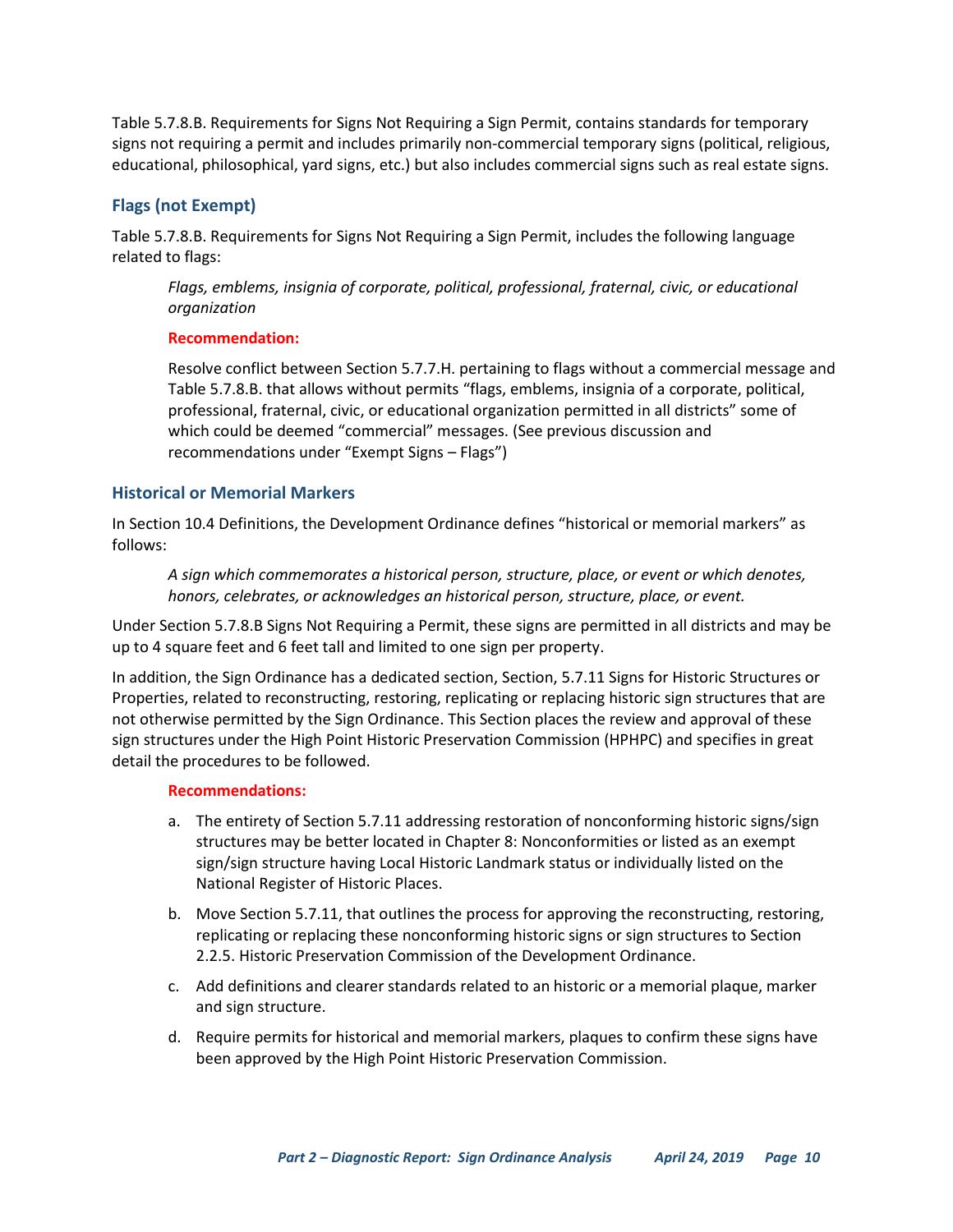#### <span id="page-14-0"></span>**Non-Commercial Signs on Private Property**

Table 5.7.8.B. Requirements for a Sign Not Requiring a Permit allows:

Temporary religious, philosophical, or educational signs in all districts [1 per frontage, 6 square foot maximum size, 6 foot maximum height]

Temporary political signs in all districts [6 per lot, 6-square-foot maximum size, 6-foot maximum height]

Section 5.7.8.B.(2)(e). A separate section provides:

- (e) Temporary religious, philosophical, educational, real estate, yard sale, construction, and political signs shall comply with the following standards:
	- 1. Be located outside the street right-of-way, or at least 6 feet from the back of curb or edge of pavement where no curb exists;
	- 2. Not be placed in public street medians or traffic islands;
	- 3. Not interfere with or obstruct pedestrian or vehicular traffic, or obstruct safe sight distances at intersections;
	- 4. Not be placed on private land without the consent of the landowner or occupant; and

#### **Recommendations (see also Recommendations under "Political Signs" and "Real Estate, Yard Sale and Construction Signs"):**

- a. Implement a more content neutral Sign Ordinance that will categorize signs under commercial and non-commercial signage.
- b. Treat "political," "educational," "religious," "opinions" signage in residential districts the same under one definition for "non-commercial" temporary yard signs with a standard size limit for these signs based on the size similar to real estate for sale/rent signs.
- c. In residential districts adopt a limit on the number of "non-commercial" temporary yard signs allowing a minimum of at least three per property.
- d. Although we recommend separate approaches to number and size limits for residential and non-residential properties, we recommend that in both land use categories, all "political," "educational," "philosophical" and "religious" be treated as non-commercial signs which avoids a lot of definitional problems and limits problematic content-neutral constitutional issues.
- e. Address the problem that temporary commercial signage is allowed to be larger than temporary non-commercial signage (see Table 5.7.8.B. Requirements for Signs Not Requiring a Sign Permit).

#### <span id="page-14-1"></span>**Political Signs**

Section 5.7.8.B Standard for Signs Not Requiring a Permit, allows temporary political signs in all districts with the following limitations:

*Temporary political signs in all districts [6 per lot, 6-square-foot maximum size, 6-foot maximum height]*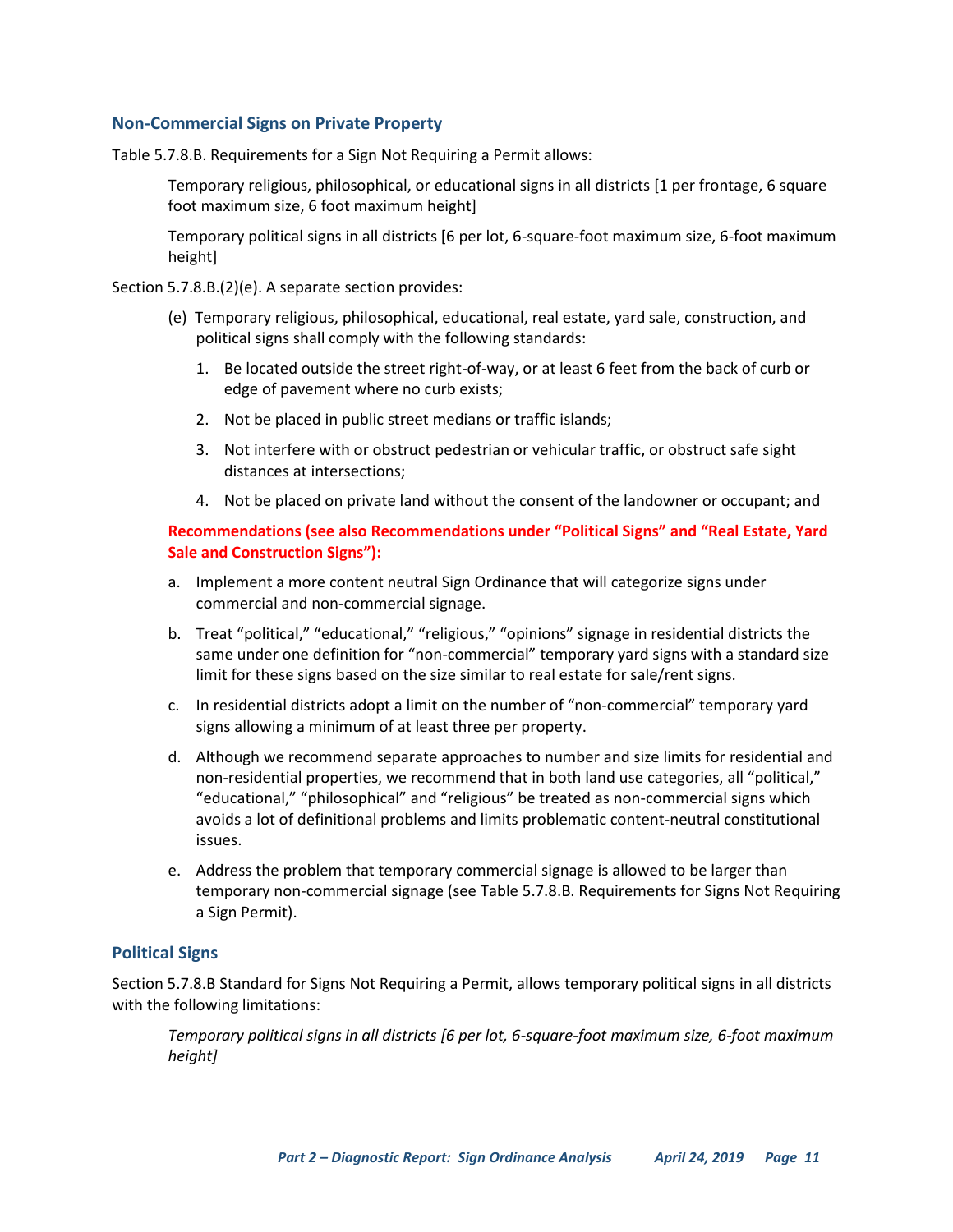In Subsection 5.7.8.B.2.(e) Additional Specific Standards, includes additional standards for temporary political signs as well as temporary religious, philosophical, educational, real estate, yard sale, and construction signs allows these signs to:

*(1) Be located outside the street right-of-way, or at least 6 feet from the back of curb or edge of pavement where no curb exists;* 

Neither "political" signs nor philosophical, educational or religious are defined terms. Presumably a "political" sign relates to a campaign or election and a "philosophical" sign may address issues more generally. These words must be defined.

The 6-square-foot size limit for temporary political signs in all districts appears problematic, because it limits these non-commercial signs to a significantly smaller size than the 100 square feet allowed for "temporary real estate and construction" signs in RM and nonresidential districts (see Table 5.7.8.B.). Nonetheless, we understand that the provision for off-site temporary signs in the right-of-way came out of a hard-fought political compromise.

#### **Recommendations (see also Non-Commercial Temporary Signs):**

- a. It is recommended that the City of High Point go toward a strong content neutral Sign Ordinance as practically possible, including political signs which should be regulated similarly to other temporary non-commercial yard signs.
- b. Treat political signs the same as other non-commercial signage such as "educational," "religious," "opinions," and "yard" signs in residential districts regulating them consistently as to size and number.
- c. In non-residential districts a different approach should be taken given the currently permitted 100 square foot temporary real estate signs. In these districts, it may make sense to limit the total square footage of temporary signs displayed at one time on a single lot which would reduce the incidence of clutter which has been a frequent comment by the public during our outreach efforts. ((See also discussion and recommendations on "Real Estate, Yard Sale and Construction Signs (Temporary)").
- d. Reconcile the regulation of political signs with North Carolina General Statutes (N.C.G.S. §136-32), which deals with political signs in the right-of-way.

## <span id="page-15-0"></span>**Real Estate, Yard Sale and Construction Signs (Temporary)**

Table Section 5.7.8.B Signs Not Requiring a Permit, allows without a permit:

*Temporary real estate, yard sale and construction signs in AGR and R Districts [6 square feet, 6 foot height limit]*

*Temporary real estate and construction signs in RM districts, nonresidential districts, and major subdivisions in R districts (100 square feet and 12-foot height limit)*

Temporary commercial real estate and construction signs are allowed to be much larger (100 square feet) than temporary non-commercial signs (6 square feet). If the City is serious about maintaining neighborhood character, there is an argument for prohibiting most commercial signs in all residential areas with a content-based exception for real estate signs.

#### **Recommendations (see also Non-Commercial Temporary Signs):**

a. Address temporary commercial signage that is allowed to be larger than temporary noncommercial signage.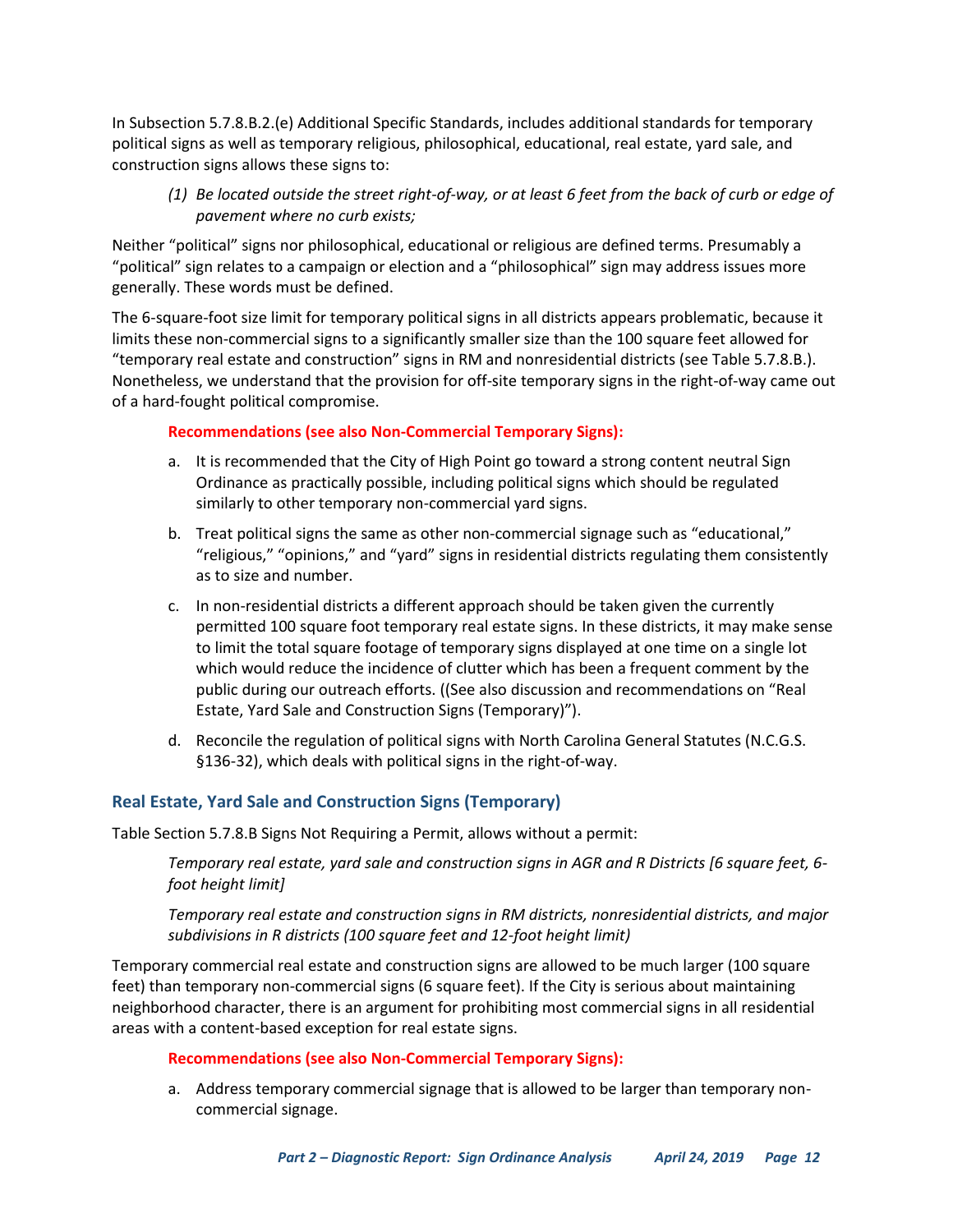- b. Treat "yard sale" signs in residential districts under a new definition for "non-commercial" temporary signs with a standard size limit for these signs based on the size typical real estate for sale/rent signs in residential districts.
- c. Incorporate "real estate" signage in non-residential districts into the current allotment of signage permitted in these districts.
- d. Include space for contact information for prospective tenants for multi-tenant property on permanent signage; for a single-tenant property, a "for-sale" or "for-lease" sign can replace (or cover part of) a permanent sign.
- e. Reconcile construction sign provisions with the preemption of regulation of messages on fencing around construction sites by the state, as provided in §160A-381(j).
- f. Prohibit additional construction signs on any site with construction fencing which, by state law, must allow commercial messages.
- g. For sites under construction that do not have construction fencing, require temporary real estate/construction signs over a certain square footage to be required to have a permit.
- h. Revisit the size and height of temporary construction signs with a stronger consideration of size of sign to lot and/or development.

#### <span id="page-16-0"></span>**Vending Machines, Gas Pumps, Ice Machines or Similar Device Signs**

Section 5.7.8.B. Table, Signs Not Requiring a Permit, has no limitation on square footage of signs on vending machines, gas pumps, ice machines kiosks or similar devices and allows them to be located at the right-of-way. A recent sign type appearing in High Point is the UPS pickup boxes with large lettering across the box face. These do not appear to be regulated as part of the primary or accessory use sign standards.

#### **Recommendations:**

- a. Establish maximum sign sizes and square footage for signs on accessory uses such as vending machines, ice machines and parcel drop-off/pick-up boxes, etc.
- b. Address signage on freestanding kiosks in locations such as shopping center parking lots.
- c. Determine whether these uses are a primary or accessory use for regulation under the Sign Ordinance.

#### <span id="page-16-1"></span>**Time Limits and Conditions for Signs Not Requiring a Permit**

Section 5.7.8.B.2. Additional Specific Standards, contains an extensive list of conditions under which religious, philosophical, educational, real estate, yard sale, construction, political and warning signs are permitted:

#### **Time limits:**

- Real estate or construction sign removed within 7 days after construction, sale, or lease of land
- Yard sale sign no longer than 3 days
- Political sign removed 7 days after election.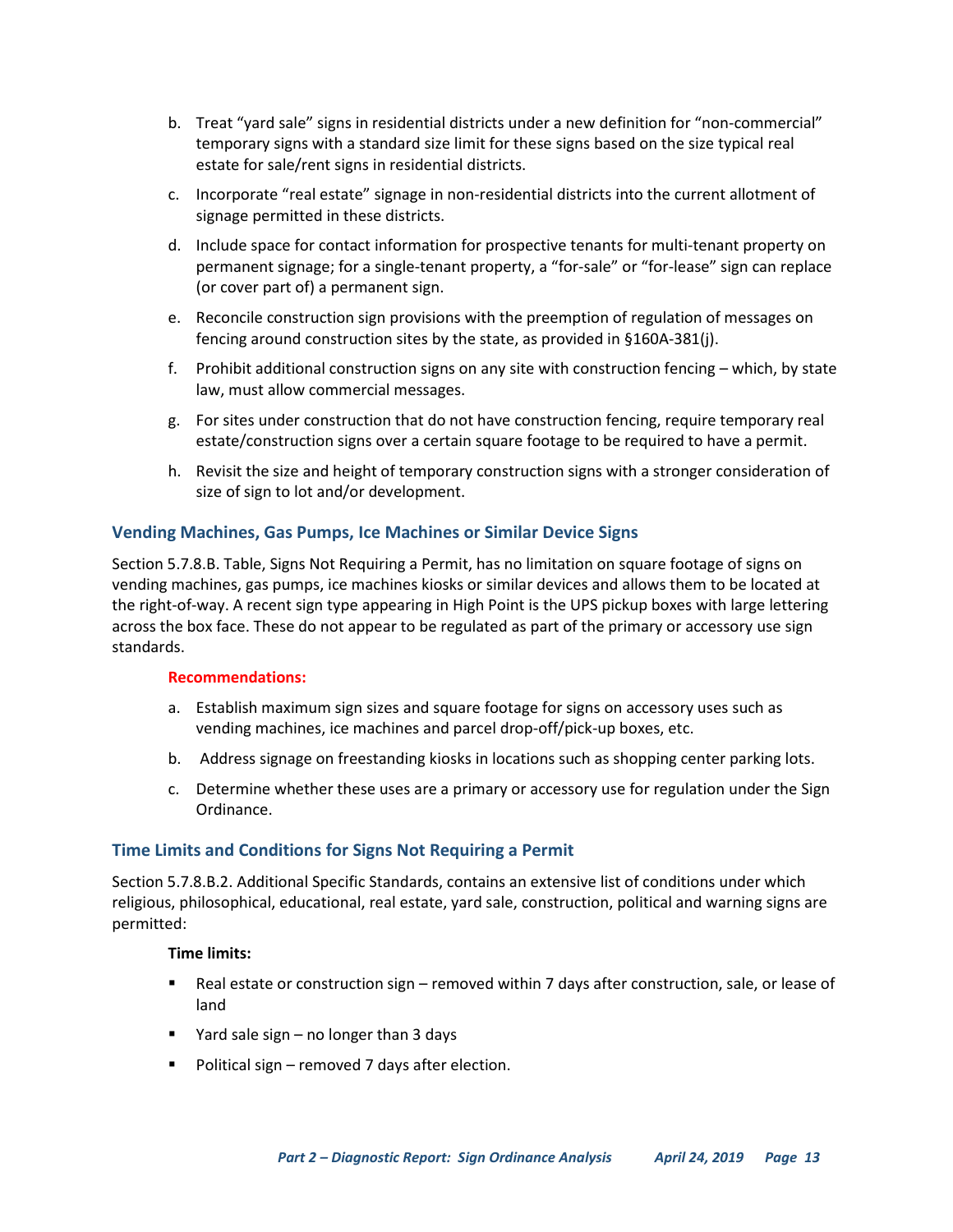#### **Locations:**

- Outside street right-of-way, or at least 6 feet from the back of curb or edge of pavement
- Not in public street medians or traffic islands
- Not interfere with or obstruct pedestrian or vehicular traffic, or obstruct safe sight distances
- Not be placed on private land without consent of landowner or occupant

#### **Other:**

- A warning sign shall not contain a commercial message, but it may contain a business logo or name.
- A-frame signs have a lengthy list of conditions.

#### **Recommendations (see also additional discussion on temporary signs):**

- a. Organize the new Sign Ordinance in a manner that makes it easier to locate conditions under which respective sign types may be erected and remain – regardless of whether they require a permit.
- b. Identify conditions that pertain globally to all signs such as "obstructing sight distances" or "placing signs on a property without an owner's permission" and locate these in one place.
- c. Restrict logos on "warning" signs to those used for governmental or franchise utilities signage.
- d. Create a section containing performance standards related to certain types of signage such as those related to A-frame signs.
- e. Make it clear that a sign that remains up after a certain number of days after an event has past, is in violation of the sign ordinance. (See also recommendations related to "political signs" and other "temporary signs")

# <span id="page-17-0"></span>**Signs Requiring a Permit – Temporary Signs**

#### <span id="page-17-1"></span>**List of Temporary Signs Requiring a Permit**

This section of the Diagnostic Report specifically addresses temporary signs requiring a permit; however, the preceding discussion of temporary signs not requiring a permit touches on many of the same issues as these temporary signs that require a sign permit. As a point of reference, the following is a list of all temporary signs that require a sign permit under the City's Sign Ordinance (listed alphabetically):

- a. Banners (freestanding or attached)
- b. Portable Signs for Special Events
- c. Special Promotion Signs (freestanding or attached)

#### <span id="page-17-2"></span>**Banners for Special Events and Special Promotion Signs**

The City requires temporary use permits for banners for special events and special promotions signs; however, the proliferation of the banners and special promotions signs seen around High Point are often signs that have not obtained permits, have exceeded their time limits, or do not meet the criteria for permitted banners and special promotion signs.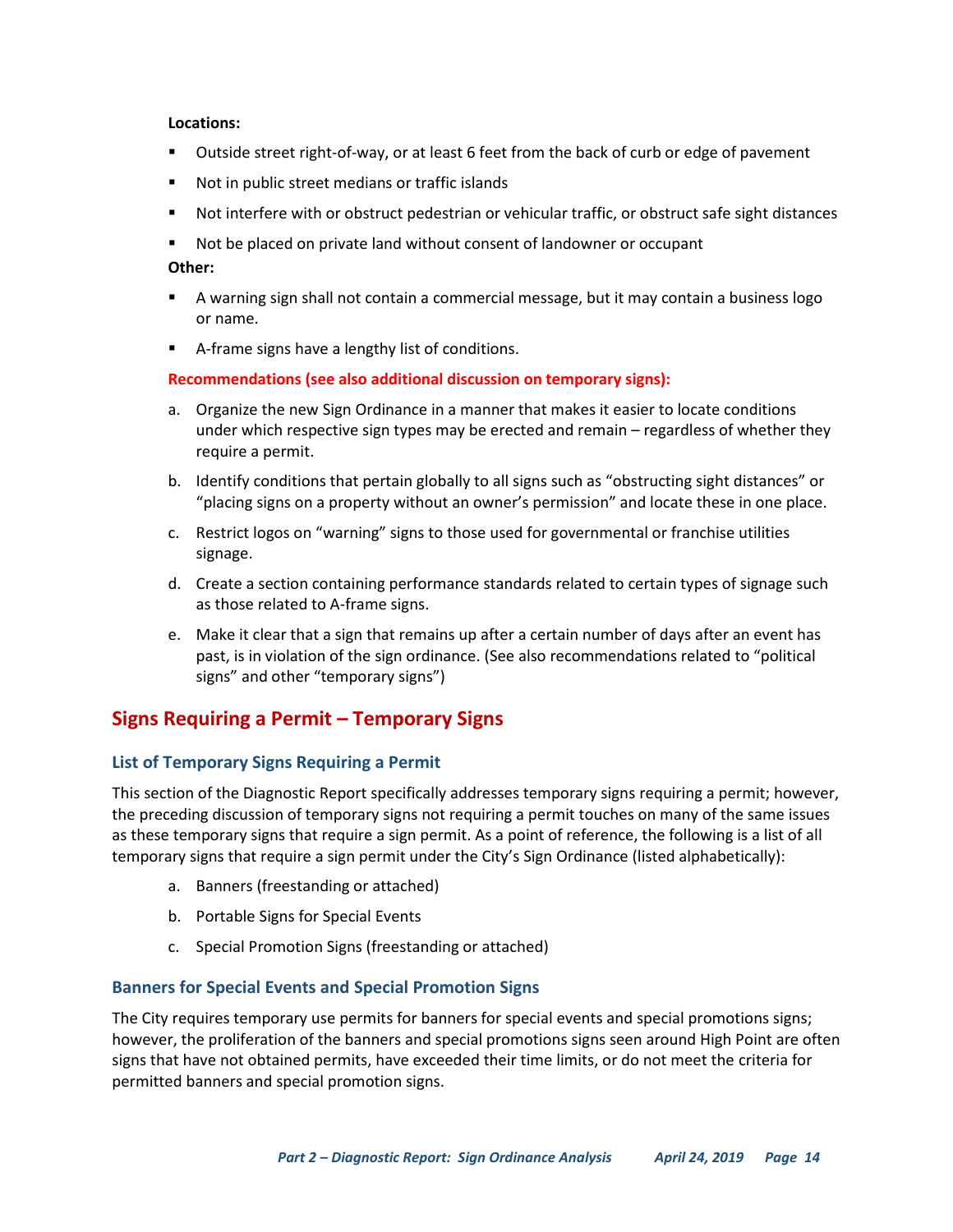Table 5.7.9.B., Free-Standing Signs Requiring a Permit, special promotion signs are listed in the table but it simply says "n/a" under each category of standards – number of signs, height and size limits; however, under Subsection 5.7.9.B.3., the ordinance provides:

*d. Special Promotion Sign (All Districts) Sign shall be limited in duration to a maximum of 30 continuous days and not more than 3 occurrences in a calendar year.*

Section 10.4 Definitions, defines "special promotion sign" as:

*An advertising activity or circumstance of a business which is not part of its daily activities or normal routine and in which the display and/or sale of merchandise, ware, or other tangible items is the sole purpose for the promotion.*

Table 5.7.9.B., Free-Standing Signs Requiring a Permit, allows "banners for special events" signs of 1 per 500 feet of frontage, having a maximum area of 25 square feet and a maximum height of 20 feet, and under Section 5.7.10.B. Specific Standards for Attached Signs Requiring a Permit, Subsection 6., includes this specific provision:

*Temporary Banners Serving Market Showrooms (All Nonresidential Districts) – Banners shall be limited in duration to a maximum of 30 continuous days and not more than 2 occurrences in a calendar year.*

This language leaves a lot of judgment in the hands of permitting officials.

Table 5.7.10.B. Requirements for an Attached Sign Requiring a Sign Permit, indicates that banners for temporary identification for market showrooms are permitted in any non-residential district and may cover 50% of the wall but no square footage limitation. This contains an unclear provision related to "height" which is described as "top of wall."

- a. Need to simplify and clarify regulations related to "banners for special events" and "special promotion signs," including improving the definition for these sign types and differentiating between these signs and those used for market showroom temporary signage.
- b. Increase enforcement of the City's Sign Ordinance related to requiring permits for signs that meet the definition of "banners for special events" and "special promotion signs" that are not obtaining these permits or exceeding the time limits.
- c. Enforce Sign Ordinance provisions related to banners that do not meet the definition of "banners for special events" or "special promotion signs."
- d. If the City wishes to allow such signs, consider allowing each business to be permitted a specific number of these temporary banners under the non-commercial temporary signs in non-residential districts.
- e. Create a system for effective follow-up on the length of time temporary signage remains; one way to accomplish that is to increase the fee for these signs by a modest amount (probably \$25 to \$50), with the extra fee to pay for an outside contractor to visit the site on the first day after the permitted time period ends for the sign.
- f. Reexamine banner size standards and limits, particularly the provisions related to banners permitted to cover 50% of a wall in any non-residential district.
- g. Establish size, number and height standards for special promotional signs.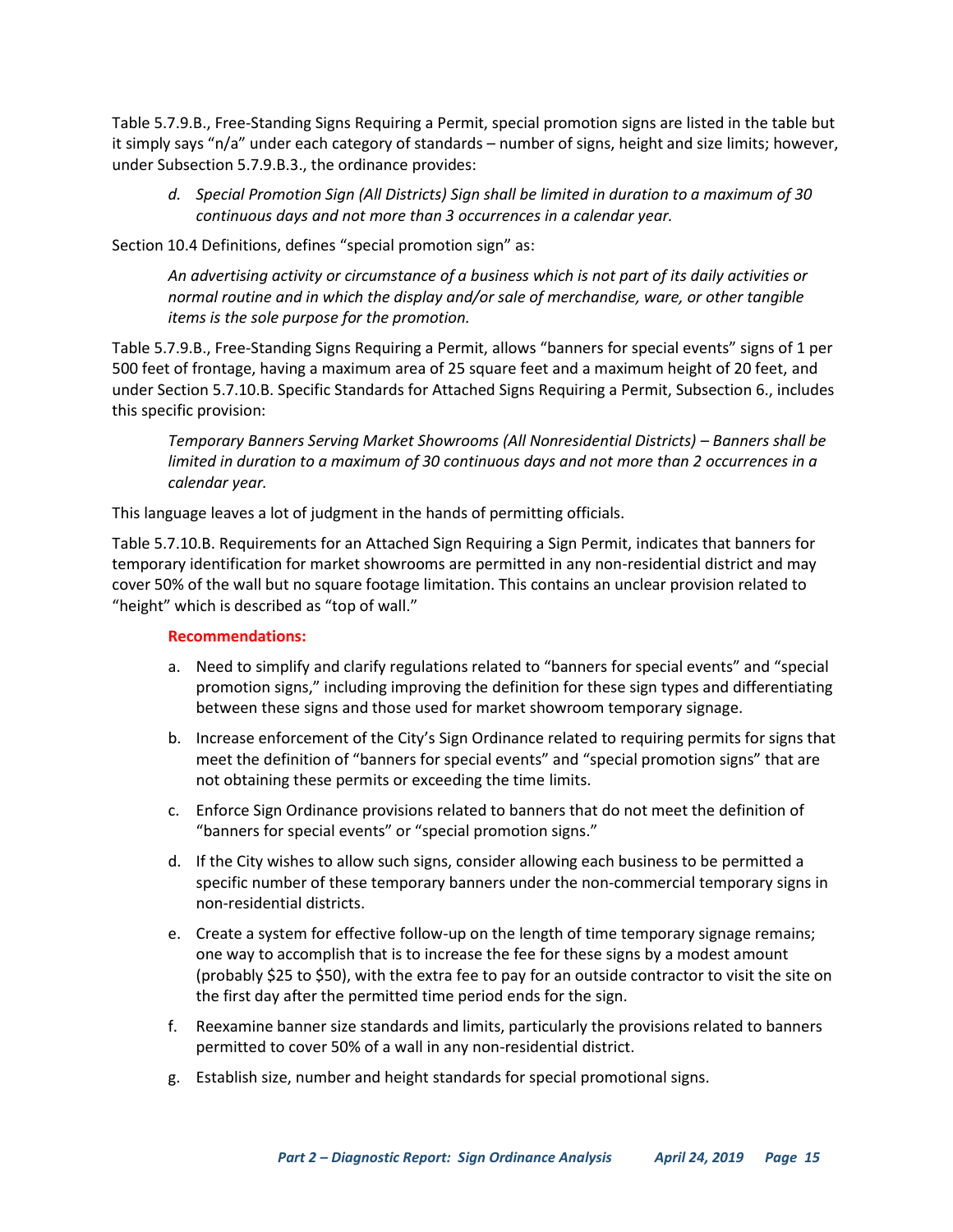# <span id="page-19-0"></span>**Specific Sign Issues**

#### <span id="page-19-1"></span>**Large, Multi-Lot Campus-Type Uses**

There are a number of large land uses such as High Point University, GTCC, High Point Regional Health System, and large industrial uses for which it would make sense to create an overall program of sign standards for their specific uses that are often spread over multiple lots. Such uses have different sign needs and opportunities than individual businesses on individual lots.

#### **Recommendation:**

Add provisions in the new Sign Ordinance that address sign standards for large, multi-lot campus-type land uses.

#### <span id="page-19-2"></span>**Common Signage Plan**

Section 5.7.12. Common Signage Plan, is a dedicated section devoted to general requirements for the "Common Signage Plan," but the regulatory details are found elsewhere in the Development Ordinance or in the Development Guide. There are eight other locations where common signage plans are referenced with some containing specific conditions as to how the common signage plan should be applied or standards for preparing a common signage plan.

- 3.7.3. Standards Applied to All Planned Development Districts, Subsection I. Signs
- 3.8.7.F. Eastchester Gateway Corridor Overlay, Subsection 6. Signage
- 5.7.4.C.2. Multiple-Lot Development
- 5.7.10.A.1.(b)(1.) Attached Signs for Multi-tenant Buildings
- 5.7.10.A.1.(b)(2) Attached Signs for Tenant-Shared Entrance
- 5.7.14 Savings Clause
- Development Guide (Build High Point)
- Sign Permitting Process

- a. Review Section 5.7.12 and other sections related to the common signage plans to determine if most if not all of the provisions related to common signage plans can be contained within one section, with other provisions simply referencing the appropriate section addressing common signage plans.
- b. Revise this section to improve the clarity as to what triggers the requirement for a common signage plan and components that should be contained in this section.
- c. Handle future changes deemed significant under standards governing approved Common Signage Plans through amendments to the Common Signage Plan; the Sign Ordinance should be modified to allow such a modification after notice to (but not necessarily consent by) all property owners affected by the plan.
- d. Review the contents of the Development Guide and Sign Permitting process for common signage plans to see if there are relevant provisions that would be better found within the common signage section.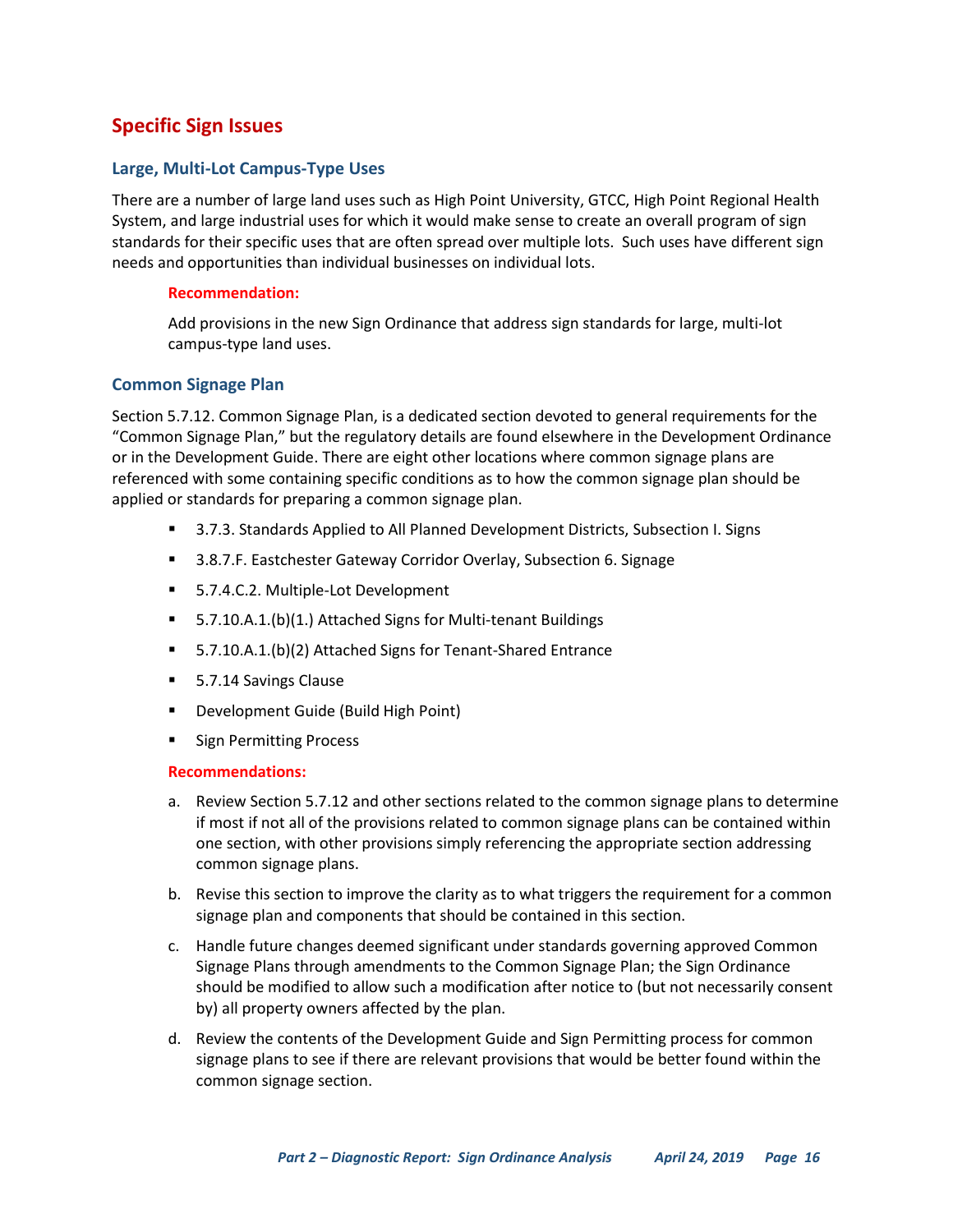#### <span id="page-20-0"></span>**Community Events Signs**

One issue that has arisen that goes somewhat beyond the scope of the Sign Ordinance update but one that should be addressed, is the need for "community events" signs. Several people at the October/November stakeholder sessions talked about the need for signs that would not only help people find community attractions but also help them to know what is happening – such as community theatre, baseball games, and citywide special events. Representatives of the High Point Rockers, the new minor league baseball team, and of High Point Theatre were particularly vocal about this issue. Representatives of Fairway Outdoor Advertising at these same meetings suggested that new, electronic, changeable copy billboards would serve this need.

As a point of information, in 2012, City staff undertook extensive research on the issue of outdoor advertising signs, that identified use of community-events signage in the study's survey of other governmental jurisdictions:

*City-Owned Digital Sign: None of the cities surveyed lease city-owned property for the erection of billboards. Only one, Roanoke, Virginia, has a city-owned billboard-type community sign. That sign is visible from U.S. 220 and is located next to the civic center. It is used to advertise community events, concerts at the center, and other city-related items. This sign is distinguished from other community-owned digital signs by its size, which is approximately 400 square feet. Two other communities, Morganton and Wilson, have smaller digital signs that they use for the same purposes. These signs are located on public property or right-of-way. Roanoke and Morganton are among 8 cities, including High Point, that exempt governmental signs from sign regulations. However, there are differences in the way this type of sign is defined. All communities make exceptions for required traffic safety signage, street signage, etc. that are placed within the right-of-way of a public street, but others extend the exemption to signs on any publicly-owned property. [See "Outdoor Advertising Signs (Billboards) in High Point," p. 12]*

Because of the interest expressed in community events signage, we included a question about these signs in an informal survey of High Point citizens (summary near end of this report). An overwhelming majority of respondents supported the idea of having electronic signs displaying community events in High Point. Several respondents even suggested possible locations for such signs:

Parks, Senior Center, Library, City Hall, Buy Back Center, HPU, Compost Center, New Events *Center, Ball Park, Chamber of Commerce, large shopping areas, entryways into High Point, Main Street Corridor, Westchester, Palladium Area, Eastchester by Wendover, Centennial, etc.*

*Others suggested that, in siting such signs, the City avoid high traffic areas and other areas that would either distract and/or take away views; these signs would add one more hazard to High Point's busy streets; okay as long as there is height restriction of 20 feet and does not impede a homeowner's view.*

As noted above, community events signage is somewhat beyond the scope of Sign Ordinance update but here are some specific recommendations:

- a. Consider community events signage as an exempt governmental sign.
- b. Appoint a small committee comprised of entities that have a strong interest in publicizing community-wide events.
- c. Identify the types of community events that would be appropriate for the signs; one source might by the federal guidelines for "recreational and cultural interest" signage available to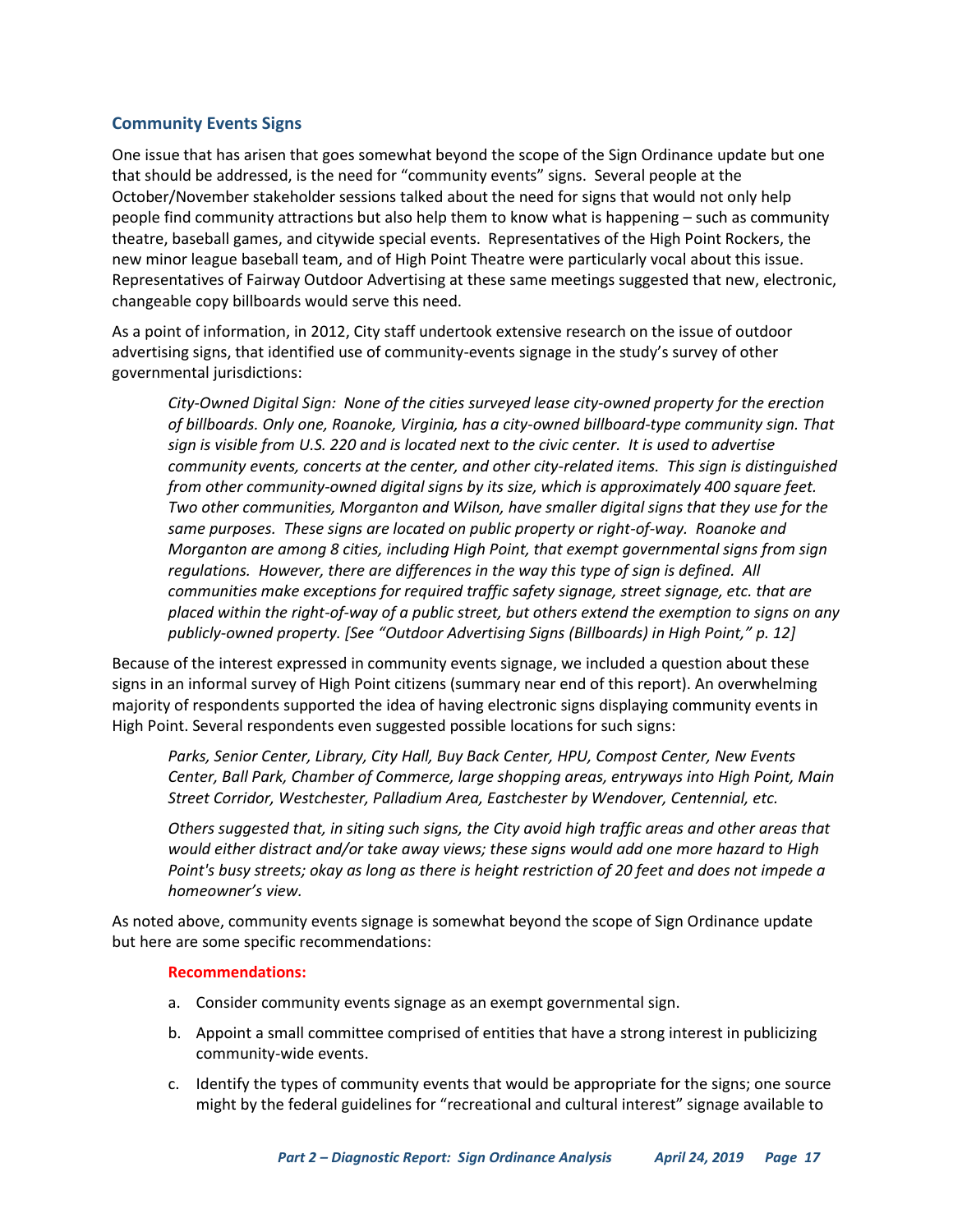institutions for display along federal highways based in part on annual number of visitors (limiting messages to ones of more common interest and prohibiting political signs).

- d. Identify potential locations and associated costs by reaching out to companies that specialize in community events signage or to other sign companies located in High Point and nearby communities.
- e. Determine what kind of cost recovery, if required, might be expected from advertising of such events.
- f. Confirm a policy that community events signs should be controlled by the City and not contracted out to a private entity; a contract with a non-profit organization might be workable, but not a for-profit organization.
- g. Regarding the installation and physical operation of the community events signs, consider contracting out to a private sign company, based on a competitive proposal process, but with complete City-controlled content.
- h. If community event signage contains any digital copy, the operation should conform to standards applied to private signs in the same zoning district, with a particular emphasis on the brightness, operating hours, and frequency of changing messages.
- i. The City may want to consider a small contract with a consultant with expertise in dealing with community events signs to help establish standards and guidelines.

#### <span id="page-21-0"></span>**Development Entrance Signs**

Section 5.7.9. Freestanding Signs, B.3. Specific Standards by Sign Type, contains restrictions as to what a "development entrance sign" may contain – name of the development, the management, or developer or address or location of the development. This provides great latitude with what can be on the sign. This section also allows these signs in subdivisions, developments of over 15,000 square feet of gross floor area, multi-family developments of more than 8 units in a single building, or developments with more than 40,000 square feet in open air uses of land.

#### **Recommendations:**

- a. Simplify and clarify the regulations pertaining to development entrance signs.
- b. Add definition that clearly defines the intent of a development entrance sign (see recommendation on "missing definitions).
- c. Review the threshold for which a development entrance sign is permitted (appears to be a low threshold and consideration should be given to raising the bar).

#### <span id="page-21-1"></span>**Electronic Changeable Copy Signs**

Section 5.7.9.B.3.(e) Electronic Changeable Copy Signs Requiring a Permit, addresses issues related to these signs. They are currently allowed only in the CB, MS, GB, RC and LB districts and are limited in size to 33% of the sign area of the freestanding sign. Brightness is specifically limited.

Section 5.7.B.3.(e)(4) Additional Standards in the CB District, permits wall signs with changeable copy limited to 25% of the permitted sign area or 50% of a marquee sign area.

Section 5.7.B.3.(e)(5) Additional Standards in the GB, MS, RC and LB Districts (per a pending amendment correcting a codification error), has specific limits on how an electronic message is displayed and how frequent the message can change (every 8 seconds). This Subsection also mentions electronic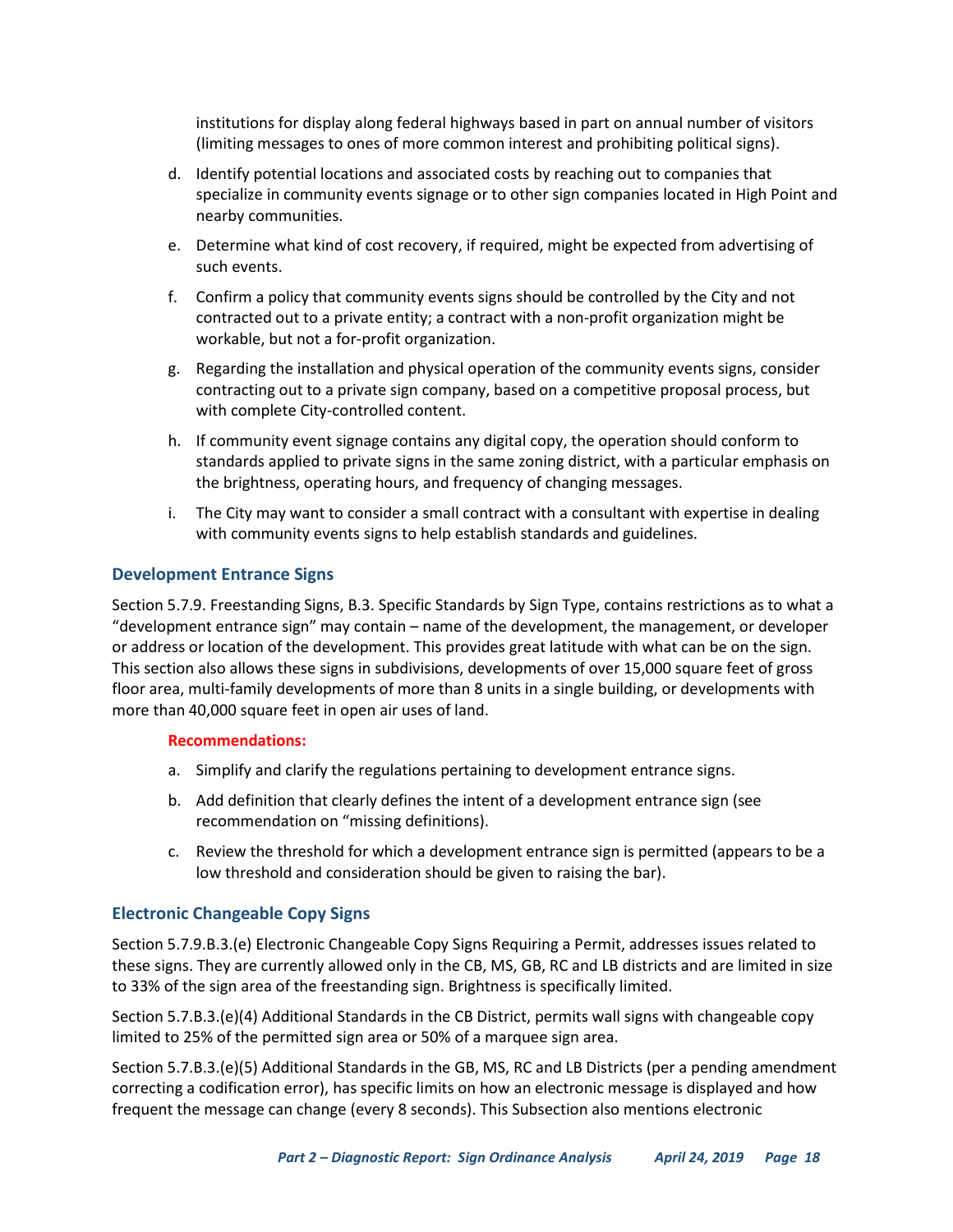changeable copy signs shall be located as a portion of and on the same support structure with a legal conforming accessory freestanding sign.

Included in the informal citizens survey (see survey summary at end of this report), were questions about electronic changeable copy signs in:

- High Point Rockers stadium area
- Eastchester Overlay District
- Schools, places of worship, parks located in residential

Respondents overwhelmingly supported having electronic changeable message signs in the Downtown and High Point Rockers stadium areas; however, in the Eastchester corridor there was significantly less support for such signage. This was a somewhat similar response to changeable copy signs in residential areas for schools, parks and places of worship but with a larger share saying "no" to those sign types, with a number commenting they would not want these in parks.

#### **Recommendations:**

- a. Revisit the issue as to whether changeable copy signs are only permitted on freestanding signs except for the CB where they can be wall signs.
- b. Create separate sign standards for marquee signs and revisit the standards that limit changeable copy on marquee signs to 50%; marquee sign should also be better defined.
- c. Delete "accessory" from reference to only permitting electronic changeable copy signs on legal conforming "accessory: freestanding signs.

#### <span id="page-22-0"></span>**Electronic Video Signs**

The use of electronic technology in signs involve significant policy issues which will require thoughtful consideration by the City.

#### **Recommendations:**

Explore the use of video signage within the CB and MX districts

#### <span id="page-22-1"></span>**Identification Signs**

Section 10.4 Definitions, defines identification signs as:

*A sign used to display the name, address, logo or other identifying symbol of an individual, family, business, institution, service, or organization occupying the premises; the profession of the occupant; the name of the building on which the sign is attached; or directory information in group developments or buildings with multiple tenants.*

The Sign Ordinance contains conflicting provisions related to "identification" signs which need to be addressed. There are at least four places where "identification signs" are regulated with conflicting names for the signage and a wide range of standards:

■ Table 5.7.8.B: Requirements for a Sign Not Requiring A Sign Permit – allows identification signs having name and address plates, home occupations, and building markers in all districts with a maximum of 1/building, 2 square feet/unit, and a maximum height of 6 feet (no districts specified).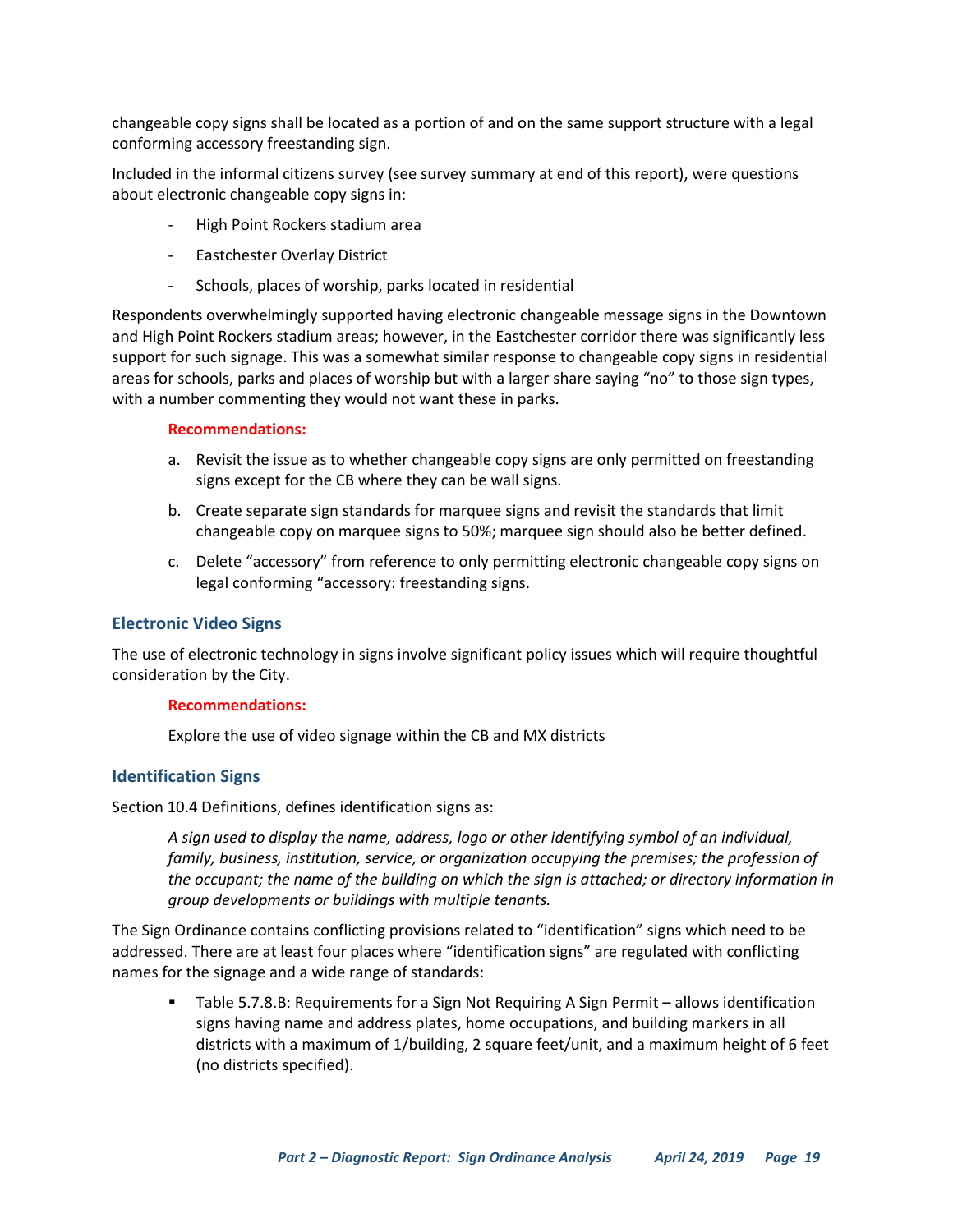- Table 5.7.9.B: Requirements for a Freestanding Sign Requiring A Sign Permit allows "identification signs" in all districts of 1/building entrance, 20 square feet and 10 feet in height; and "development identification" signs in the RC district of 1/street frontage, 200 square feet, and 30 feet in height.
- Table 5.7.10.B. Requirements for an Attached Sign Requiring a Permit allows "temporary identification signs for market showrooms" in all nonresidential districts to cover 50% of the wall area and a height of top of wall; an additional provision for 1 "identification sign" in all nonresidential districts and all nonresidential uses in residential districts when average wall height is >35 feet based on 1% of wall area (minimum of 6 square feet and a maximum of 75 square feet with a height of top of wall).
- Section 5.7.9.B.3.(b) regulates "development identification signs" but this sign type is not defined anywhere in the ordinance.

#### **Recommendations:**

- a. Fully revise definitions and standards related to "identification" signs to clarify what these signs are and where they are allowed, since given the current definition of an "identification sign" almost any sign could fall under this definition.
- b. Change name "development identification sign" to "development entrance sign" and add a definition to Chapter 10.4 Definitions (also revisit standards for such signs).
- c. Require existing multi-tenant or multi-parcel developments such as retail centers to submit a common sign plan at a point when they apply for a new sign permit for signage erected on their periphery if there is no common sign plan on file with the City or it is not consistent with the plan.
- d. Need to determine an improved approach to addressing signage for multi-parcel or multitenant properties whether it be "identification" signs or other freestanding signs for these properties.

#### <span id="page-23-0"></span>**Illumination**

Section 5.7.9. Freestanding Signs Requiring a Sign Permit, Subsection A. General Standards, includes a list of districts where "indirect" and "direct" illumination may occur and requires a special use permit for direct illumination of a sign for nonresidential use in a residential district.

Section 5.7.10 Attached Sign Requiring a Permit, Subsection A.2. Illumination Standards, allows direct or indirect illuminated signs in all nonresidential districts except signs in the TO, OI, I, PNR and EC districts are required are limited to cut-out letter and shielded silhouette lighting.

- a. Move illumination standards into a section on "Sign Lighting" rather than in section related to freestanding or attached signs.
- b. Identify type of illumination by zoning district in a table format rather than by describing in it in narrative form under sign type.
- c. Change the terminology from "indirect" and "direct" illumination, to "internal" and "external" illumination.
- d. Create performance standards for when direct (internal) illumination may be used such as requiring cut-out letters when fronting on a thoroughfare which is already a part of the Sign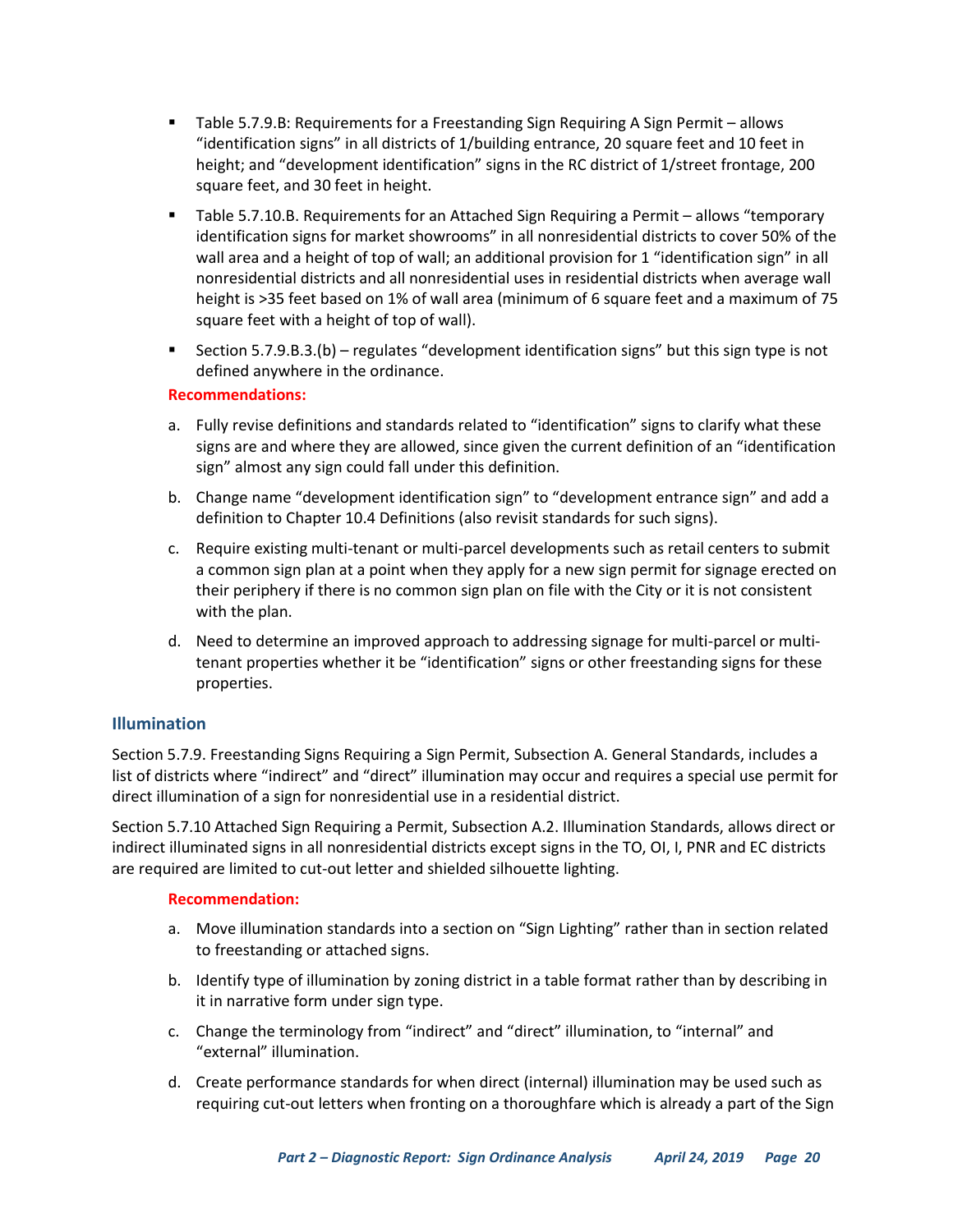Ordinance in the Eastchester Overlay, and eliminate the special use permit for sign illumination.

e. Create brightness standards for internal illumination.

#### <span id="page-24-0"></span>**Instructional Signs**

Section 10.4 Definitions, the ordinance defines "instructional signs" as follows:

*A sign that provides assistance, with respect to the premises on which it is maintained, for the direction, safety, or convenience of the public such as "entrance," "exit," "one way," "telephone," "parking," "no parking," and similar instructions.*

Table 5.7.9.B. Requirements for Freestanding Signs Requiring a Permit, includes standards for instructional signs that allow signs up to 6 square feet and 8 feet in height but there is no limit on the number of signs and they are permitted in any district. Provisions related to the use "instructional" signs are unclear and size and height standards appear excessive.

#### **Recommendations:**

- a. Need to simplify and clarify where and how instructional signs are used and decide if the signs are not legible from the street whether they should be exempt from regulation.
- b. Reduce the number, size and height permitted for instructional signs.
- c. Require instructional signs to be approved as overall approval of proposed sign plan when lot is developed.
- d. Limit the number of instructional signs permitted in residential districts.
- e. Delete reference to "telephone."

#### <span id="page-24-1"></span>**Multiple-Lot Development Signs, Outparcels and Multi-Tenant Buildings**

Section 5.7.4.C. Multiple-Lot Development, contains the following provisions related to signage on multiple-lot development. They are:

- *1. A multiple-lot development shall be considered as a single lot for the purposes of sign review and permitting;*
- *2. Signage in a multiple-lot development shall be configured in accordance with Section 5.7.12, Common Signage Plan;*
- *3. Signage associated with a multiple-lot development shall be permitted in accordance with the regulations governing outparcels and lease lots in the RC district; and*
- *4. A development entrance or development identification sign shall be permitted in accordance with the zoning district where it is located.*

This section is within the introductory provisions of the Sign Ordinance, yet instead of simply stating that a multiple-lot development shall be considered as a single lot it includes numerous other provisions, one referencing a specific zoning district. This is problematic.

Table 5.7.9.B. Requirements for a Freestanding Sign Requiring a Sign Permit, contains special provisions for signs on outparcels or leased lots located in the GB and RC Zoning Districts. Chapter 10, Section 10.4 Definitions, defines an "outparcel" as: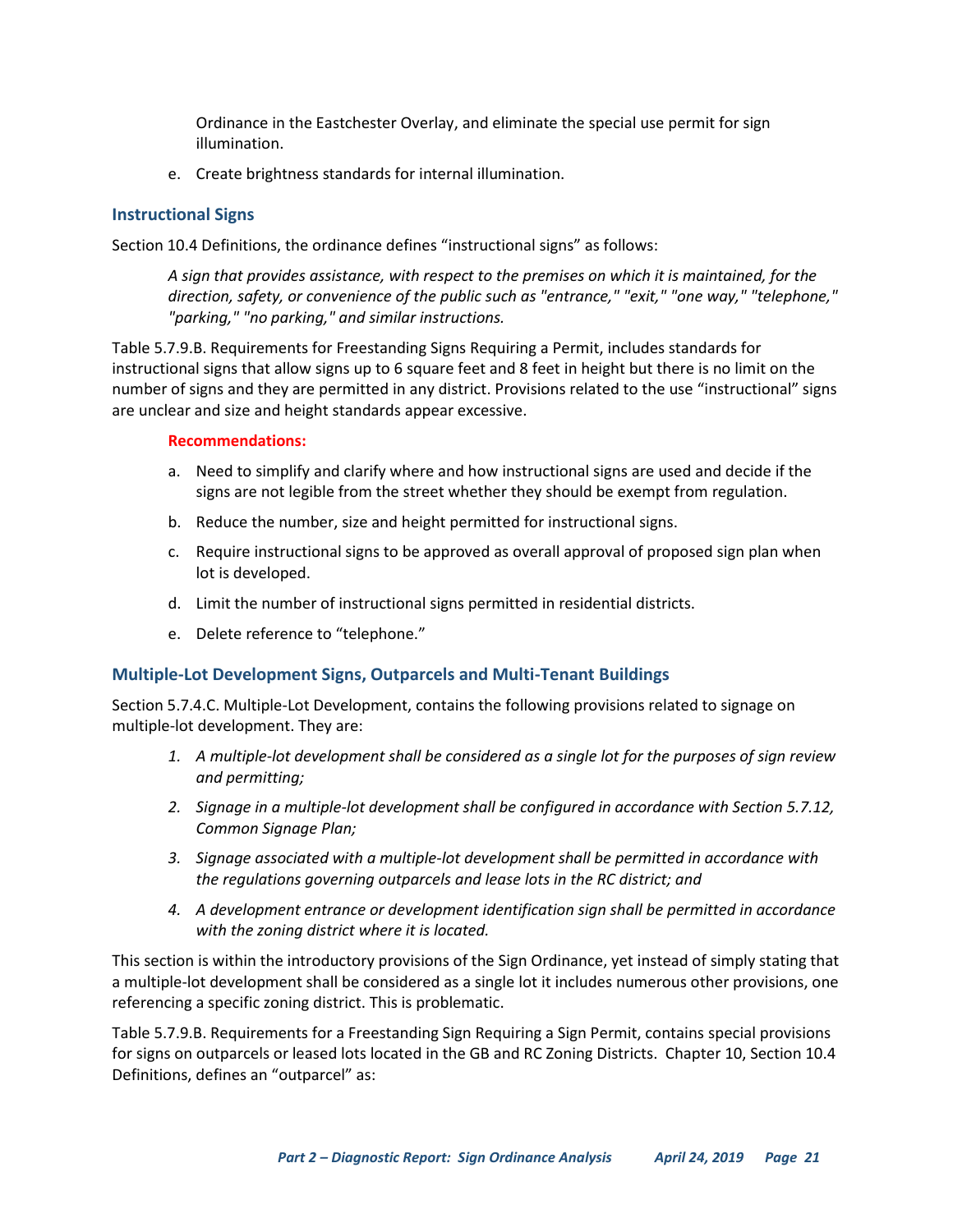#### *"A subdivided or leased parcel within a group development, multiple-lot development, or shopping center.*

We understand the common parlance of an outparcel – usually one that is created at the same time as a shopping center but that is developed separately from the rest of the center. The current definition, however, includes the terminology of a "leased" parcel which has no relevance to this issue of regulating signage on an outparcel.

Section 5.7.10 Attached Sign Requiring a Permit, Subsection A.1.(b) Multi-tenant Buildings, it references buildings that have their own entrances and those with shared entrances. These developments have similar issues as developments with outparcels. Given discussions with City staff, there is clearly a need to improve sign provisions related to multi-parcel and multi-tenant developments.

#### **Recommendations:**

- a. Provisions related to "multiple-lot development signs (Section 5.7.4.C.), those related to signs on outparcels or leased lots in Table 5.7.9.B., and those pertaining to wall signs in multi-tenant buildings (Section 5.7.10) need to be part of reworking the "common signage plan" provisions, including the provisions in the Development Guide's related to "permitting." This brings us back to the discussion of sign provisions contained in the "Development Guide" versus the "Development Ordinance."
- b. Revise Section 5.7.4.C. Multiple-Lot Development, to only stipulate that multiple-lot development shall be considered as a single lot for the purposes of sign review and permitting and deleting other provisions or moving them to more appropriate locations – as may be the case under many provisions with Section 5.7.4. General Standards.
- c. Address sign provisions related to multi-parcel and multi-tenant development by revising Section 5.7.12 Common Signage Plan to treat these developments as a unified commercial development requiring uniformity in how signage is planned for the development and what freestanding signs will be permitted on the principal development site and outparcels.
- d. Revise the definition of an "outparcel" to delete reference to a leased parcel, and define as, "A plot of land in a commercial shopping center development reserved for later construction of freestanding businesses."

#### <span id="page-25-0"></span>**Nonconforming Signs**

Provisions dealing with nonconforming signs is found within the Development Ordinance, Section 8.5 Nonconforming Signs, and thus are separate from the bulk of the sign regulations. Organizationally, this is appropriate; we will review and update if necessary, these provisions as part of Sign Ordinance update.

Section 8.5.2. Prohibited Actions, already prohibits enlargement, alterations to the structure, relocation or change to the type of lighting, but it should be amended to prohibit explicitly any change in the technology used for the message. The above reference to prohibiting the changing of technology of nonconforming signs is very important for the City in limiting expansion of the impacts of nonconforming billboards.

Section 8.5.3 Signs Rendered Nonconforming, which reads:

*Signs made nonconforming by reason of annexation, expansion of the ETJ, or by amendment of the Official Zoning Map shall be removed within 365 days of the date they were rendered nonconforming.*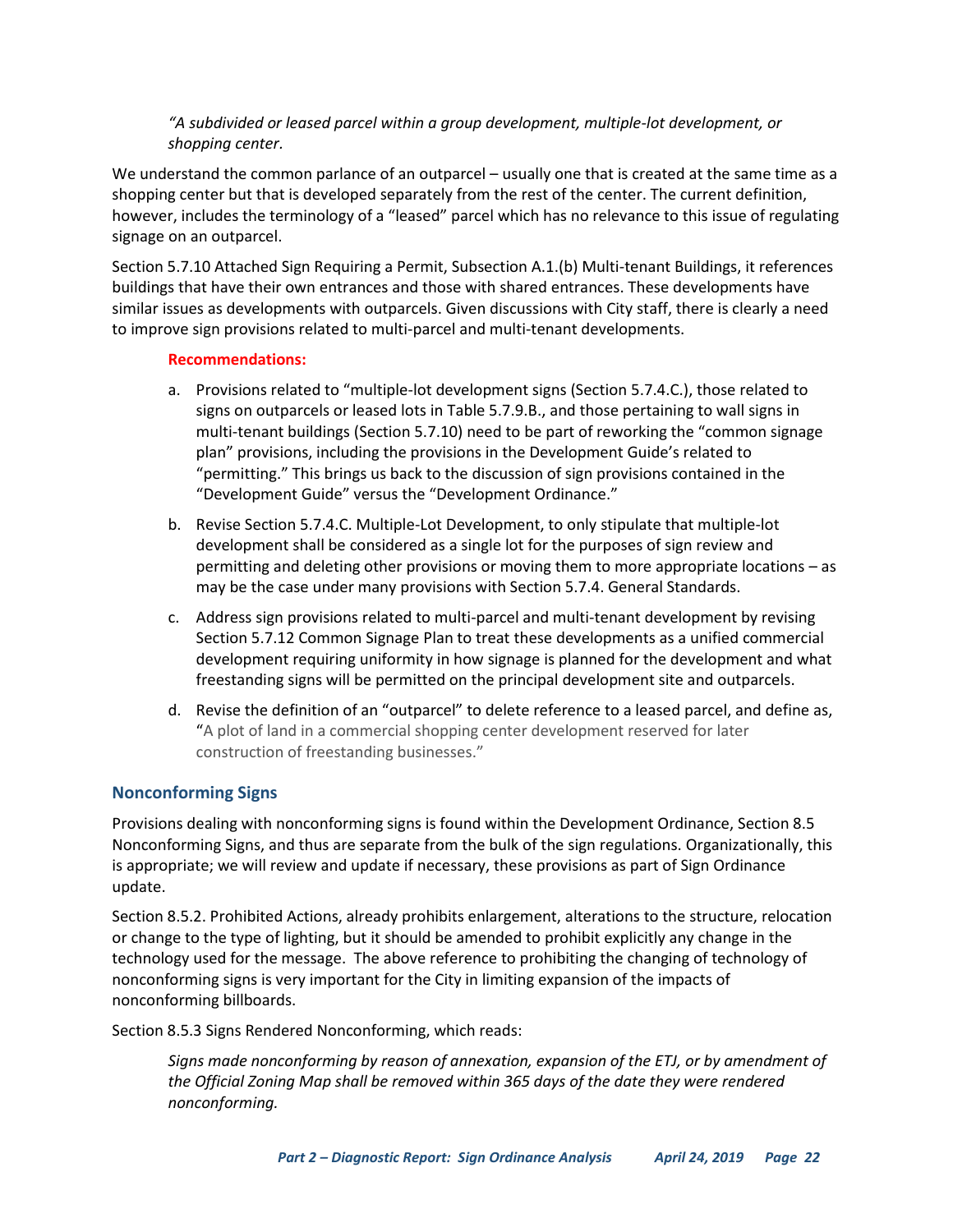Yet, annexation or text amendments are some of the very reasons signs become nonconforming.

Section 8.5.5. Replacement of Nonconforming Signs, Subsection C. Renovation:

- *1. Expansions of principal buildings that exceed 1,000 square feet of gross floor area (GFA) or the total expansions of principal buildings, open uses of land or off-street parking that individually or collectively exceed 3,000 square feet; or*
- *2. Structural or nonstructural alterations (excluding routine maintenance and repair of the façade of the principal building) that exceed 50 percent of the façade's area, which is calculated from the area of the façade or wall used in calculating the maximum allowable sign area.*

These provisions are logical and easy to explain to the public or to affected sign owners.

#### **Recommendations:**

- a. Revise Section 8.5.2, to prohibit explicitly any change in the technology related to the nonconforming sign's message.
- b. Delete Section 8.5.3 Signs Rendered Nonconforming, which requires signs made nonconforming by reason of annexation or expansion of the ETJ.
- c. Section 8.5.3 Signs Rendered Nonconforming could be modified to address property ownerinitiated rezonings that result in an amendment to Official Zoning Map that results in a sign becoming nonconforming and therefore must be removed within a certain number of days. We would not recommend the same for a City-initiated change to the Official Zoning Map.
- d. Revisit Section 8.5.5. Replacement of Nonconforming Signs, Subsection C. Renovation, to confirm these standards do not need modification as part of other revisions related to updating the Sign Ordinance.

#### <span id="page-26-0"></span>**Outdoor Advertising Signs (Off-Premises Advertising / Billboards)**

Currently, there are approximately 50 outdoor advertising signs within the City and its extraterritorial jurisdiction, nearly all located in the southwestern part of the City along streets in old established industrial areas. Most of these signs are nonconforming either because of the zoning district, permitted height, or separation requirements. All but five of these signs are owned by Fairway Outdoor Advertising (Fairway was purchased by Lamar Advertising in 2018).

During the City's October/November stakeholder forums there was a significant amount of public discussion concerning billboards raised Fairway Outdoor Advertising, the Chamber, Convention and Visitors Bureau, High Point Rockers' representative, and High Point Theatre. Outdoor advertising representatives discussed the general value of outdoor advertising as an advertising medium and the public benefit billboards provide by devoting part of their electronic message time to public service messages. Community representatives such as those with the High Point Rockers, High Point Theatre and Convention and Visitors Bureau discussed the need for electronic community events signage to advertise in real time upcoming recreational and cultural events to visitors and residents. Other than these particular interest groups, other stakeholder meeting groups did not raise the issue of needing more outdoor advertising.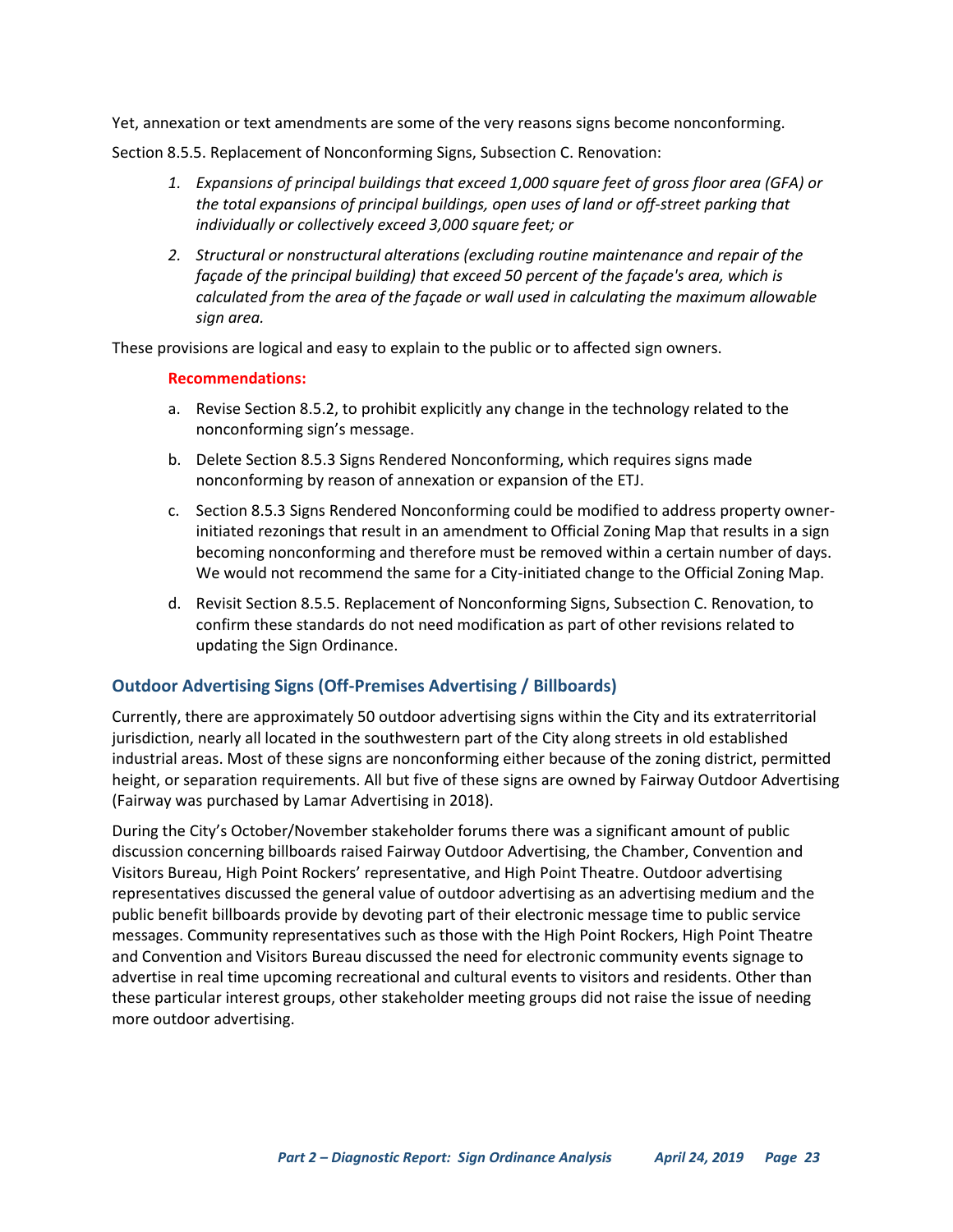#### **Recommendations:**

- a. In 2019, the sign type "outdoor advertising" or "off-premises advertising" was removed from the City's Sign Ordinance. It is recommended that this change remain in effect as a part of the Sign Ordinance update.
- b. Recommendations related to "community events signs" are addressed separately under heading of "Community Events Signs."

#### <span id="page-27-0"></span>**Prohibited Signs**

Section 5.7.6 Prohibited Signs, lists a large group of "prohibited signs" with exceptions such as:

- *Windblown device ... except as temporary identification for market showrooms and as temporary events/special promotion.*
- *Video wall sign, except in the CB district.*
- *Electronic changeable copy sign, except in the CB, GB, MS, LB, and RC districts.*
- *Portable sign legible from the public right-of-way, … temporary uses … and temporary signs not requiring a permit and A-frame signs.*
- A sign which projects over a public right-of-way, except that a wall sign may project not *more than 18 inches …*

The list of prohibited signs should not include a list of signs prohibited except within certain zoning districts or meeting conditions.

#### **Recommendation:**

Confine the list of prohibited signs to those prohibited under all conditions and signs that are permitted only in certain districts or meeting certain conditions should be addressed elsewhere.

#### <span id="page-27-1"></span>**Sign Scale – Monument Signs**

Like many other communities, High Point has limited the use of pole signs in some downtown areas and developing areas of the City requiring monument signs. The following are provisions related to monument signs:

Section 3.8.7.F(6)(d): Freestanding signs in Eastchester GCO District may only be monument signs:

6 feet in height for lots < 200 feet of street frontage and up to 20 feet in height for lots ≥ 200 feet of street frontage based on underlying district

50 square feet of sign area for single businesses; 90 square feet for group developments <25,000 square feet floor area; and 135 square feet for developments ≥ 25,000 square feet

Table 5.7.9.B.: Freestanding Signs in the Main Street and Mixed-Use District are required to be monument limited to:

MX District: 6 feet in height and 40 square feet

MS-B District: 6 feet in height and  $50 - 75$  square feet based on 1 x the lot width

MS-A, C, D Districts: 15 feet in height and 50 – 150 square feet based on 1 x the lot width

Section 5.7.9.B(2)(a)(1):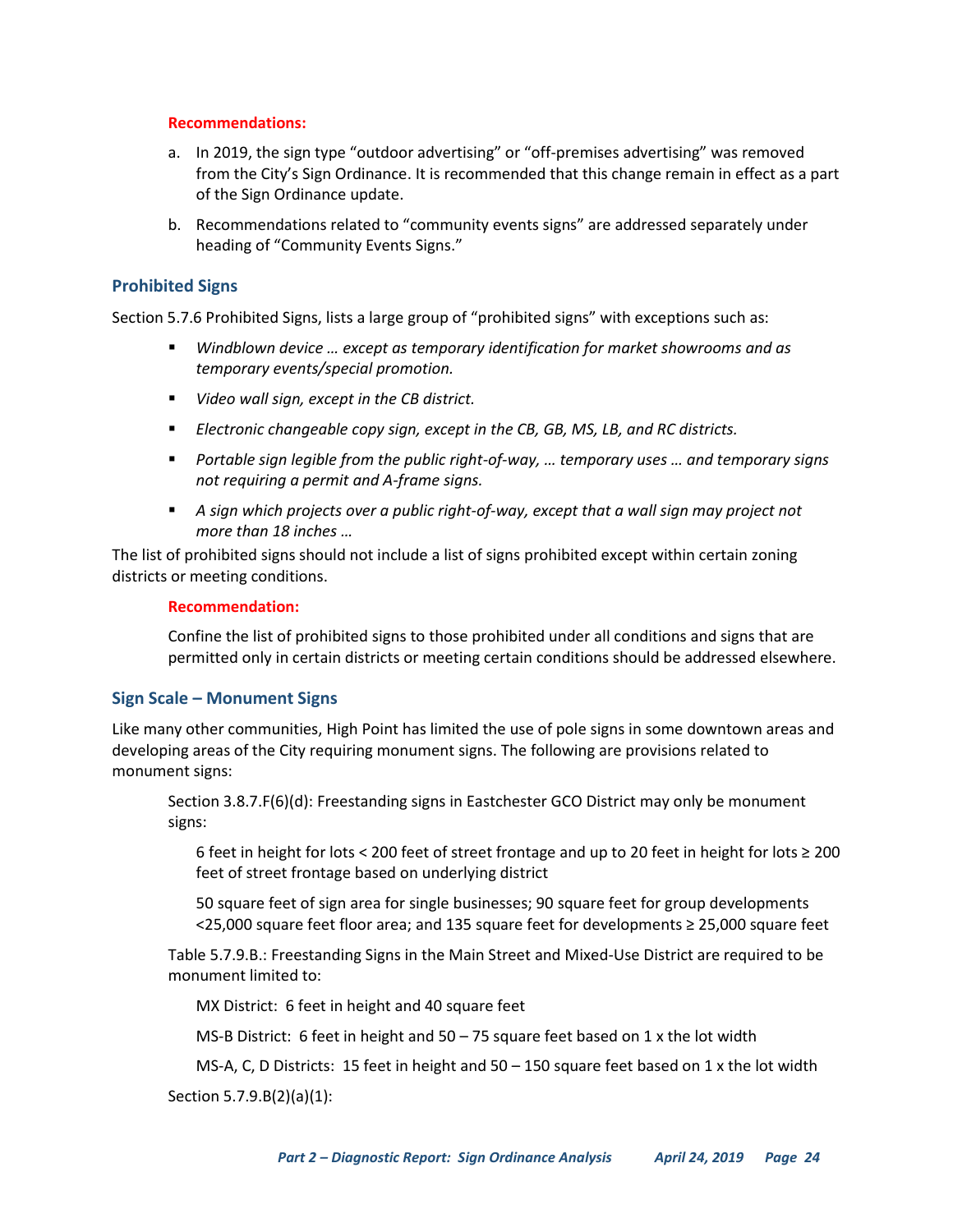Freestanding signs in the Central Business District are limited to 6 feet but may be increased to 15 if a monument sign and 50 – 100 square feet based on 1 x the lot width.

The excessive height of monument signs permitted by the Sign Ordinance should be addressed. It appears as an incentive for having a monument signs in the CB District. The Sign Ordinance permits a 15 foot high sign if it is a monument sign (in lieu of a required 6-foot sign) and the sign may have up to 100 square feet. In three of the four Main Street Districts a monument sign may be 15 feet high and have up to 150 square feet – this apparently was what created the overly large "Publix" sign that a number of people pointed out to us.

Although Chapter 10: Measurement and Definitions, defines a monument sign as "A monolithic sign in which the bottom of the sign is flush with the ground," a monument sign is typically a low-profile structure, not a large freestanding wall. A major problem with encouraging excessively large monument signs, particularly in the CB District and Main Street Districts, is that they may not be particularly pedestrian-friendly and given the often close proximity of the buildings to the street, are not actually necessary. Overly large monument signs can impair visibility for pedestrians – and for drivers who should be watching for them.

#### **Recommendations:**

- a. Reexamine the sign size (scale) and heights for monument signs.
- b. Reexamine the use of only monument signs in the MS District. There are examples along Main Street that use small format pole signs that do not appear nearly as obtrusive as some of the 75 – 150 square foot monument signs. Alternatively, there are low-rise pole with a sign hanging from an angle bracket that can work well for pedestrians and low speed vehicular traffic
- c. Permit projecting signs ("blade" sign), with a minimum clearance height for pedestrians in the CB, MS and MX Districts in lieu of monument signs.
- d. Investigate an alternative to large monument signs in CB, MS and MX Districts and prohibiting monument signage where buildings are sited within a certain distance of a sidewalk. Attached signage is highly visible in areas where buildings are close to the street and pedestrians as well as vehicular traffic can easily see the name of the business without the need of a freestanding sign.

#### <span id="page-28-0"></span>**Works of Art**

With the 2019 Sign Ordinance amendments, "works of art with no commercial message" was deleted from Section 5.7.7. Exempt Signs.

Some cities want to encourage murals to cover bare walls and to create a livelier downtown area, but potential abuse leads into a quagmire of trying to decide when an image is really a commercial message and when it is not.

This issue exists in High Point, because there are some talented mural artists who work at a very large scale. During our stakeholder meetings the wall painting in the parking lot recognizing The Dog House restaurant's 75 years of business garnered quite a bit of discussion as to whether it was a sign or a work of art. We heard no philosophical or policy arguments against murals, although there were some quibbles about particular signs.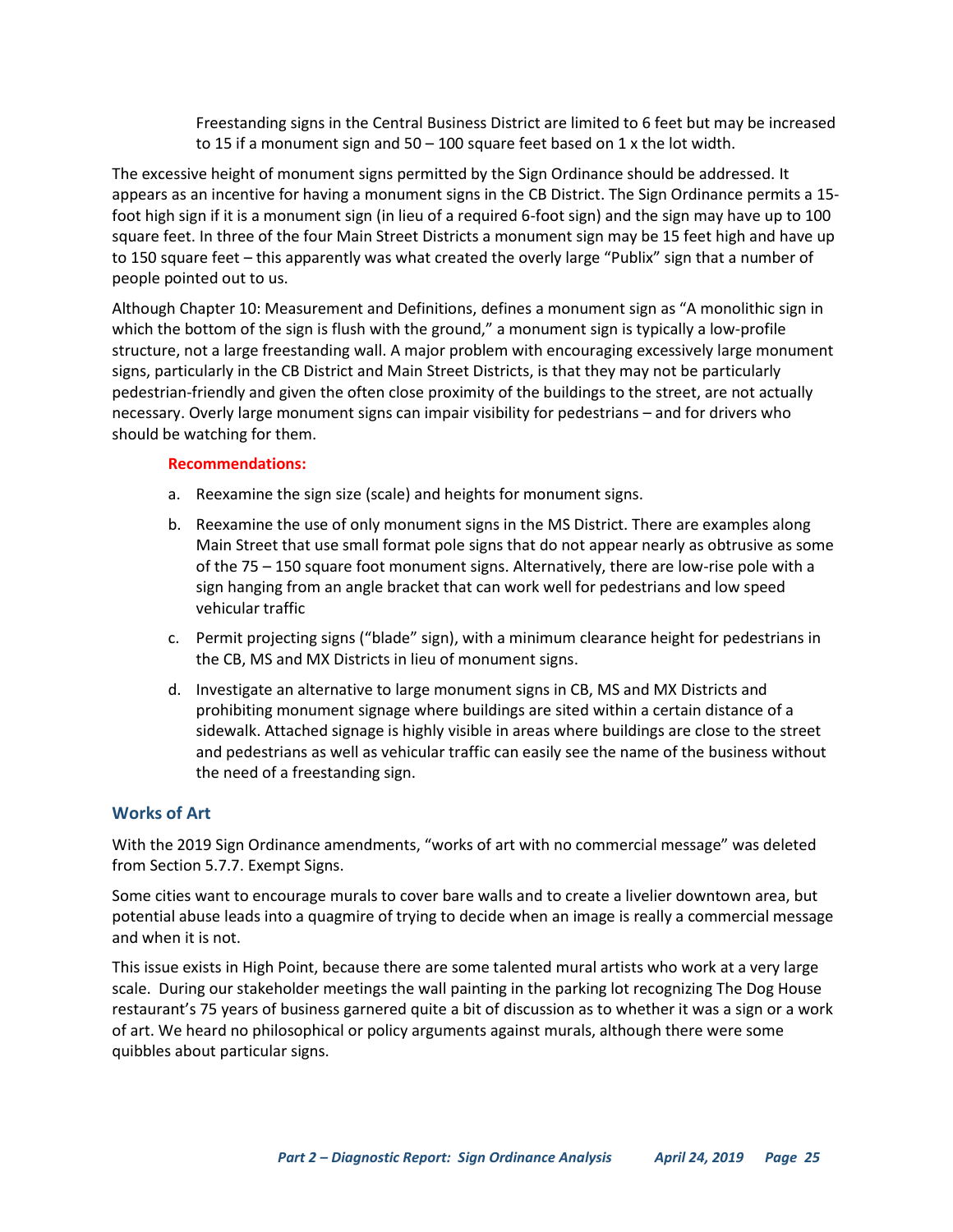#### **Recommendations:**

Craft provisions that institutionalize what City staff is doing to judge if a work of art (mural on a building) is a work of art or a commercial sign. This would include provisions that provide staff guidance in determining if it is "art" or "advertising."

# <span id="page-29-0"></span>**Miscellaneous Sign Ordinance Issues**

#### <span id="page-29-1"></span>**Measurement of Sign Height, Size and Location**

Chapter 10 – Measurement and Definitions: Section 10.2.10 Signage, sets forth standards for measuring area of signs (single-face, multi-face), how the height of signs is calculated, determining permitted sign size based on multiple frontages, and calculating wall area.

#### **Recommendations:**

- a. This section should be fully revised as part of the new Sign Ordinance along with adding illustrations.
- b. Clearly define what part of a sign area and structure is included in the measurement of a freestanding sign as well as if any part of the building façade might be considered part of a wall sign square footage – for example not including a sign's cabinet in the overall square footage of a monument sign can result in a very large sign.
- c. Add illustrations of sign measurements and calculations.
- d. As the new Sign Ordinance is prepared conduct additional discussions as to whether provisions related to sign measurements remain in Chapter 10 or migrate to the chapter on signs.
- e. Assess whether illuminated canopies or building walls that are backlit with the name of the business attached to the illuminated panel should be included in the sign measurement and if these are actually "signs."

#### <span id="page-29-2"></span>**Removal of Signs**

Section 5.7.4. General Standards, includes multiple provisions related to signs that should be removed including the following signs: no required permit, permit lapsed or revoked, nonconforming status expired, obstruction at street intersection, unsafe, deteriorated or abandoned.

#### **Recommendation:**

Provisions in this section should be combined into a section related to "Removal of Signage" perhaps as an administrative or enforcement section.

#### <span id="page-29-3"></span>**Specific Sign Standards**

Section 5.7.9.B.(2) and (3), contain an extensive list of provisions for freestanding signage.

#### **Recommendation:**

This section should be completely reworked with the possibility of addressing under a heading that relates to specific sign conditions as well by a table when standards relate to zoning districts.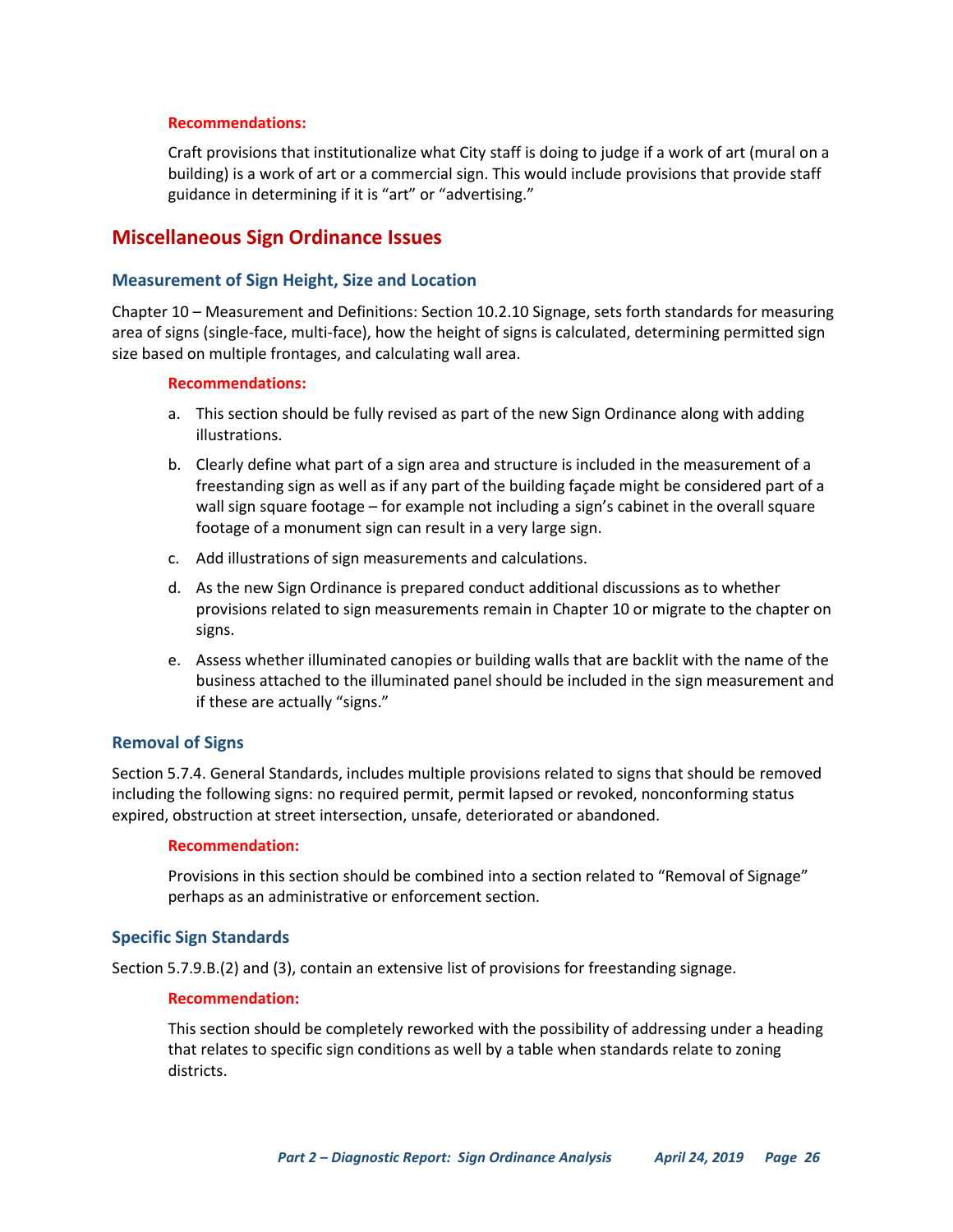#### <span id="page-30-0"></span>**Variances**

Section 5.7.3 relates to sign variances. Currently variances are limited to sign height and location (references Section 2.4.15. Variances) and prohibits variances for changing required sign number, size, illumination, or minimum spacing between signs

#### **Recommendation:**

Review provisions for sign variances and consider allowing some administrative relief without having to request a variance.

#### <span id="page-30-1"></span>**Wall Signs – Proportionate Share and Computations**

Section 5.7.10.A. General Standards for Attached Signs Requiring a Sign Permit, contains provisions relating to proportionate share of building and proportionate share of parking area which is somewhat unusual. In addition, Table 5.7.10.A. Grouped Sign Area Computation is difficult to understand, particularly for multi-tenant buildings. Table 5.7.10.B. Footnote 2 "Based on first 30' in height of wall on which sign is attached. Buildings over 30' may have additional sign area based on 5 percent of wall area above 30' …" narrative hard to follow.

#### **Recommendations:**

- a. Require additional discussion on standards by which the area of a wall sign is determined and consider that it should be proportionate share of the building wall facing main entrance.
- b. Create a more easily understood table related to how wall sign computations are calculated.
- c. Table B footnote is an example of a standard that would benefit by an illustration.

## <span id="page-30-2"></span>**Definitions – Missing or Poorly Defined Terms**

Many words can and should be given common, ordinary meanings. In sign ordinances, however, there are a number of words that need definitions to ensure that they carry the meaning intended by the drafters.

#### <span id="page-30-3"></span>**Definition of a "Sign"**

Chapter 10: Measurement and Definitions, Section 10.4 Definitions, includes the following definition of a "sign:"

*An object, device, display, or structure, or part thereof, which is used to advertise, identify, display, direct, or attract attention to an object, person, institution, organization, business, product, service, event, or location by any means, including but not limited to words, letters, pennants, banners, emblems, trademarks, trade names, insignias, numerals, figures, design, symbols, fixtures, colors, illumination, or projected images or any other attention directing device.*

#### **Recommendation:**

Revisit the definition to decide whether it should be more encompassing to include the sign's structure or a business painting its building in the same corporate color and style (Kentucky Fried Chicken's red and white striped building that is similar to their chicken 15-piece bucket) or illuminated canopies or building walls that are backlit with the name of the business attached to the illuminated panel.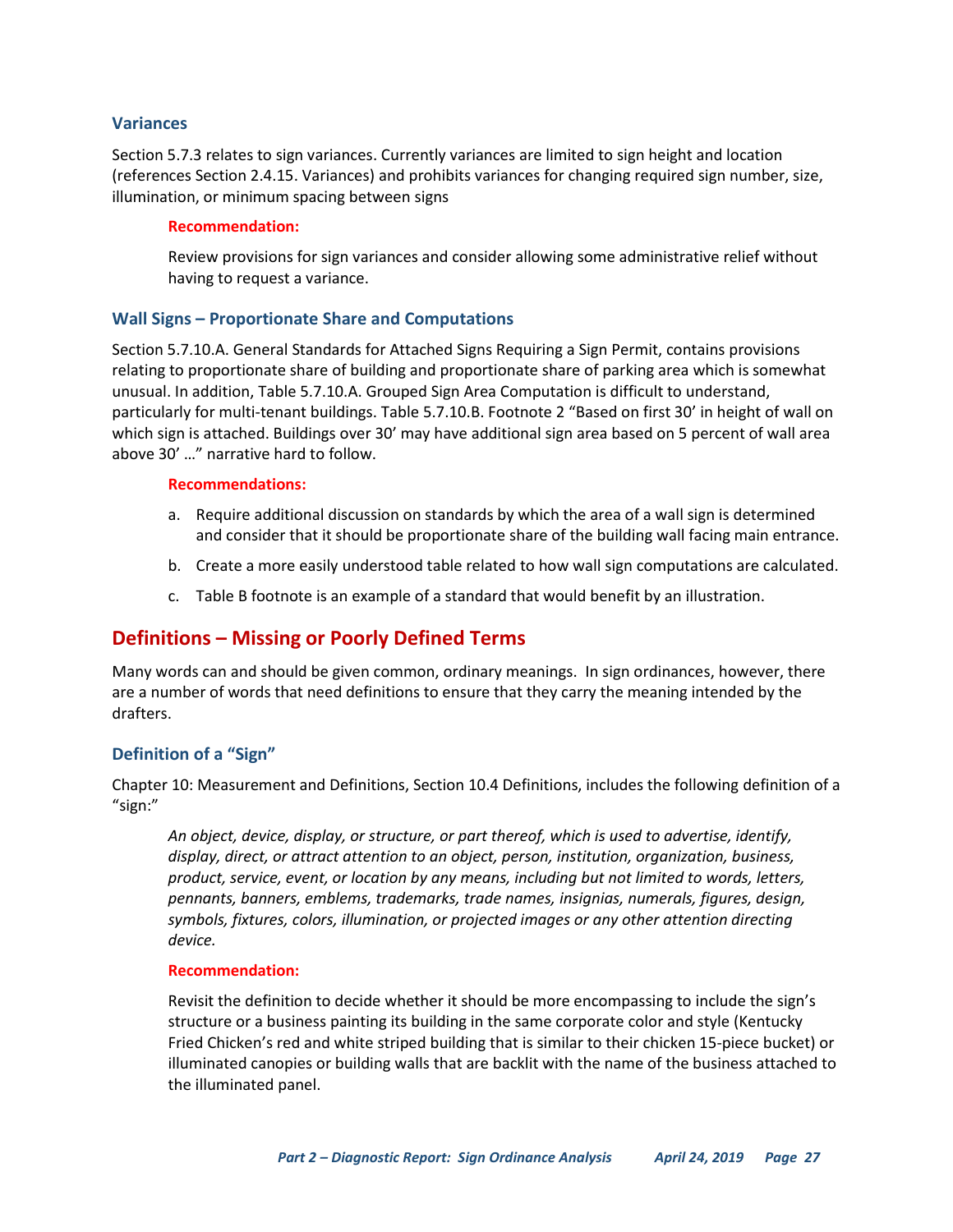#### <span id="page-31-0"></span>**Development Entrance Sign and Identification Sign**

Table 5.7.9.B: Requirements for a Freestanding Sign Requiring a Permit uses the term "Development Entrance Sign" but there is no definition of this term. This same section uses the term "development identification sign" permitted in the RC District which appears to be a similar type of sign. In the section discussing "Identification Signs" it describes at least four different sign types referred to "Identification Signs" and has sign sizes ranging from 6 square feet to 200 square feet.

#### **Recommendations (see also "Identification Signs"):**

- a. Add definition for a "Development Entrance Sign."
- b. Revise the definition of an "Identification Sign" and create other sign term for different types of "Identification signs."
- c. Define a "home occupation" sign in a manner other than an "identification" sign.

#### <span id="page-31-1"></span>**Intended / Legibility**

Section 5.7.7.D. Exempt Signs, uses the term "intended" in reference to:

*A sign located on the interior of a building, court, lobby, athletic field, stadium, or other structure which is not intended to be seen from the exterior of the building or structure.*

A sign, as an inanimate object, has no intent. Proving the intent of those who installed the sign is difficult at best – and particularly so when it would be in their self-interest to try to make a sign exempt by testifying that they did not "intend" for anyone outside the building to see it.

#### **Recommendation:**

Substitute the word "legible" and define it as: Something is "legible" if words, images and/or letters can be read by a person with normal vision (corrective or not) who is standing in the location from which "legibility" is required to be determined.

#### <span id="page-31-2"></span>**Flags, emblems, Insignia of Corporate, Political, Professional, Fraternal, Civic, or Educational Organization**

Table 5.7.8.B. Requirements for a Sign Not Requiring Sign Permit, allows "Flags, emblems, Insignia of Corporate, Political, Professional, Fraternal, Civic, or Educational Organization in all districts." This appears to mix "flags," "emblems" and "insignias" and commercial and non-commercial speech.

#### **Recommendation (see also "Non-commercial Signs on Private Property" and "Flags"):**

This provision should be totally reworked to clearly only refer to non-commercial speech.

#### <span id="page-31-3"></span>**Educational, Philosophical, Religious, and Political Signs**

Table 5.7.8.B. Requirements for a Sign Not Requiring Sign Permit, allows temporary "religious, philosophical, educational, and political" signs in all districts without defining these terms.

#### **Recommendations (see also "Non-commercial Signs on Private Property" and "Political Signs"):**

a. To simply and clarify the regulation of these signs, create a category of temporary noncommercial signs that groups "Educational, Philosophical, Religious, and Political Signs" within this category of signage.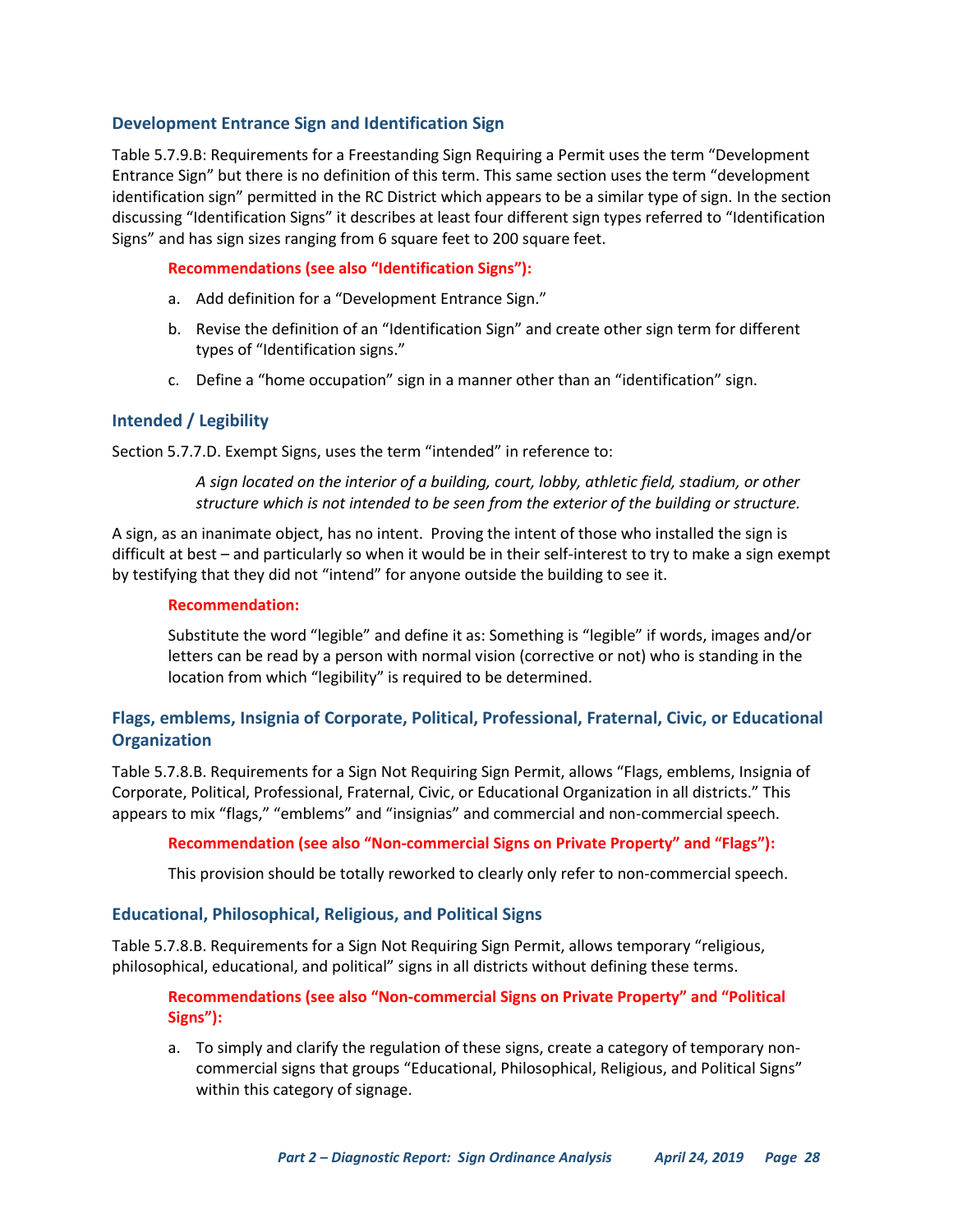- b. Add definition for a "Religious Sign" that begins with "a non-commercial sign" and simply references Table 4.2.5 Institutional Use Classifications, as the definition of this type of sign [defines "religious" as "an institution is a place in which worship, ceremonies, rituals, and education are held, together with accessory uses (including locations used for education and recreation activities), operated and maintained under the direction of the religious group. Examples include churches, mosques, synagogues, and temples."].
- c. Revise the term "Philosophical Sign" and begin the definition with "a non-commercial sign" and change the term to "personal viewpoints" or "personal opinions."
- d. Add definition for an "Educational Sign" that begins with "a non-commercial sign" and simply references Table 4.2.5 Institutional Use Classifications, as the definition of this type of sign (defines "educational" as "a public or private institution that provides elementary, secondary, post-secondary or other institution that provides business or trade skills.").
- e. Add definition for a "Political Sign" that begins the definition with "a non-commercial sign" and add definition of "political sign" using the North Carolina state law dealing with political signs: "political sign" means any sign that advocates for political action. The term does not include a commercial sign." See N.C.G.S. § 136-32(c).
- f. Need to determine if "educational" is always a "non-commercial" activity given for-profit educational services.

#### <span id="page-32-0"></span>**Residential and Non-Residential Districts**

The Sign Ordinance uses the term "residential" and "nonresidential" districts without a clear understanding which zoning districts fall under these two categories.

#### **Recommendation:**

If this term is continued in the new Sign Ordinance, add a reference to Section 4.1.9 Principal Use Table that identifies which zoning districts are classified as "residential" and "nonresidential."

#### <span id="page-32-1"></span>**Yard Sale Sign**

Table 5.7.8.B. Requirements for a Sign Not Requiring a Permit, references "yard sales" signs but does not define the term.

**Recommendations (see also "Non-commercial Signs on Private Property" and "Political Signs"):**

- a. Add the definition of a "Yard Sign" "A sign advertising the non-commercial sales of goods owned by the occupant of the dwelling in a residential district."
- b. Determine if the term "yard sign" should apply to non-residential districts.

## <span id="page-32-2"></span>**Enforcement of Sign Ordinance**

Currently, enforcement of the City's Sign Ordinance is the responsibility of the Code Enforcement Division, which in 2016 became part of the Community Development & Housing Department. This division is responsible for enforcement of the minimum housing code, public nuisances, vehicle ordinances and zoning – part of which is enforcing the Sign Ordinance. It is our understanding that most sign enforcement is complaint driven, meaning that many violations area allowed to continue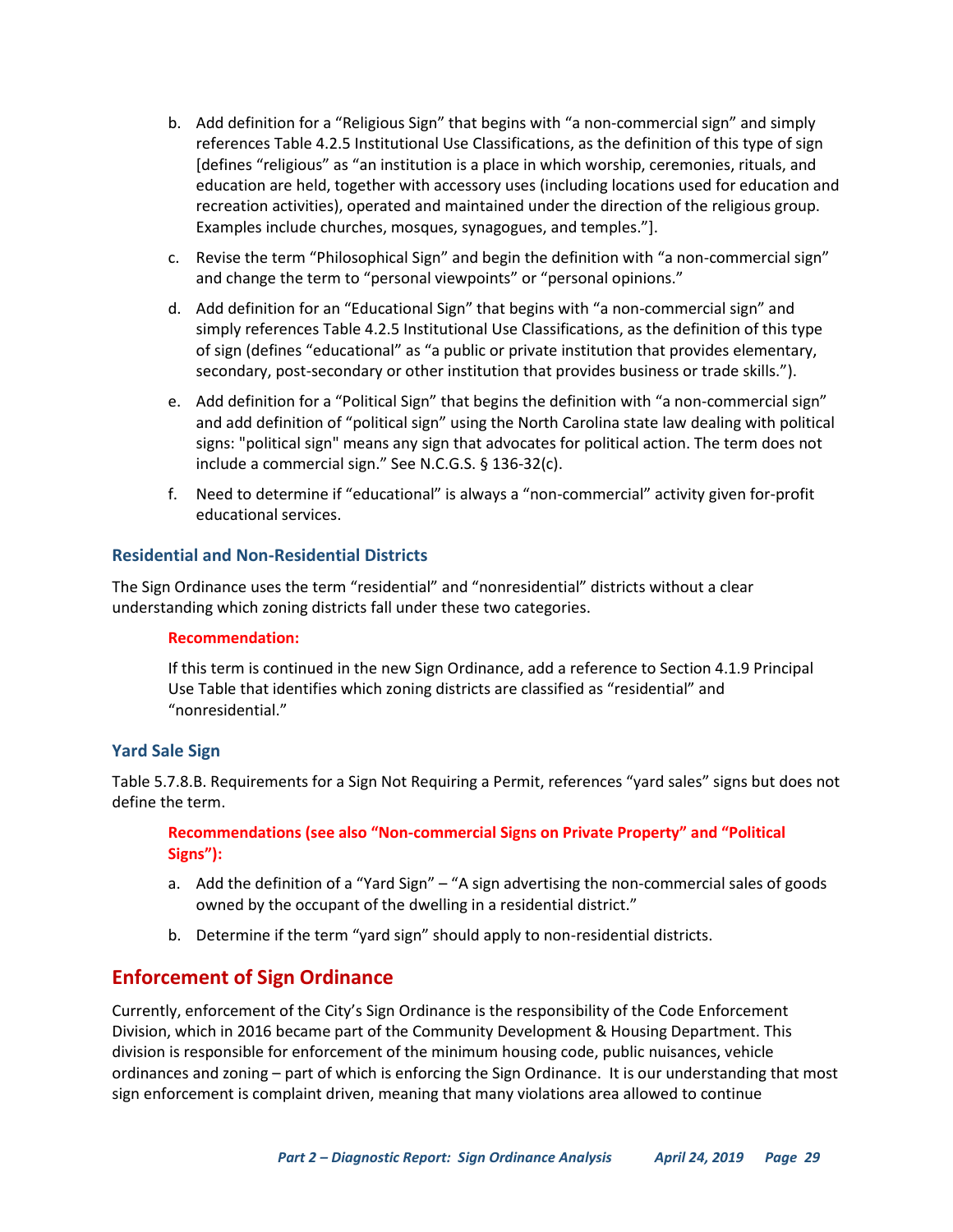unchallenged. City Council and the City Manager should take all steps necessary to ensure that sign enforcement is proactive and consistent.

Enforcement is particularly critical with regard to electronic signs. As more than one person reminded us, an electronic changeable copy sign can easily be modified by the user to make it brighter or change messages more frequently than the 8 second limit than is allowed by the ordinance. Limiting these signs' distraction to drivers requires successfully limiting the modification of these signs' operational characteristics. In a chain retail business, a new manager may independently decide to make such adjustments.

Section 5.7.9.B.3(e)(3) of the current ordinance provides:

*Any electronic changeable copy sign which malfunctions, fails, or ceases to operate in its usual or normal programmed manner, causing therein motion, flashing, movement or an inability to read the text of the message clearly shall be turned off, or shall display a blank screen until repairs can be made.* 

#### **Recommendations:**

- a. After adoption of the new Sign Ordinance, develop a strategy for effective sign ordinance enforcement, particularly as it relates to temporary signage such as banners, promotional and special events signs, political signs and electronic changeable copy signs.
- b. Make enforcement proactive and consistent, rather than complaint-driven.
- c. For an electronic changeable copy sign that is not malfunctioning but that has been reprogrammed in violation of the Sign Ordinance, the new Sign Ordinance should create a system that gives one or two warnings (perhaps with an assessment of penalty point), and if continued non-compliance occurs within a given time period, requiring a mandatory period of 30 or 60 days during which the sign would have to be turned off completely (this approach will only work, however, if there is regular, consistent and effective enforcement).
- d. Upon adoption of a new Sign Ordinance, and prior to enforcing new Sign Ordinance provisions, hold workshops for sign users, perhaps hosted jointly with the City and Chamber of Commerce.

# <span id="page-33-0"></span>**New Sign Ordinance Format and Illustrations/Graphics**

#### <span id="page-33-1"></span>**Organized by Geographical Areas**

The current Sign Ordinance is organized by sign "type." The new Sign Ordinance proposes an organizational format that addresses signs by geographical area based on signs occurring inside and outside the City's Core. The last part of the Diagnostic Report provides a skeletal illustration showing how sign types might be organized by geographical areas in context to relevant zoning districts.

#### **Recommendation:**

Completely revise the manner in which the Sign Ordinance is organized changing it to an ordinance that addresses signs by geographical areas based on sign locations inside or outside the City's Core. This is consistent with the City's approach to its comprehensive planning documents and other Chapters of the Development Ordinance.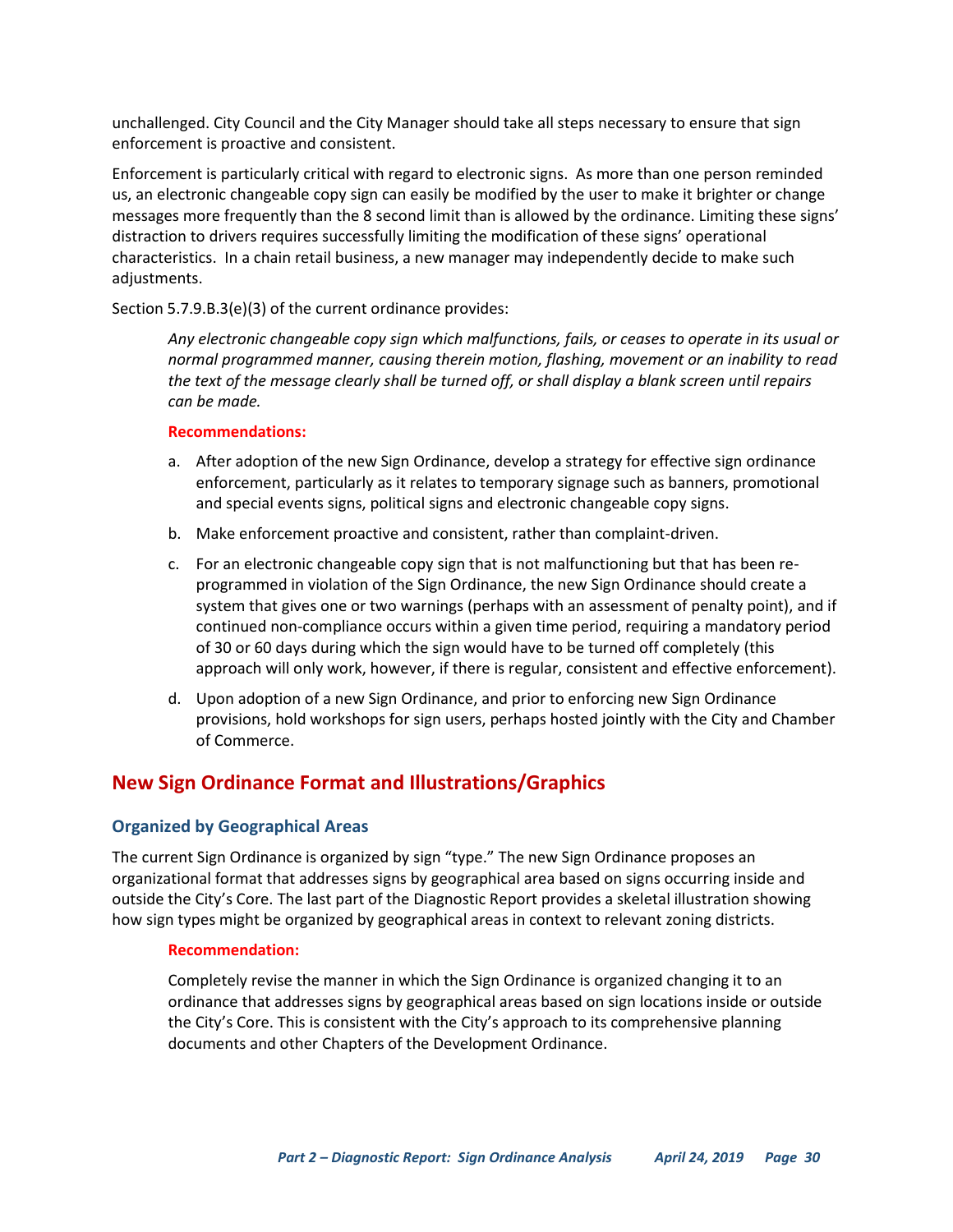#### <span id="page-34-0"></span>**Illustrations / Graphics / Tables**

The current Sign Ordinance is completely devoid of illustrations or graphics related to sign types as well as how sign areas and heights are measured in relation to buildings or lots. One of the most challenging aspects is determining the computation of wall signage in the absence of illustrations. Also, there are no illustrations related to definitions of sign types. In addition, the current Sign Ordinance has tables based on whether a sign requires a permit or does not. This could be more easily handled in one table related to the geographical area where signs are permitted. There are a number of other regulatory provisions that would be more easily addressed via tables rather than by narrative.

#### **Recommendations:**

- a. Add illustrations and graphics for sign types, measurements, location of signs, and definitions, etc.
- b. Address when a sign requires a permit in the same table showing where specific sign types are permitted. A number of other standards would be more easily understood if organized in tables rather than narrative format.

#### <span id="page-34-1"></span>**Sample Table – Sign Standards by Geographical Area**

The following table is an illustration as to how the High Point Sign Ordinance might be grouped by geographical area related to inside and outside the Core Area and in relation to the types of signs. This is not a complete table, but it begins to organize signs by geography and zoning district locations rather than the current arrangement of - exempt signs, signs not requiring a permit, freestanding signs requiring a permit, attached signs requiring a permit and a large group of miscellaneous sign types.

This is an initial illustration that will need to be further refined and supported by additional tables related to sign characteristics such as electronic changeable copy signs, illumination, temporary promotional signs, and temporary commercial and non-commercial signs. The intent is to view signage in terms of the geographical context of the sign rather than simply by sign type.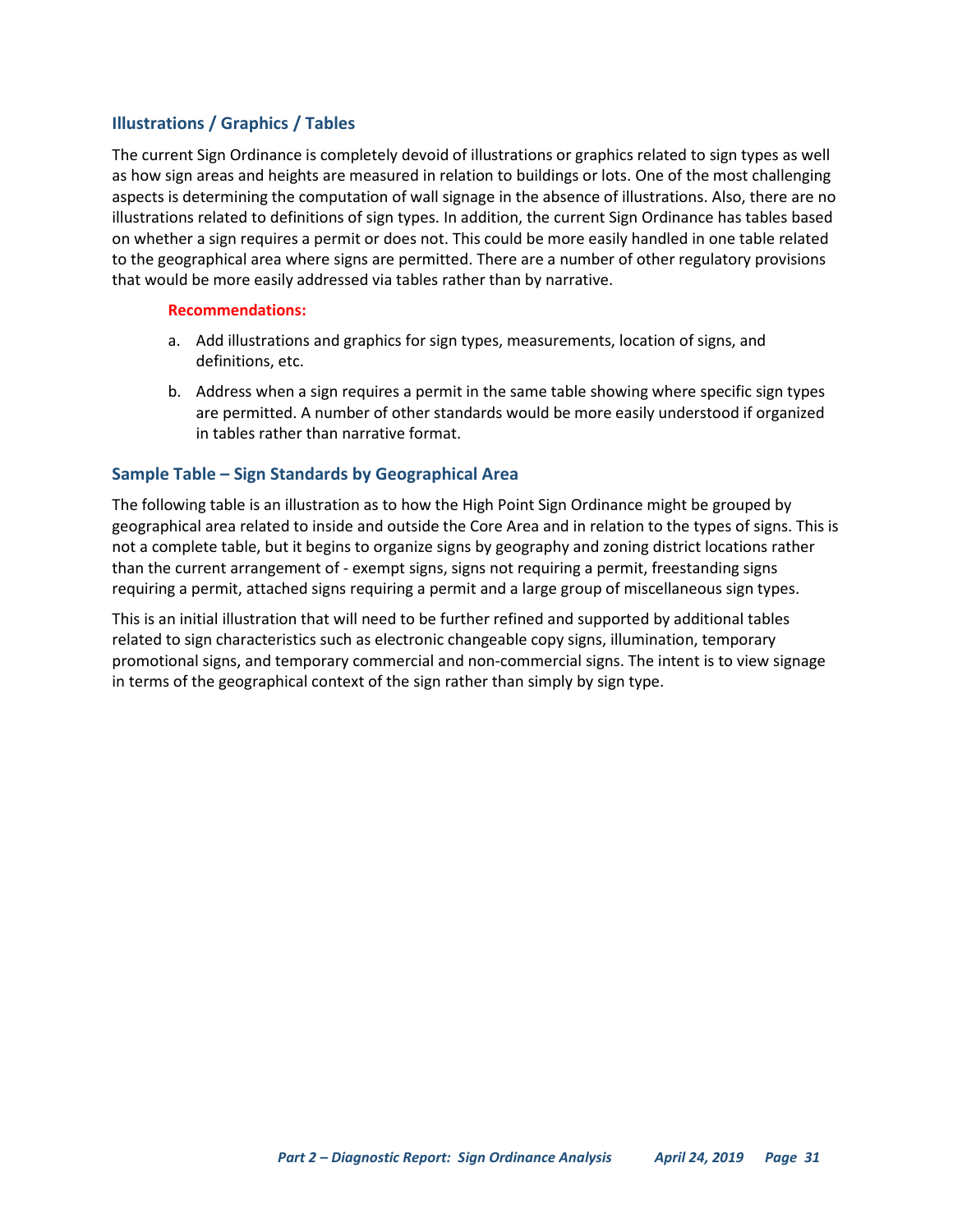# **Sample Table – Sign Standards by Geographical Area**

| <b>Sign Types</b><br><b>Inside / Outside Core</b> | -Central Business<br>ප | - Mixed Use<br>$\sum\limits_{k=1}^{N}$ | $\cup$<br>ಡ<br>$\bf{m}$<br>- Main Street<br>SM | $\Box$<br>ಹ<br>- Main Street A<br>SM | parcel lot)<br>General Business (out<br>-1<br>$\mathbf{G}$ | Outside Core<br>T.<br>$\mathbb{G}^{\mathsf{B}}$ | RC - Retail Center (out parcel lot) | Outside Core<br>л<br>$\mathbf{R}$ | LB-Limited Business | Outside Core<br>-1<br>$\overline{\mathbf{e}}$ | Employment Center<br>T.<br>요 | - Outside Core<br>ပ္မ | -Office Institutional<br>$\overline{\circ}$ | -Outside Core<br>$\overline{\circ}$ | I-Institutional | Outside Core<br>1 | - Transitional Office<br>p | Outside Core<br>$\perp$<br>$\overline{c}$ | - Light Industrial<br>Ξ | LI-Outside Core | Heavy Industrial<br>$\overline{1}$<br>田 | Outside Core<br>$\blacksquare$<br>田 | - Agricultural / Rural<br>AGR | $\widehat{\phantom{a}}$<br>$\mathfrak{m}$<br>Residential Single Family (3,<br>$\blacksquare$<br>$\simeq$ | - Residential Multifamily (5, 16, 24)<br>RM | PNR-Parks and Natural Resources |
|---------------------------------------------------|------------------------|----------------------------------------|------------------------------------------------|--------------------------------------|------------------------------------------------------------|-------------------------------------------------|-------------------------------------|-----------------------------------|---------------------|-----------------------------------------------|------------------------------|-----------------------|---------------------------------------------|-------------------------------------|-----------------|-------------------|----------------------------|-------------------------------------------|-------------------------|-----------------|-----------------------------------------|-------------------------------------|-------------------------------|----------------------------------------------------------------------------------------------------------|---------------------------------------------|---------------------------------|
| <b>Ground Signs (Permit Req.)</b>                 | $\sf sf$               | sf                                     | sf                                             | sf                                   | sf                                                         | sf                                              | sf                                  | sf                                | sf                  | sf                                            | sf                           | sf                    | sf                                          | sf                                  | sf              | sf                | $\sf sf$                   | sf                                        | sf                      | sf              | sf                                      | sf                                  | $\sf sf$                      | sf                                                                                                       | $\sf sf$                                    | sf                              |
| Monument - small $\leq 3.5'$                      |                        |                                        |                                                |                                      |                                                            |                                                 |                                     |                                   |                     |                                               |                              |                       |                                             |                                     |                 |                   |                            |                                           |                         |                 |                                         |                                     |                               |                                                                                                          |                                             |                                 |
| Monument - medium $\leq 6'$                       |                        |                                        |                                                |                                      |                                                            |                                                 |                                     |                                   |                     |                                               |                              |                       |                                             |                                     |                 |                   |                            |                                           |                         |                 |                                         |                                     |                               |                                                                                                          |                                             |                                 |
| Monument - large $\leq 10'$                       |                        |                                        |                                                |                                      |                                                            |                                                 |                                     |                                   |                     |                                               |                              |                       |                                             |                                     |                 |                   |                            |                                           |                         |                 |                                         |                                     |                               |                                                                                                          |                                             |                                 |
| Pole/Pylon/Post - small $\leq 6'$                 |                        |                                        |                                                |                                      |                                                            |                                                 |                                     |                                   |                     |                                               |                              |                       |                                             |                                     |                 |                   |                            |                                           |                         |                 |                                         |                                     |                               |                                                                                                          |                                             |                                 |
| Pole/Pylon/Post - medium ≤ 15'                    |                        |                                        |                                                |                                      |                                                            |                                                 |                                     |                                   |                     |                                               |                              |                       |                                             |                                     |                 |                   |                            |                                           |                         |                 |                                         |                                     |                               |                                                                                                          |                                             |                                 |
| Pole/Pylon/Post - large ≤ 30'                     |                        |                                        |                                                |                                      |                                                            |                                                 |                                     |                                   |                     |                                               |                              |                       |                                             |                                     |                 |                   |                            |                                           |                         |                 |                                         |                                     |                               |                                                                                                          |                                             |                                 |
| Development Entry (monument sign sf (?)           |                        |                                        |                                                |                                      |                                                            |                                                 |                                     |                                   |                     |                                               |                              |                       |                                             |                                     |                 |                   |                            |                                           |                         |                 |                                         |                                     |                               |                                                                                                          |                                             |                                 |
| Identification (monument sign sf (?)              |                        |                                        |                                                |                                      |                                                            |                                                 |                                     |                                   |                     |                                               |                              |                       |                                             |                                     |                 |                   |                            |                                           |                         |                 |                                         |                                     |                               |                                                                                                          |                                             |                                 |
| <b>Building Signs (Permit Req.)</b>               | sf                     | sf                                     | sf                                             | sf                                   | sf                                                         | sf                                              | sf                                  | sf                                | sf                  | sf                                            | sf                           | sf                    | sf                                          | sf                                  | sf              | sf                | sf                         | sf                                        | sf                      | sf              | sf                                      | sf                                  | sf                            | sf                                                                                                       | sf                                          | sf                              |
| Projecting                                        |                        |                                        |                                                |                                      |                                                            |                                                 |                                     |                                   |                     |                                               |                              |                       |                                             |                                     |                 |                   |                            |                                           |                         |                 |                                         |                                     |                               |                                                                                                          |                                             |                                 |
| Projecting (General)                              |                        |                                        |                                                |                                      |                                                            |                                                 |                                     |                                   |                     |                                               |                              |                       |                                             |                                     |                 |                   |                            |                                           |                         |                 |                                         |                                     |                               |                                                                                                          |                                             |                                 |
| Awning or Canopy                                  |                        |                                        |                                                |                                      |                                                            |                                                 |                                     |                                   |                     |                                               |                              |                       |                                             |                                     |                 |                   |                            |                                           |                         |                 |                                         |                                     |                               |                                                                                                          |                                             |                                 |
| Blade                                             |                        |                                        |                                                |                                      |                                                            |                                                 |                                     |                                   |                     |                                               |                              |                       |                                             |                                     |                 |                   |                            |                                           |                         |                 |                                         |                                     |                               |                                                                                                          |                                             |                                 |
| Hanging / Suspended / Shingle                     |                        |                                        |                                                |                                      |                                                            |                                                 |                                     |                                   |                     |                                               |                              |                       |                                             |                                     |                 |                   |                            |                                           |                         |                 |                                         |                                     |                               |                                                                                                          |                                             |                                 |
| Marquee                                           |                        |                                        |                                                |                                      |                                                            |                                                 |                                     |                                   |                     |                                               |                              |                       |                                             |                                     |                 |                   |                            |                                           |                         |                 |                                         |                                     |                               |                                                                                                          |                                             |                                 |
| Roof                                              |                        |                                        |                                                |                                      |                                                            |                                                 |                                     |                                   |                     |                                               |                              |                       |                                             |                                     |                 |                   |                            |                                           |                         |                 |                                         |                                     |                               |                                                                                                          |                                             |                                 |
| Wall                                              |                        |                                        |                                                |                                      |                                                            |                                                 |                                     |                                   |                     |                                               |                              |                       |                                             |                                     |                 |                   |                            |                                           |                         |                 |                                         |                                     |                               |                                                                                                          |                                             |                                 |
| Wall - small % of wall (?)                        |                        |                                        |                                                |                                      |                                                            |                                                 |                                     |                                   |                     |                                               |                              |                       |                                             |                                     |                 |                   |                            |                                           |                         |                 |                                         |                                     |                               |                                                                                                          |                                             |                                 |
| Wall - medium % of wall (?)                       |                        |                                        |                                                |                                      |                                                            |                                                 |                                     |                                   |                     |                                               |                              |                       |                                             |                                     |                 |                   |                            |                                           |                         |                 |                                         |                                     |                               |                                                                                                          |                                             |                                 |
| Wall - large % of wall (?)                        |                        |                                        |                                                |                                      |                                                            |                                                 |                                     |                                   |                     |                                               |                              |                       |                                             |                                     |                 |                   |                            |                                           |                         |                 |                                         |                                     |                               |                                                                                                          |                                             |                                 |
| Upper Story (Crown Sign)                          |                        |                                        |                                                |                                      |                                                            |                                                 |                                     |                                   |                     |                                               |                              |                       |                                             |                                     |                 |                   |                            |                                           |                         |                 |                                         |                                     |                               |                                                                                                          |                                             |                                 |
| <b>Incidental Signs</b>                           | sf                     | sf                                     | sf                                             | sf                                   | sf                                                         | sf                                              | sf                                  | sf                                | sf                  | sf                                            | sf                           | sf                    | sf                                          | sf                                  | sf              | sf                | sf                         | sf                                        | sf                      | sf              | sf                                      | sf                                  | sf                            | sf                                                                                                       | sf                                          | sf                              |
| Electronic Changeable Copy                        |                        |                                        |                                                |                                      |                                                            |                                                 |                                     |                                   |                     |                                               |                              |                       |                                             |                                     |                 |                   |                            |                                           |                         |                 |                                         |                                     |                               |                                                                                                          |                                             |                                 |
| <b>Historical Markers</b>                         |                        |                                        |                                                |                                      |                                                            |                                                 |                                     |                                   |                     |                                               |                              |                       |                                             |                                     |                 |                   |                            |                                           |                         |                 |                                         |                                     |                               |                                                                                                          |                                             |                                 |
| Instructional / Warning                           |                        |                                        |                                                |                                      |                                                            |                                                 |                                     |                                   |                     |                                               |                              |                       |                                             |                                     |                 |                   |                            |                                           |                         |                 |                                         |                                     |                               |                                                                                                          |                                             |                                 |
| Playbill                                          |                        |                                        |                                                |                                      |                                                            |                                                 |                                     |                                   |                     |                                               |                              |                       |                                             |                                     |                 |                   |                            |                                           |                         |                 |                                         |                                     |                               |                                                                                                          |                                             |                                 |
| Tenants                                           |                        |                                        |                                                |                                      |                                                            |                                                 |                                     |                                   |                     |                                               |                              |                       |                                             |                                     |                 |                   |                            |                                           |                         |                 |                                         |                                     |                               |                                                                                                          |                                             |                                 |
| Vending/ice machine, gas, etc.                    |                        |                                        |                                                |                                      |                                                            |                                                 |                                     |                                   |                     |                                               |                              |                       |                                             |                                     |                 |                   |                            |                                           |                         |                 |                                         |                                     |                               |                                                                                                          |                                             |                                 |
| Window                                            |                        |                                        |                                                |                                      |                                                            |                                                 |                                     |                                   |                     |                                               |                              |                       |                                             |                                     |                 |                   |                            |                                           |                         |                 |                                         |                                     |                               |                                                                                                          |                                             |                                 |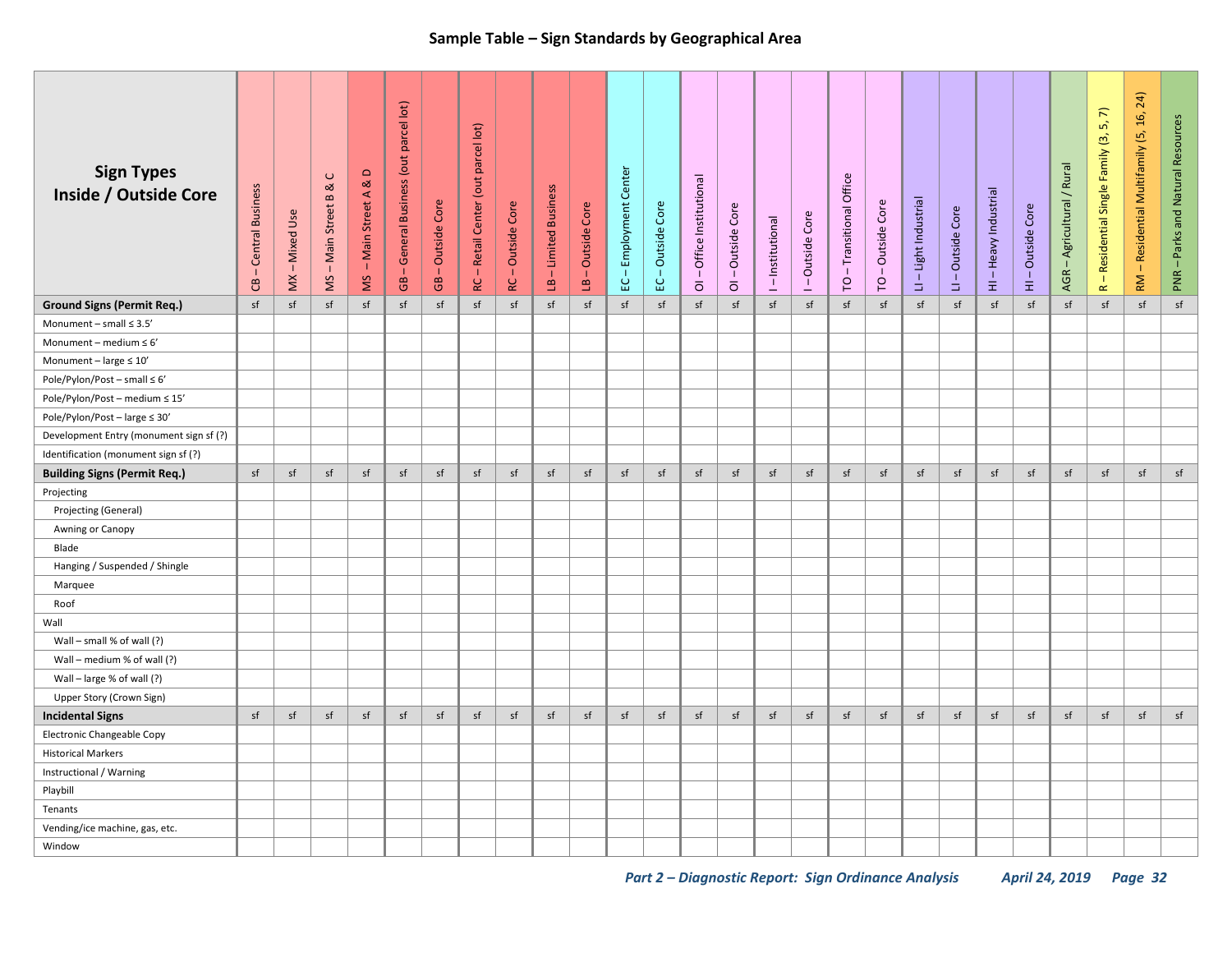| <b>Sign Types</b><br><b>Inside / Outside Core</b> | <b>Business</b><br>Central<br>கு | Use<br>Mixed<br>$\leq$ | $\cup$<br>∞<br>$\bf{m}$<br>Street<br>Main<br>SM | $\Omega$<br>$\infty$<br>⋖<br>Main Street<br>SM | $\vert$ ot)<br>parcel<br>(out<br><b>Business</b><br>General<br>கு | Outside Core<br>$\overline{G}$ | parcel lot)<br>Retail Center (out<br><b>PC</b> | Core<br>Outside<br>RC | <b>Limited Business</b><br>$\mathbf{1}$<br>$\overline{a}$ | Core<br>Outside<br>ீ | Center<br>Employment<br>요 | Core<br>Outside<br>입 | Institutional<br>Office<br>$\overline{O}$ | Outside Core<br>$\overline{\circ}$ | Institutional | ore<br>$\cup$<br>Outside | Transitional Office<br>$\overline{C}$ | Core<br>Outside<br>$\overline{C}$ | Light Industrial<br>o. | Core<br>Outside<br>Ë | Heavy Industrial<br>E. | Core<br>Outside<br>E. | Agricultural / Rural<br><b>AGR</b> | $\widehat{\kappa}$<br>ъõ.<br>$\tilde{e}$<br>amily<br>ட<br>Single<br>Residential<br>$\alpha$ | 24)<br>16,<br>ق<br>Residential Multifamily<br>т.<br>RM | Parks and Natural Resources<br>PNR |
|---------------------------------------------------|----------------------------------|------------------------|-------------------------------------------------|------------------------------------------------|-------------------------------------------------------------------|--------------------------------|------------------------------------------------|-----------------------|-----------------------------------------------------------|----------------------|---------------------------|----------------------|-------------------------------------------|------------------------------------|---------------|--------------------------|---------------------------------------|-----------------------------------|------------------------|----------------------|------------------------|-----------------------|------------------------------------|---------------------------------------------------------------------------------------------|--------------------------------------------------------|------------------------------------|
| <b>Temporary Signs*</b>                           | sf                               | sf                     | sf                                              | sf                                             | sf                                                                | sf                             | sf                                             | sf                    | sf                                                        | sf                   | sf                        | sf                   | sf                                        | sf                                 | sf            | sf                       | sf                                    | sf                                | sf                     | sf                   | sf                     | sf                    | sf                                 | sf                                                                                          | sf                                                     | sf                                 |
| A-Frame                                           |                                  |                        |                                                 |                                                |                                                                   |                                |                                                |                       |                                                           |                      |                           |                      |                                           |                                    |               |                          |                                       |                                   |                        |                      |                        |                       |                                    |                                                                                             |                                                        |                                    |
| Banners / Special Events (?)                      |                                  |                        |                                                 |                                                |                                                                   |                                |                                                |                       |                                                           |                      |                           |                      |                                           |                                    |               |                          |                                       |                                   |                        |                      |                        |                       |                                    |                                                                                             |                                                        |                                    |
| <b>Construction Signs</b>                         |                                  |                        |                                                 |                                                |                                                                   |                                |                                                |                       |                                                           |                      |                           |                      |                                           |                                    |               |                          |                                       |                                   |                        |                      |                        |                       |                                    |                                                                                             |                                                        |                                    |
| Personal Speech Signs (?)                         |                                  |                        |                                                 |                                                |                                                                   |                                |                                                |                       |                                                           |                      |                           |                      |                                           |                                    |               |                          |                                       |                                   |                        |                      |                        |                       |                                    |                                                                                             |                                                        |                                    |
| <b>Political Signs</b>                            |                                  |                        |                                                 |                                                |                                                                   |                                |                                                |                       |                                                           |                      |                           |                      |                                           |                                    |               |                          |                                       |                                   |                        |                      |                        |                       |                                    |                                                                                             |                                                        |                                    |
| Real Estate Signs                                 |                                  |                        |                                                 |                                                |                                                                   |                                |                                                |                       |                                                           |                      |                           |                      |                                           |                                    |               |                          |                                       |                                   |                        |                      |                        |                       |                                    |                                                                                             |                                                        |                                    |
| Yard Sale Signs                                   |                                  |                        |                                                 |                                                |                                                                   |                                |                                                |                       |                                                           |                      |                           |                      |                                           |                                    |               |                          |                                       |                                   |                        |                      |                        |                       |                                    |                                                                                             |                                                        |                                    |
| *Most could simply be "Yard" signs                |                                  |                        |                                                 |                                                |                                                                   |                                |                                                |                       |                                                           |                      |                           |                      |                                           |                                    |               |                          |                                       |                                   |                        |                      |                        |                       |                                    |                                                                                             |                                                        |                                    |
|                                                   |                                  |                        |                                                 |                                                |                                                                   |                                |                                                |                       |                                                           |                      |                           |                      |                                           |                                    |               |                          |                                       |                                   |                        |                      |                        |                       |                                    |                                                                                             |                                                        |                                    |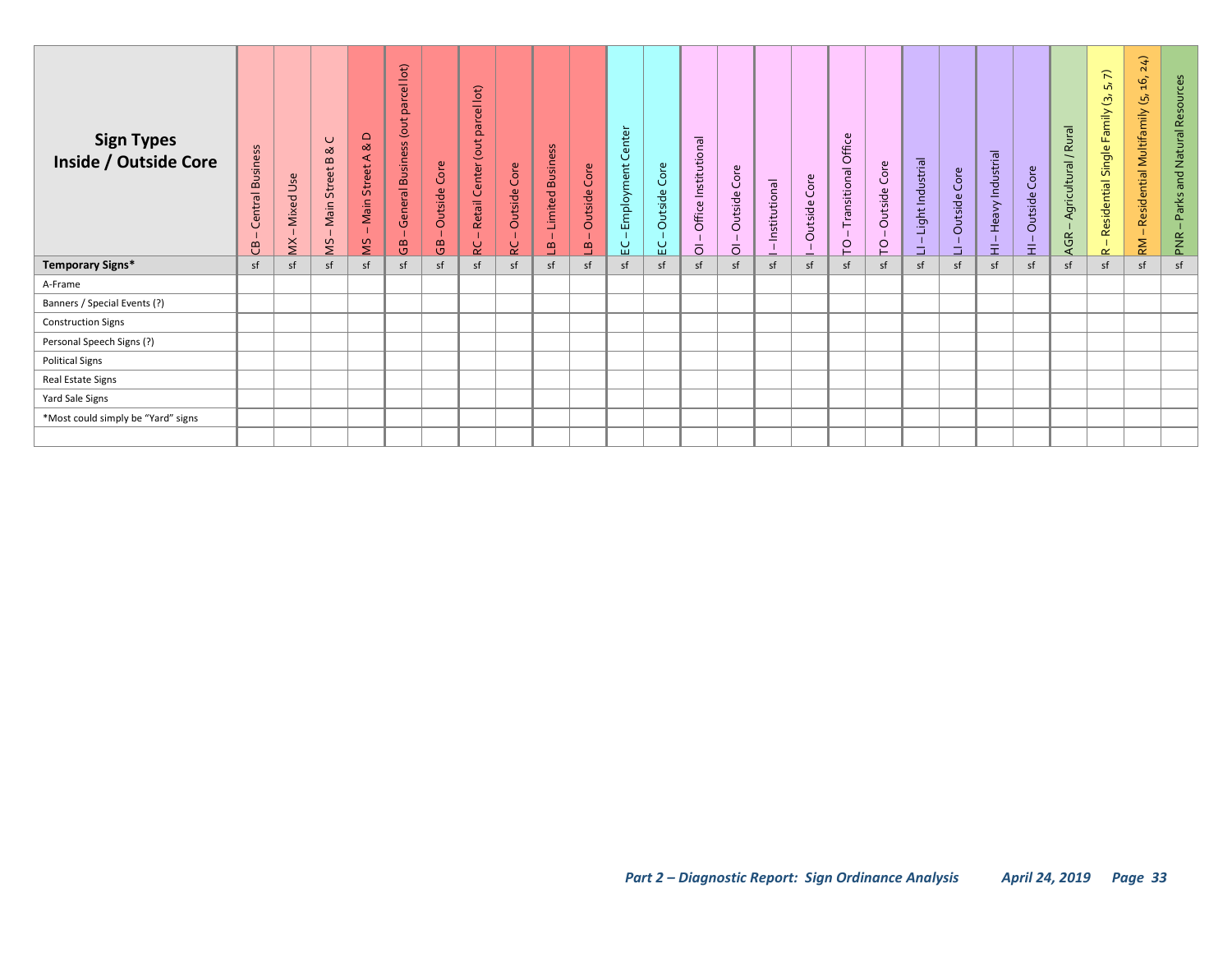# <span id="page-37-0"></span>**Opinions of Interest Groups, Citizenry, City Staff and Elected/Appointed Officials**

Over the past months, the Consultant Team has been involved in a number of initiatives to more fully understand issues related to the regulation of signage in High Point. This has included:

- A two-day informal "listening" session in late August with City departments, the city manager and assistants, the mayor and members of City Council (separately or in small groups), and most members of the Planning and Zoning Commission;
- On October 31<sup>st</sup>/November 1<sup>st</sup>, stakeholder group meetings representing large land uses, furniture market, retail, community interests, city and county departments and the school district, banks, general retail operators, sign companies, and institutional uses.
- Responses to an informal five-question survey distributed to the above stakeholders as part of the above stakeholder meetings and a request that they post in on their website as well as the City also posting the questionnaire on its Sign Ordinance Update webpage; and,
- A Sign Survey sent to 600 residential households within the City.

These outreach initiatives, along with the April 2019 public presentation of our analysis of the current Sign Ordinance and recommendations, will inform the drafting of the new Sign Ordinance for the City of High Point.

The following are comments on respective sign-related ideas and issues from the above outreach initiatives. They are not a "consensus" on a particular idea or viewpoint, but rather what was shared by individuals during these listening and stakeholder sessions.

#### <span id="page-37-1"></span>**Listening Sessions with City Staff and Public Officials (August 2018)**

#### <span id="page-37-2"></span>**Sign-Related Issues and Ideas**

- a. Greater enforcement of temporary signs particularly HPU and church-related signs.
- b. Comments on lighting issues, specifically neon lighting around Kickback Jack's and visibility of Andy's Custard Shop's inside signs at night (during Stakeholder sessions owner indicated sign visibility was needed because the store was not easily seen from Eastchester Drive).
- c. Banner signs in the Market Showroom area that are not removed promptly.
- d. Time limits on signs in Market Showroom area should be more liberal year-round.
- e. Multiple people raised concerns about signs on UPS boxes and ice house kiosks.
- f. Preference for monument rather than pole signs, but not all monument signs are desirable such as the size of the Publix "monument" sign.
- g. Need for pedestrian-oriented signs; but monument signs are not always pedestrian friendly.
- h. Perhaps base signs on parcel area (square feet) rather than on frontage.
- i. Some support billboards along I-74, although not consistent with existing zoning and land use along I-74.
- j. Did not want the City to look like Greensboro.
- k. Consider window sign square footage in determining allowable wall signage (someone noted the extensive problems in Greensboro with building and window "wrapping."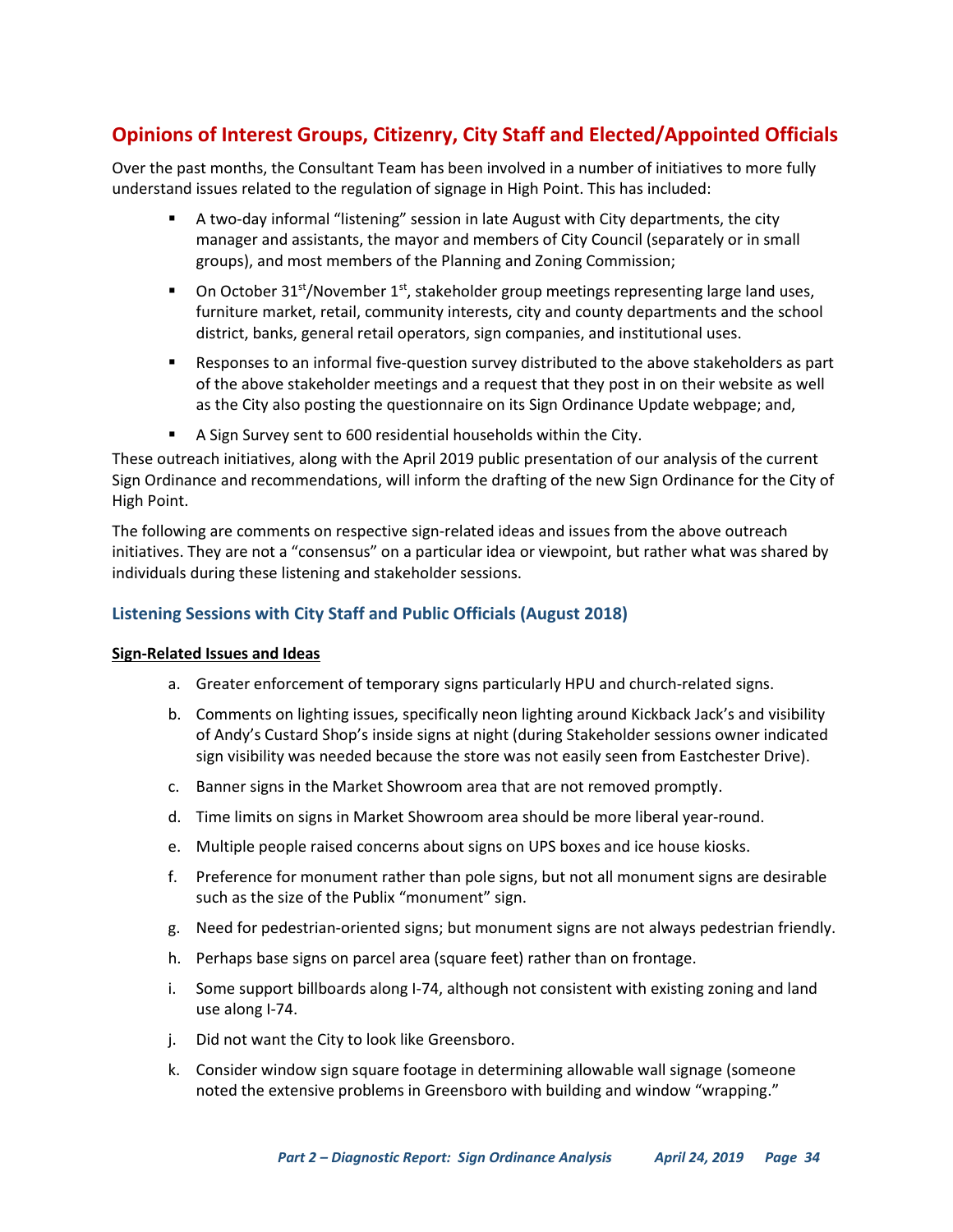#### <span id="page-38-0"></span>**Stakeholder Meetings (Oct./Nov. 2018)**

#### <span id="page-38-1"></span>**Sign-Related Issues and Ideas**

- a. Need way-finding signage and about community events.
- b. Need more effective enforcement.
- c. Limited but expanded use of digital signs without making City look like Times Square.
- d. Give City a sign makeover need to allow creativity in signage.
- e. Require a commercial center's name on main sign with addresses clearly visible.
- f. Significant satisfaction with the current appearance of the Eastchester corridor.
- g. Re-think Furniture Market sign rules, recognizing that some uses are year-round and also recognizing pedestrian-orientation of area.
- h. Eliminate requirement that must have only "registered trademark" for logos signs for monument signs (Eastchester).
- i. Fine line between too big and not big enough when dealing with sign issues.
- j. Rethink sign rules for Main Street; monument signs are not working well there.
- k. Reexamine all measurement rules in context; some create awkward results.
- l. Conflicting views on further design controls some expressed an interest in more uniformity in sign design; others urged more room for individual creativity.
- m. Concern with proliferation of HPU signs, tempered by recognition of HPU's value to community.
- n. Good bit of discussion of billboards, much of it organized by a billboard operator; no real consensus on doing anything differently and this overlapped with discussion of community events signage (billboard representatives explained how billboards can play that role).
- o. Rethink temporary sign rules, with issues ranging from medical offices introducing a new doctor to religious institutions posting information about upcoming events – on weekends everyone does what they want and temporary signs don't go away.
- p. Allow larger wall signs (% of wall area too small) particularly where free-standing signs limited.

#### <span id="page-38-2"></span>**Informal Questionnaires (November 2018)**

#### <span id="page-38-3"></span>**Summary of Sign-Related Responses (18 responding)**

Question 1: "Do you feel signage in High Point enhances or detracts from the City's image?"

Responses were varied like "the right type signage in appropriate place should be used to help promote and enhance High Points image." Some responded "both" to this question and others answered "detracts." Perhaps a main benefit of this question is that it should have encouraged those completing the questionnaire to look more critically at signage in the City.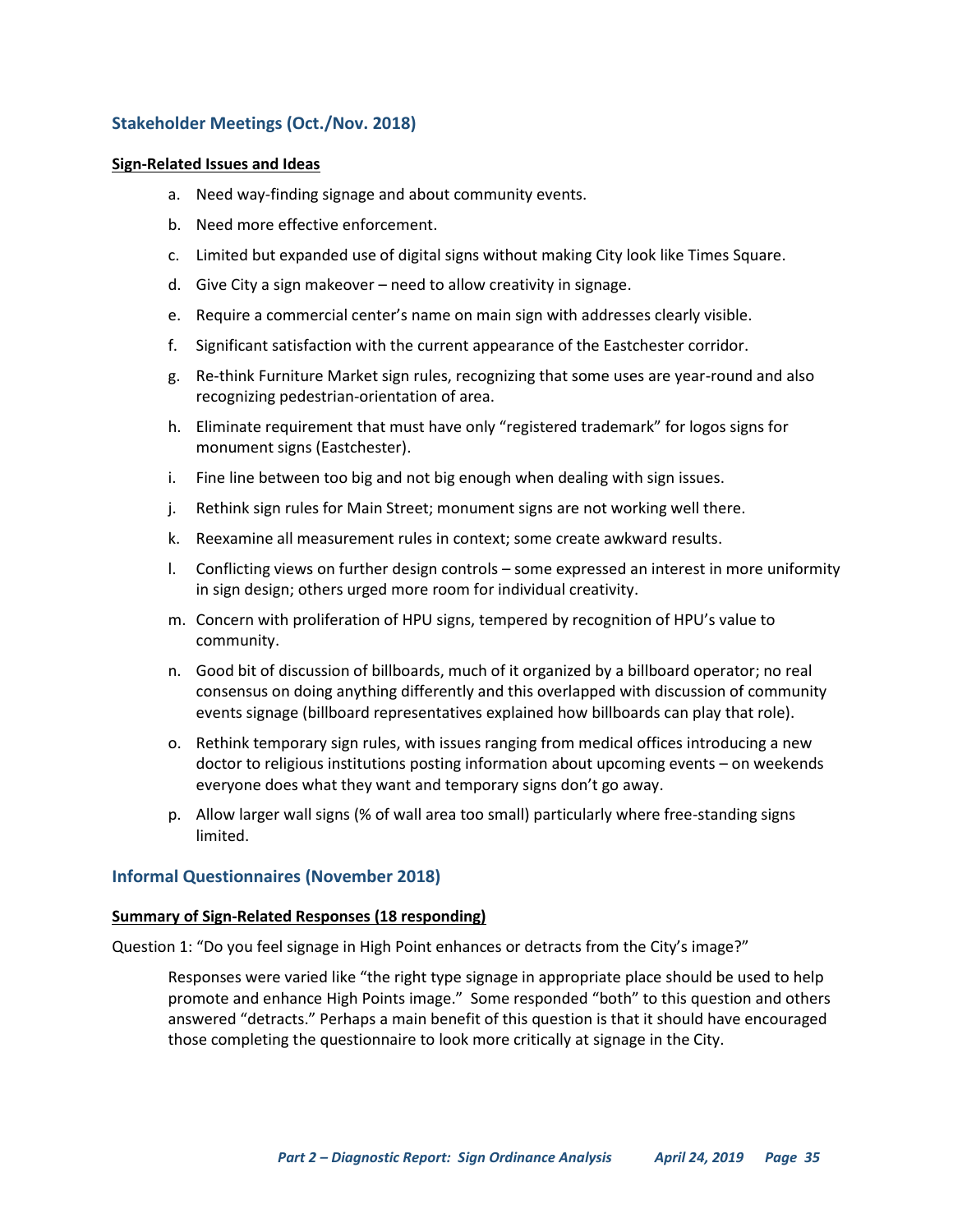Question 2:"Do you feel the City's Sign Ordinance allows businesses and/or civic activities, including educational and religious, to have the types of signs they need?"

A billboard company said "No" … there should be off-premise billboard advertising (especially digital billboards) opportunities on the north side of town." Several commented on need for other types of temporary signs. Another said, "too many junk signs put up on weekend."

Question 3: "Do you feel signs in High Point are potentially a safety hazard to drivers?"

The dominant answer was "No," but one respondent said: "Sometimes, if there is more than one sign explaining something, people slow down to figure it out, thus creating an accident …signage around the museum is terrible."

Question 4: "What would you hope the rewrite of the Sign Ordinance would accomplish?"

Answers ranged from "less government" to "help raise the quality of graphic design without cluttering the streetscape with too much advertising content," to "reasonable sizes for location identification," to "simplicity and clarity of language."

Question 5: Any other sign-related ideas you would like to share with us?"

Responses included way-finding ideas, requiring address numbers on all signs, headers on street signs in historic districts, more color and LED signs (particularly at recreation centers), more uniformity in signage, and a "deer crossing" sign at a particular address.

#### <span id="page-39-0"></span>**Citizen Sign Survey (February 2019)**

#### <span id="page-39-1"></span>**Summary of Citizen Sign Survey Responses (124 responding)**

#### **1. Electronic Changeable Copy Signs (digital signage – not video)**

Respondents overwhelmingly supported having electronic changeable message signs in the Downtown and High Point Rockers stadium areas; however, in the Eastchester corridor there was significantly less support for such signage. This was a somewhat similar response to changeable copy signs in residential areas for schools, parks and places of worship but with a larger share saying "no" to those sign types, with a number commenting they would not want these in parks.

#### **2. Yard Signs in Residential Districts**

Responding to the question of whether the City was too restrictive on yards signs in residential areas, a larger majority responded "no;" interestingly, a strong majority believed a maximum of 2 signs per lot was appropriate.

#### **3. Temporary Signs**

As to the question whether the City should be more restrictive on temporary signs a small majority responded "no" but about a quarter answered "yes" and others were unsure. Although respondents did not believe that the City should be more restrictive on temporary signs, a majority believed that the time limit for these signs should be a couple of weeks with about a third preferring 30 days. A significant majority believed that requiring permits for temporary signs was not necessary.